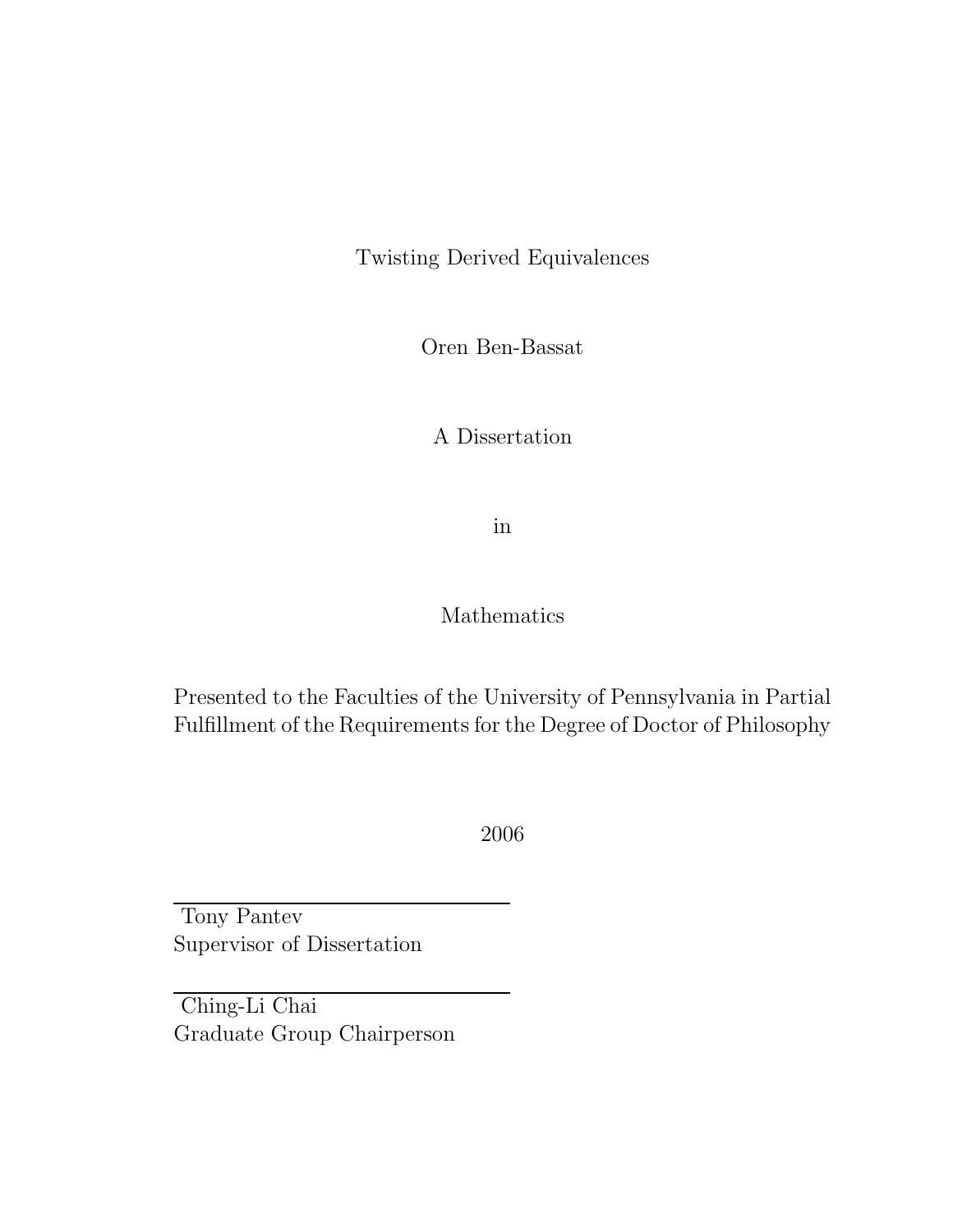### Acknowledgments

I would like to thank my parents, Arie and Elayne, and my sister Daniella, for their support throughout my life and for being helpful to me whenever I had any problems.

Thank you to all my fellow graduate students at (or visiting) the University of Pennsylvania, for friendship and interesting mathematical discussions. Thanks to D. Dolney, E. Buchbinder, R. Reinbacher, A. Shapira, S. Mehrotra, A. Auel, E. Macrì, A. Bak, J. Dillies, E. Lakuriqi, S. Guerra, C. Barwick, P. Dalakov, and C. Daenzer, amongst others.

I appreciate greatly the faculty of the Mathematics Department for the courses I have taken. Thank you to Ron Donagi, Andrei Căldăraru (now at the University of Wisconsin), and Jonathan Block for many helpful discussions and encouragements, and also thanks to Jonathan Block for the great experience of our collaboration with Tony. Thanks to David Harbater and Ron Donagi for their initial support of my studentship in the mathematics department, and their assistance during my time here. Thank you to the mathematics department for granting me a scholarship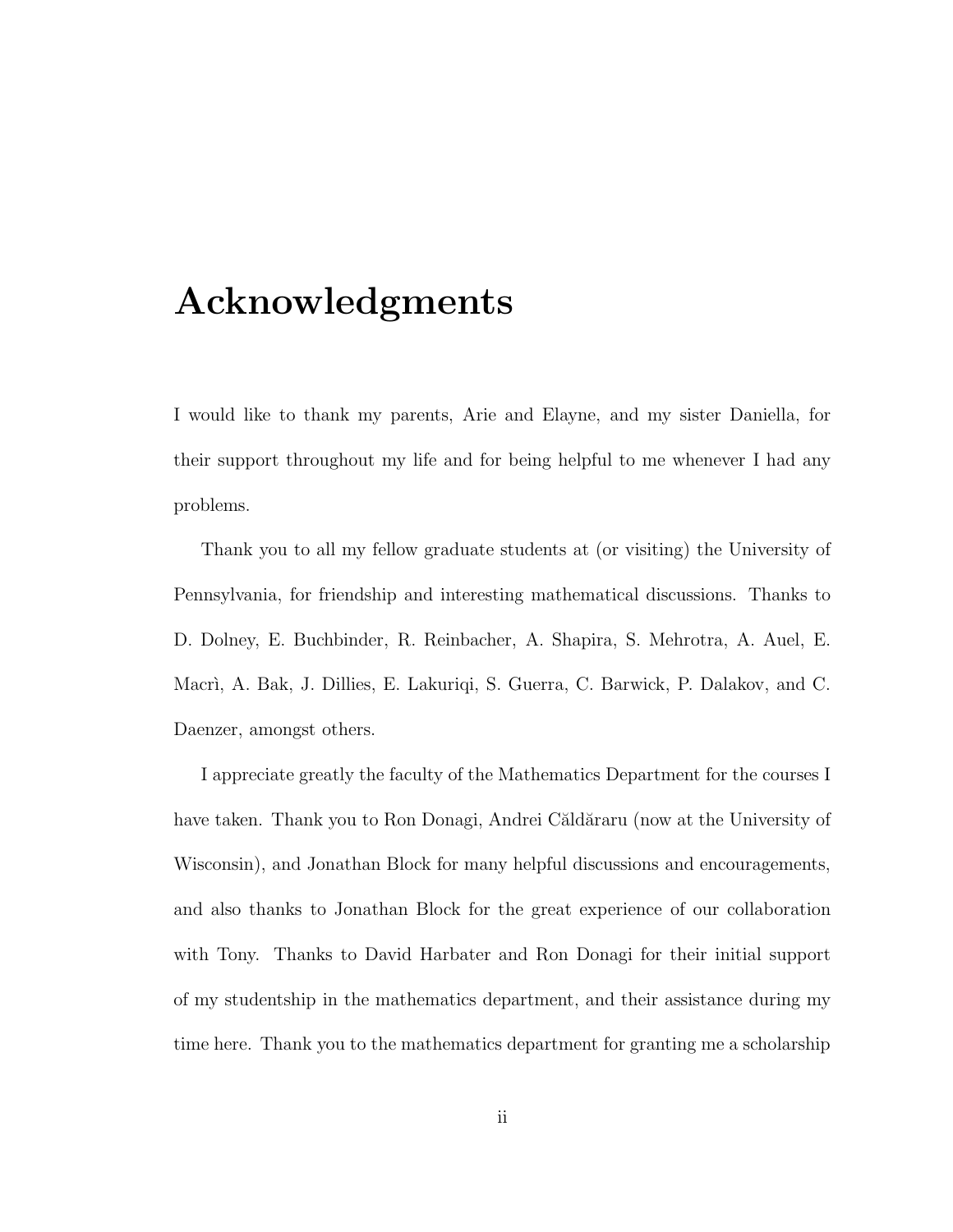for the spring semester of 2005, and for nominating me for the Dean's Dissertation Fellowship for the 2005/2006 academic year, for which I would like to thank the University of Pennsylvania. I also want to give my appreciation to Janet, Monica, Paula, and Robin from the department office, who make the math department such a nice environment.

Above all else I want to acknowledge Tony Pantev for the amazing patience and support he has shown to me a teacher and an adviser. Everything I have been able to do at Penn has been because of his generous help and advice (and espresso). He has been the most positive influence so far on my life. Thanks so much Tony!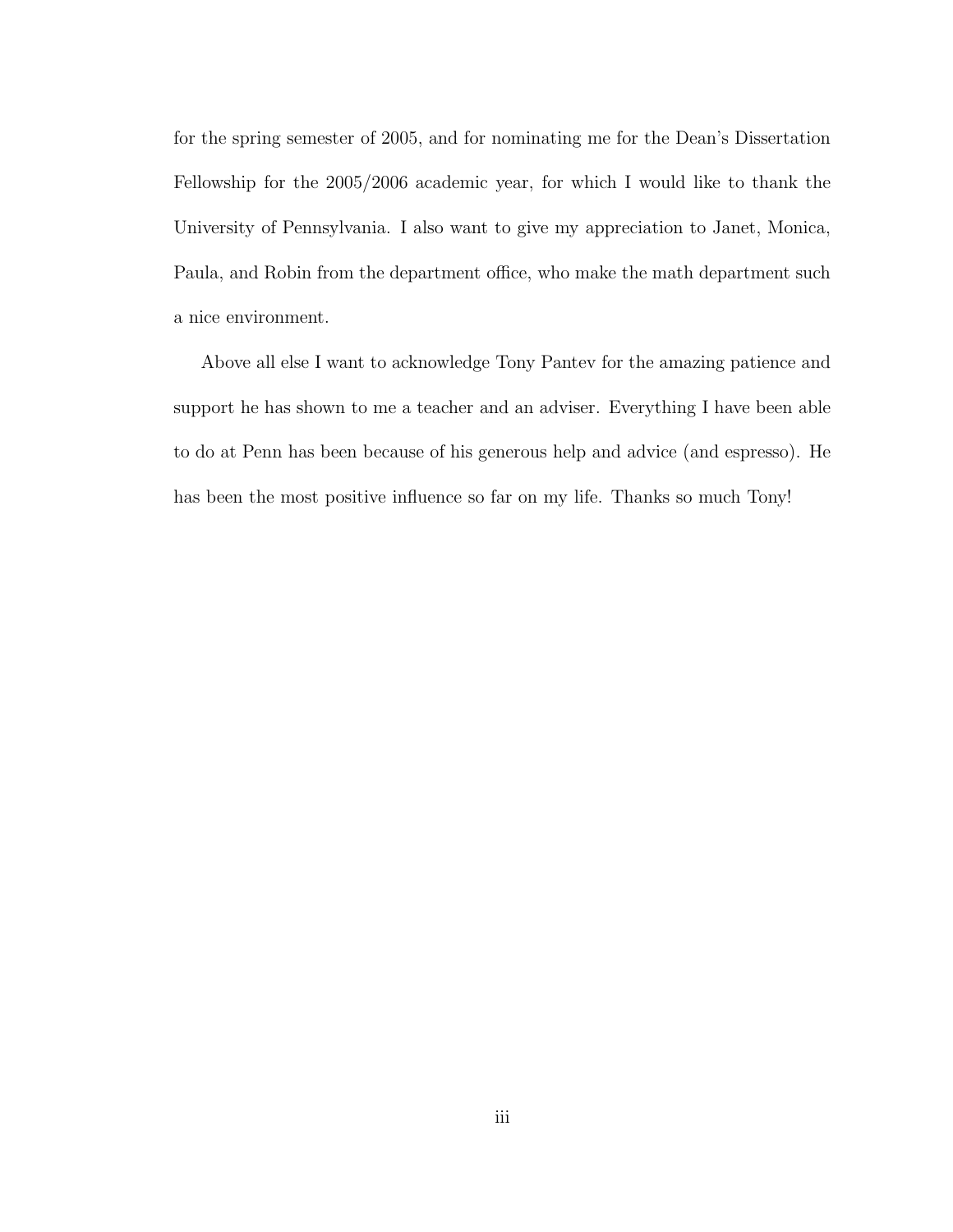#### ABSTRACT

#### Twisting Derived Equivalences

#### Oren Ben-Bassat

#### Tony Pantev

We introduce a new method for "twisting" relative equivalences of derived categories of sheaves on two spaces over the same base. The derived categories of sheaves on the spaces are twisted to derived categories of sheaves on gerbes living over spaces that are locally (on the base) isomorphic to the original spaces. This is done in a compatible way so that the equivalence is maintained. We apply this method by proving the conjectures of Donagi and Pantev on dualities between gerbes on genus-one fibrations and comment on other applications.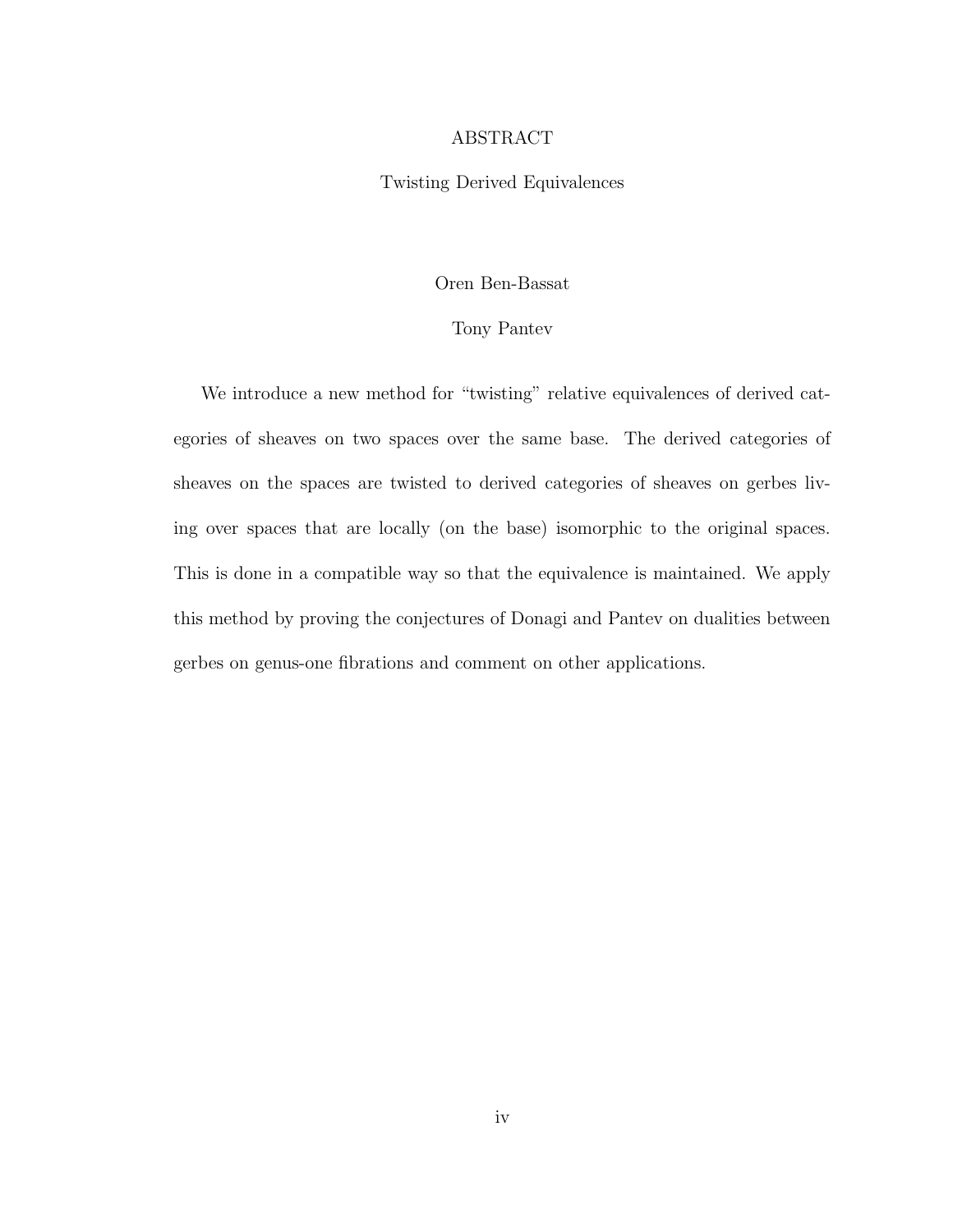### **Contents**

| $\mathbf{1}$   |                         | Introduction                                                    | 1              |
|----------------|-------------------------|-----------------------------------------------------------------|----------------|
| $\overline{2}$ |                         | <b>Notation and Conventions</b>                                 | $\mathbf{5}$   |
|                | 2.1                     |                                                                 | $\overline{5}$ |
| 3              | <b>Basic Techniques</b> |                                                                 |                |
|                | 3.1                     |                                                                 | 8              |
|                | 3.2                     |                                                                 | 12             |
|                | 3.3                     |                                                                 | 13             |
|                | 3.4                     |                                                                 | 14             |
|                | 3.5                     |                                                                 | 16             |
|                | 3.6                     | Derived Pushforward, Pullback, and Tensor Product of Sheaves on |                |
|                |                         |                                                                 | 18             |
| $\overline{4}$ |                         | <b>Constructing New Presentations From Old</b>                  | 22             |
|                | 4.1                     |                                                                 | 26             |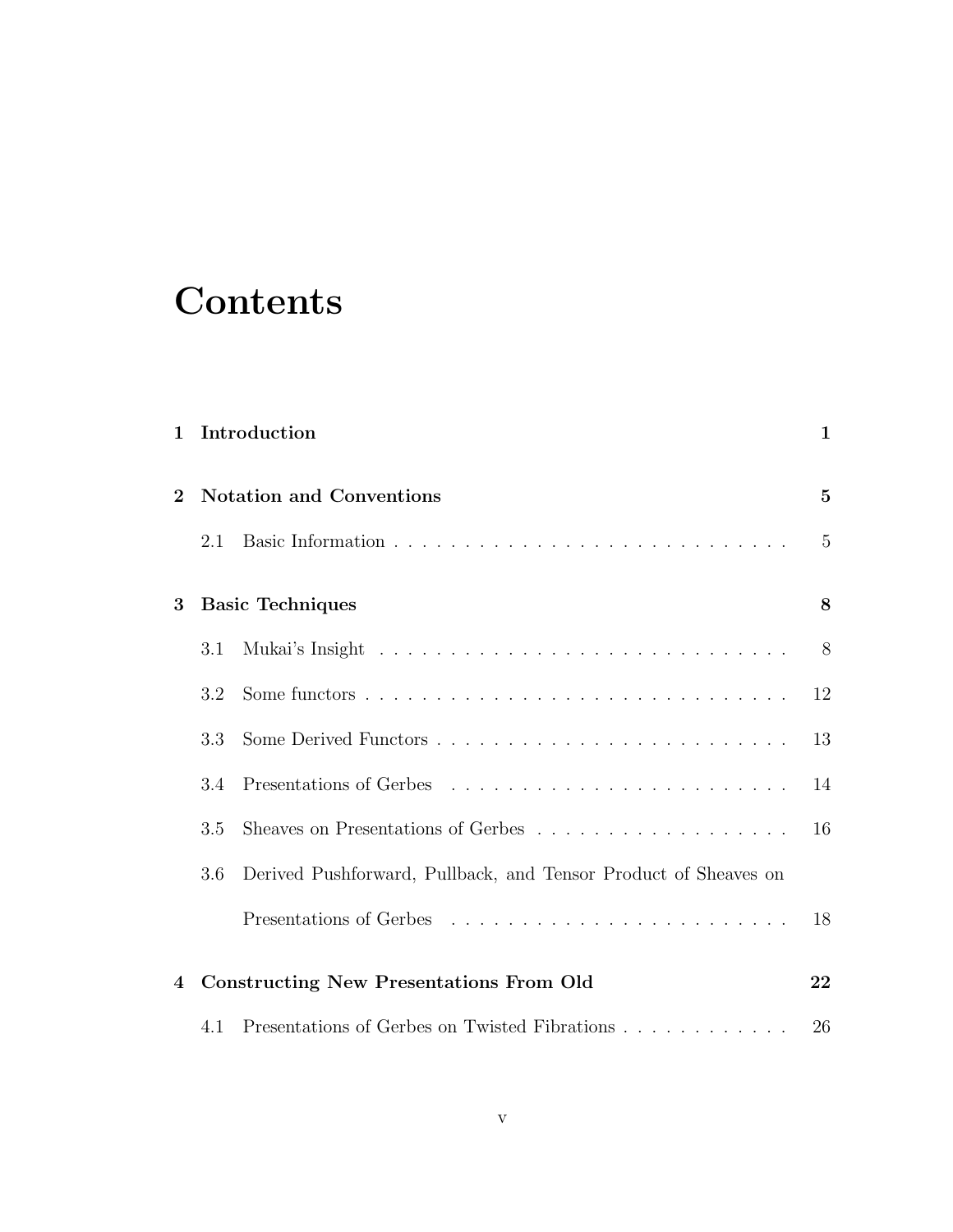| $\mathbf 7$ |     | <b>Conclusions and Speculations</b>                                   | 65 |
|-------------|-----|-----------------------------------------------------------------------|----|
|             | 6.2 |                                                                       | 62 |
|             | 6.1 |                                                                       | 55 |
| 6           |     | An Application                                                        | 55 |
|             | 5.3 |                                                                       | 46 |
|             | 5.2 |                                                                       | 43 |
|             | 5.1 | The Dual Gerbe on the Dual Fibration                                  | 37 |
| 5           |     | <b>Reinterpretation and Duality</b>                                   | 32 |
|             |     | 4.2 Classification of Gerbes and the Leray-Serre Spectral Sequence 29 |    |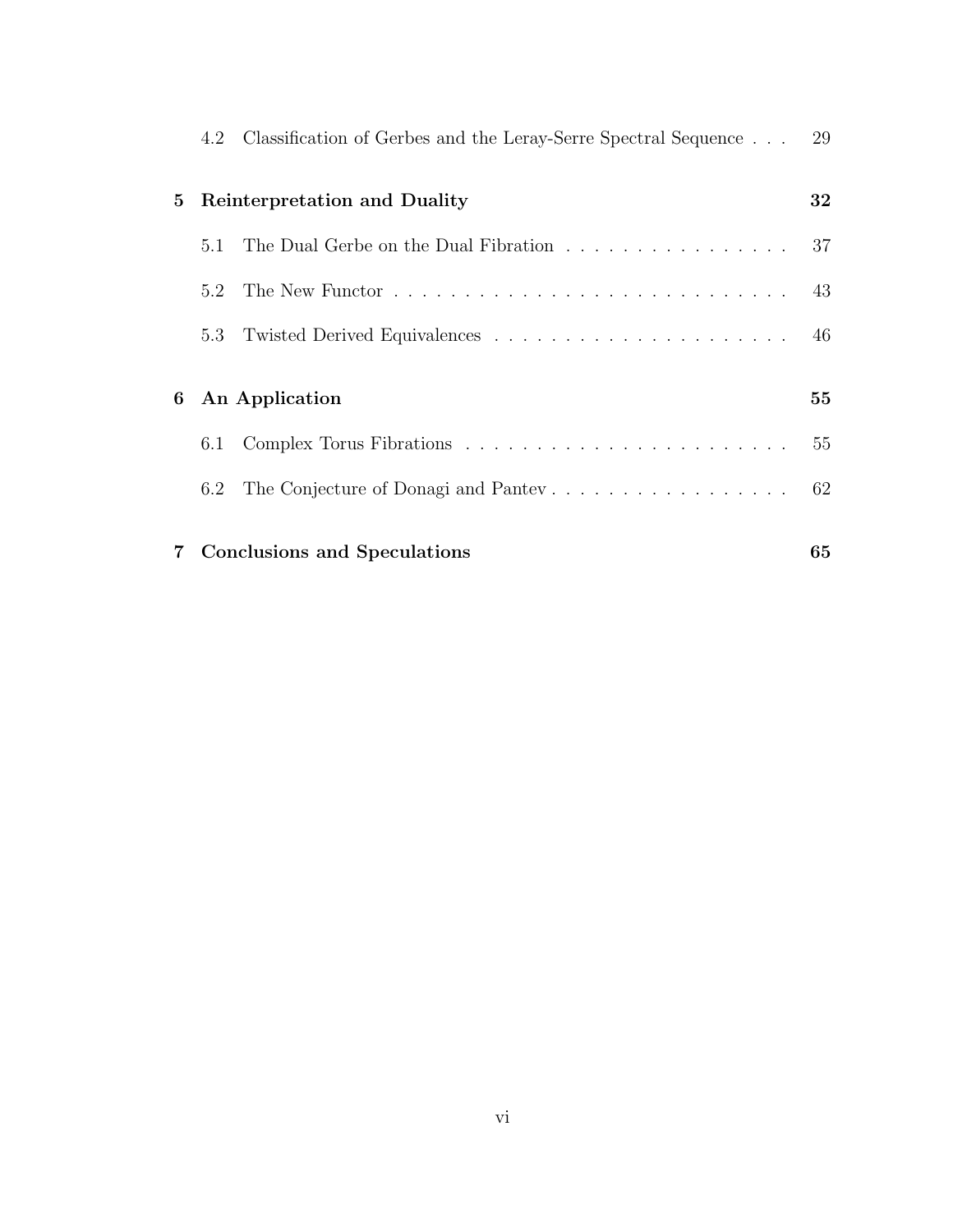### Chapter 1

### Introduction

Categories of sheaves of modules on geometric objects play an important role in the mathematics of the 21st century. It is sometimes possible to analyze the algebraic properties of such categories in detail, which in turn sheds light on the nature of the space itself. On the other hand, they also suggest a broader perspective in which a space can vary in "non-geometric" directions, and eventually can be replaced by a category with certain properties. Gabriel showed in [13] that one can recover a scheme from its category of coherent sheaves. Alternatively, one can study the derived category of coherent sheaves. This is a less rigid structure, and certainly allows for different spaces to have equivalent derived categories. This "derived equivalence" game started with Mukai's equivalence of dual complex tori [17] and we give a quick summary in what follows. The fundamental question which motivates this work (although we only scratch its surface), is, *How does the derived*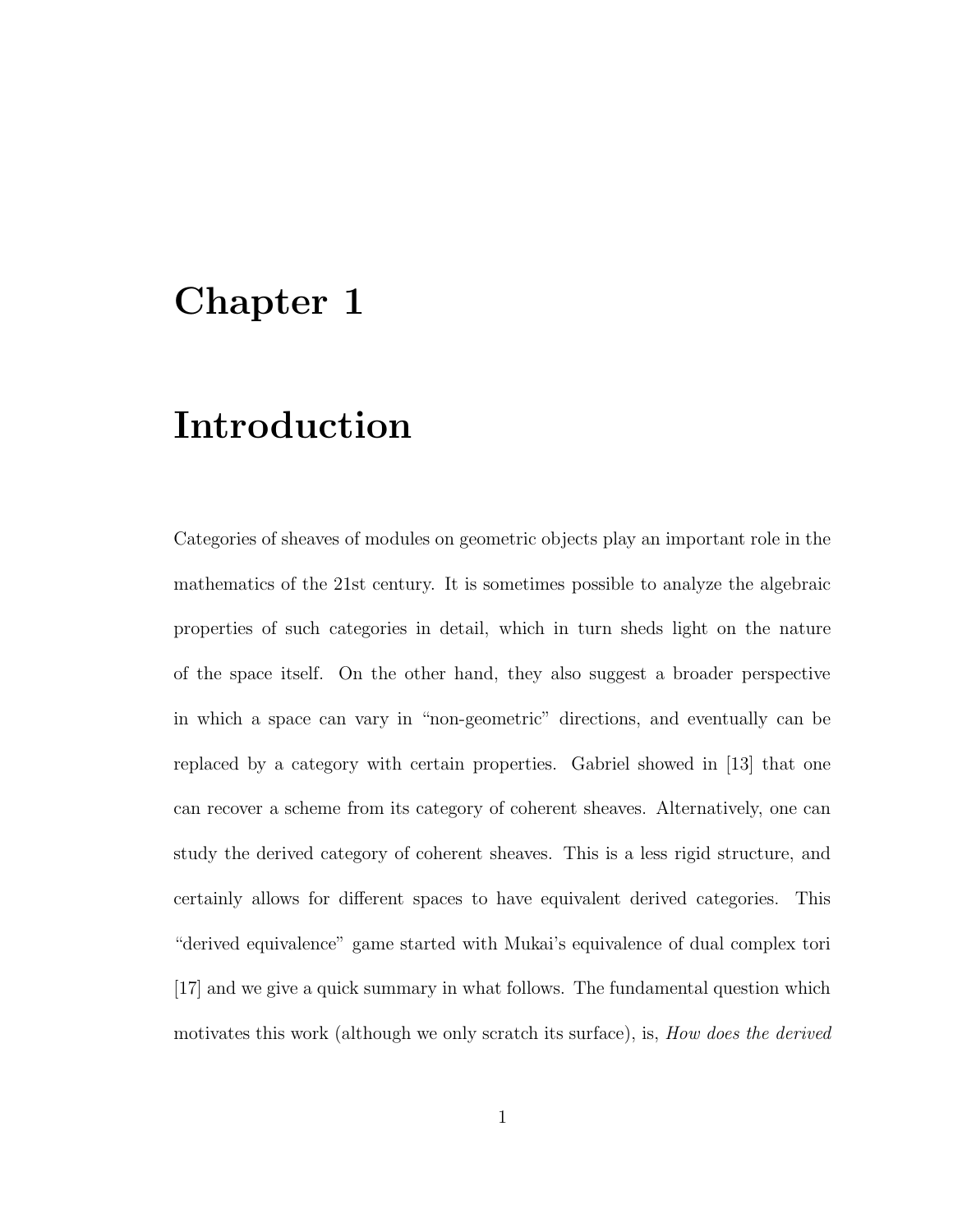category vary in families?. Although the derived category is certainly known not to glue, in some cases it seems to behave as if it does. That is to say, if one is careful enough, one can prove things that would easily follow if descent for derived categories held. In this thesis, we investigate the special case when the gluing takes place on the level of the abelian category of sheaves (which as a stack can be glued from its restriction to a cover). Rather than directly study these questions for the derived category of a space, we study the variance, (or twisting) of pairs of derived categories related by a Fourier-Mukai type equivalence. In practice, we start with a given Fourier-Mukai equivalence between the derived categories of two spaces X and Y. We ask: If the category of sheaves on X is twisted in some way, can the derived category of Y be twisted in a compatible way in order to recover a new equivalence? On the infinitesimal level, this question was addressed by Y. Toda in [20], and a formal analysis to all orders was completed, in a special case, in [2]. It is somewhat interesting and strange that the philosophy of [20] will be helpful to us, even though our twistings are not necessarily deformations, and certainly not formal deformations. According to this philosophy for every derived equivalence between  $X$  and  $Y$ , one should be able to first find an algebraic object describing the twistings of the derived category  $D(X)$  compatible with the derived equivalence. Next one should find a natural isomorphism with these twistings of  $D(X)$  and the analogous twistings of  $D(Y)$ . Finally, one should find an equivalence between the categories associated to a pair of compatible twistings. In this thesis, we synthesize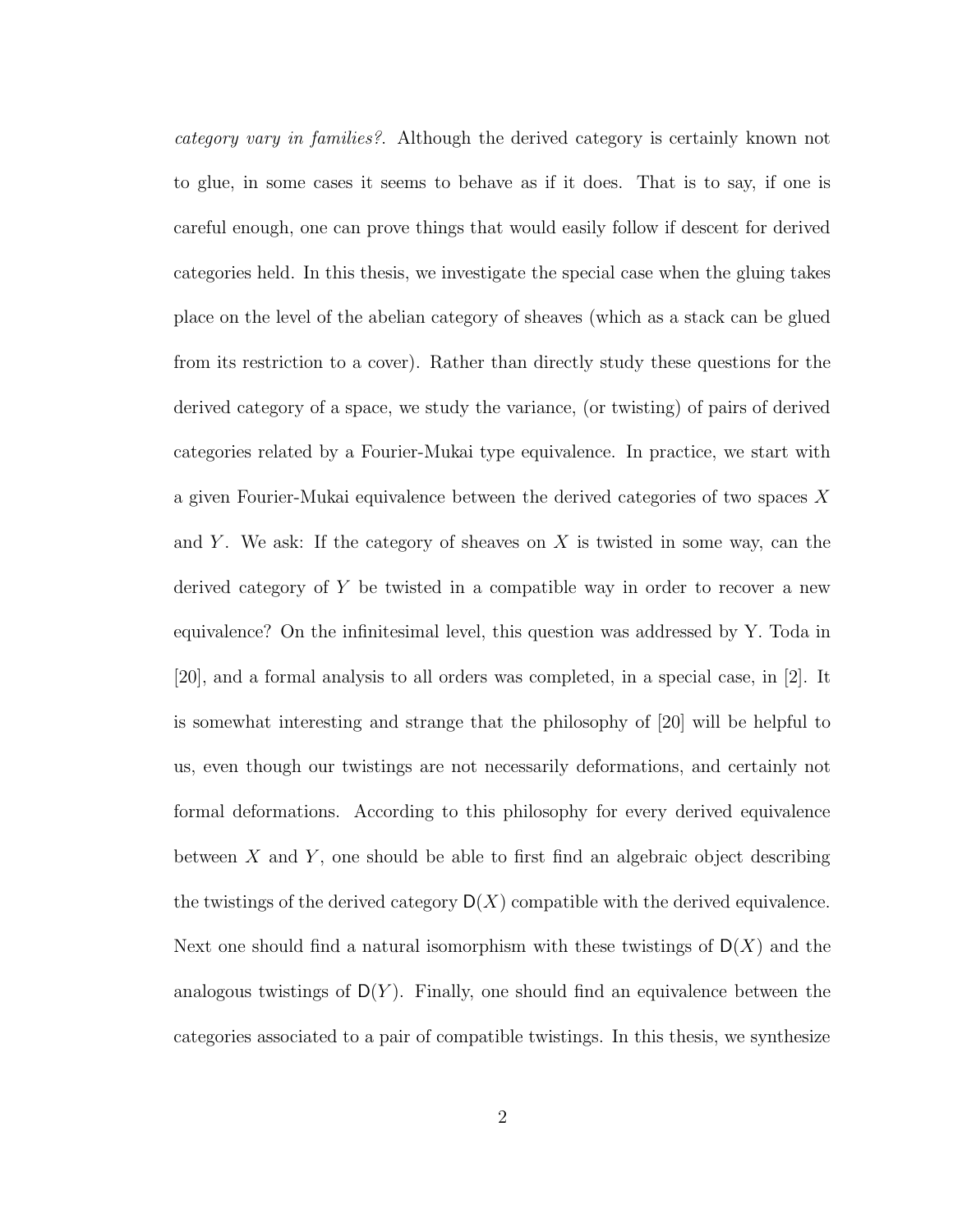two types of twistings. The first are those coming from replacing a space by another space locally isomorphic to it. The second are those coming from replacing the derived category of sheaves on a space with the derived category of sheaves on a gerbe over the space. The most convenient setting therefore becomes the one where X and Y are both fibered over the same space  $B$ , and the derived equivalence respects that structure. In this case, our twists of the derived categories correspond to decomposing and then re-gluing the relative stack of the abelian categories of sheaves of the two spaces. We can now state our main theorem (with slight rewording), to be proven as 5.3.1. We use here the definitions of  $\Phi$ -compatible and Φ-dual which can be found as definitions 5.0.7 and 5.1.2 respectively.

**Theorem 1.0.1** Let  $X$  and  $Y$  be compact, connected, complex manifolds, mapping to a complex analytic space B, via maps  $\pi : X \to B$  and  $\rho : Y \to B$ , where  $\rho$  is flat. Let  $P$  be a coherent sheaf, flat over Y, on the fiber product  $X \times_B Y$ , which gives an equivalence of categories  $\Phi: D_c^b(Y) \to D_c^b(X)$ ,  $\Phi = R\phi$  with

$$
\phi(\mathcal{S})=\widetilde{\rho}_*(\mathcal{P}\otimes \widetilde{\pi}^*\mathcal{S}).
$$

Then for any  $\Phi$ -compatible gerbe  $\mathfrak X$  over a twisted version of  $X \to B$ , and any  $\Phi$ -dual gerbe  $\mathfrak Y$  to  $\mathfrak X$ , there is an equivalence of categories

$$
\widetilde{\Phi}: \mathsf{D}_{c}^{b}(\mathfrak{Y},-1) \to \mathsf{D}_{c}^{b}(\mathfrak{X},-1),
$$

where  $\widetilde{\Phi} = R\widetilde{\phi}$  and  $\widetilde{\phi}$  is locally built out of  $\phi$ .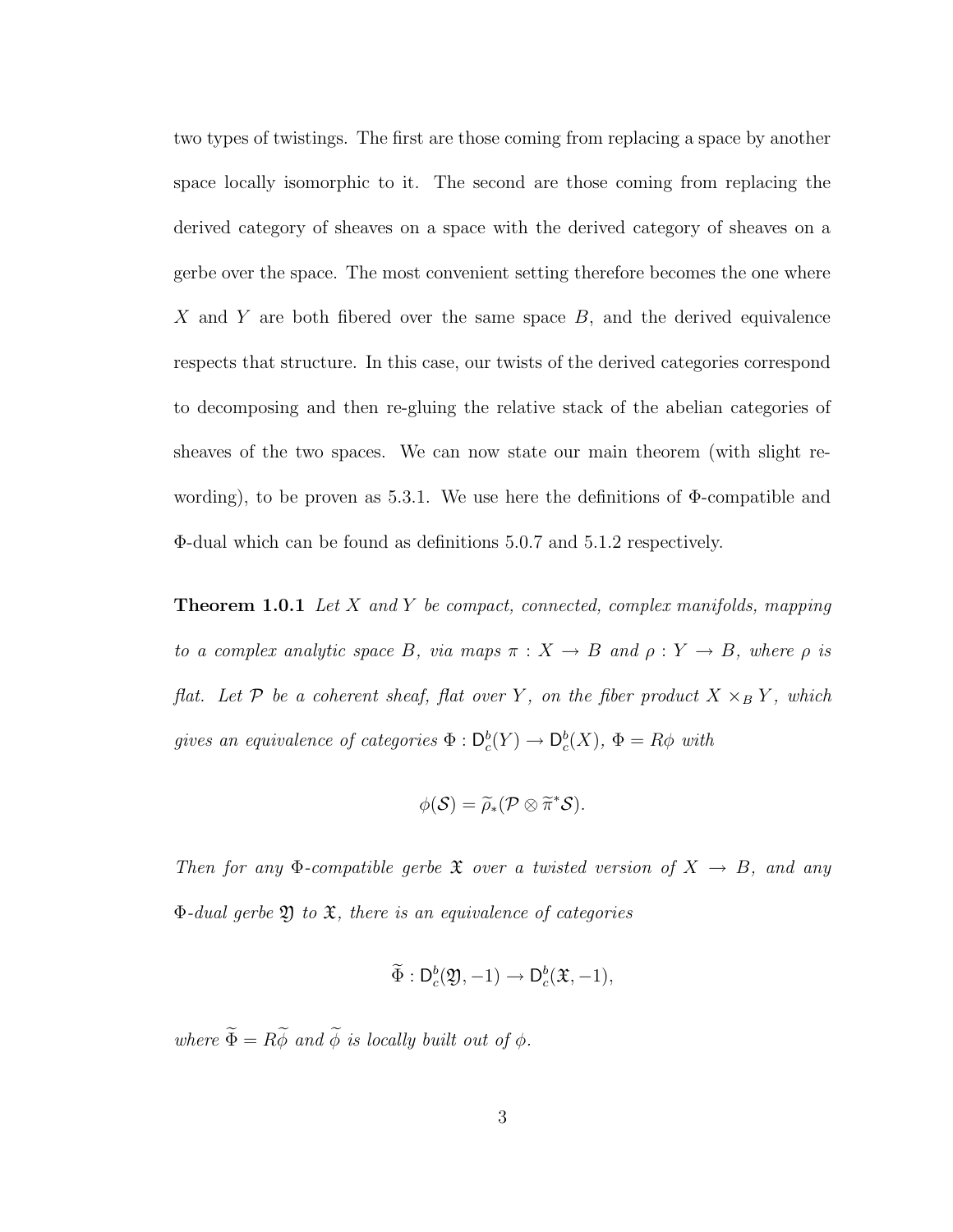The motivation for such a theorem begins at least with Dolgachev and Gross [11], who relate the Tate-Shafarevich group of an elliptic fibration to its Brauer group. This naturally leads one to ask if the derived category of a geometrically twisted elliptic fibration (a genus one fibration) is somehow related to a derived category of sheaves on a gerbe over the elliptic fibration. Such a relationship was indeed shown in [9, 8]. More general dualities involving gerbes on genus one fibrations were proven in [12]. The conjectures made in [12] form the main geometric motivation for this thesis, although the methods of proof, will be closer to those found in [8]. More recently, these kind of results have been used and expanded upon by other authors, for example see [7], and [19].

In the last chapter, we comment on some future, more exotic applications of the ideas we have developed to homological mirror symmetry, and hyperelliptic families in algebraic geometry.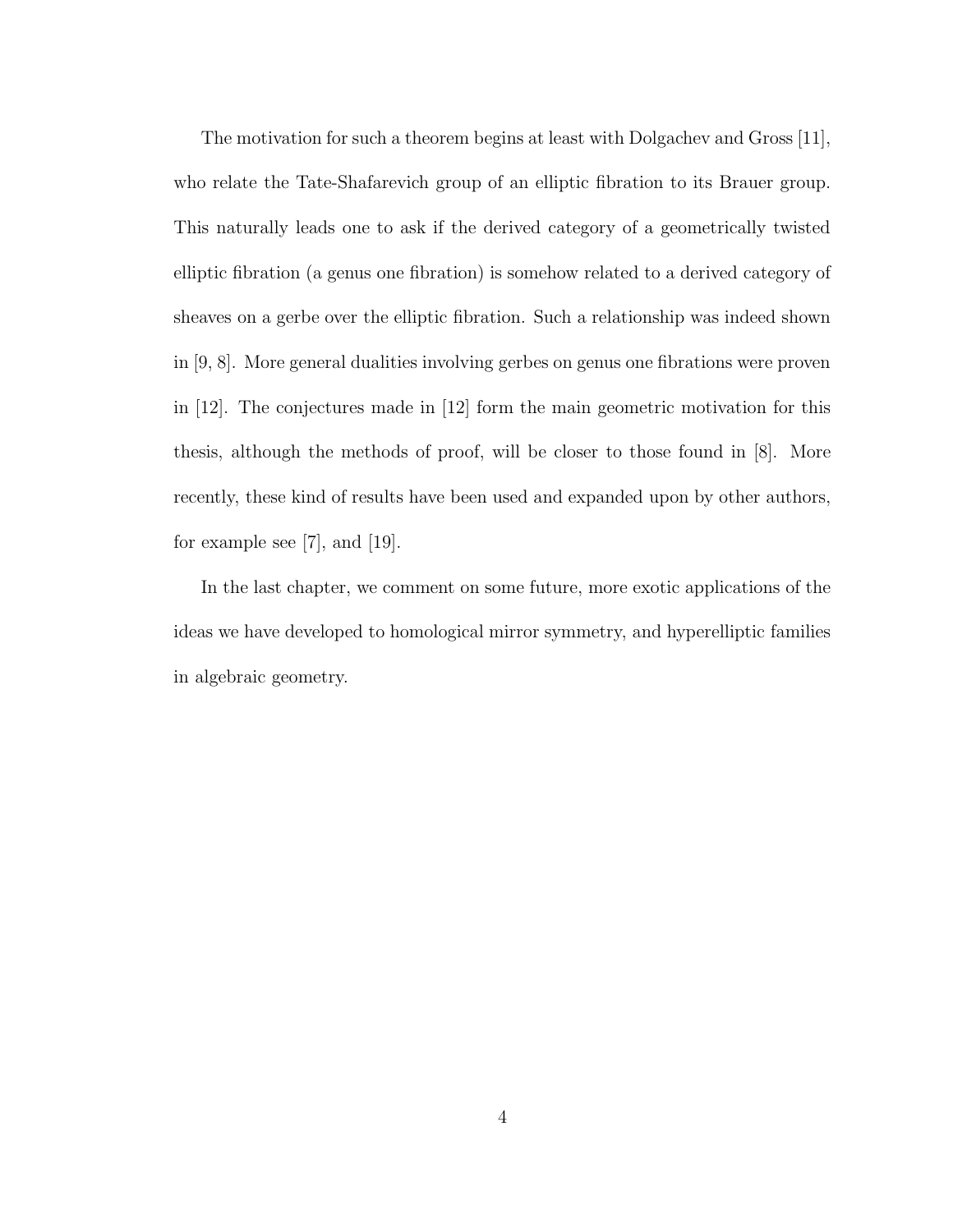### Chapter 2

### Notation and Conventions

#### 2.1 Basic Information

In this thesis, we work with complex manifolds, or complex analytic spaces and we always use the classical (analytic) topology. If  $\mathcal S$  is a sheaf of abelian groups on a topological space X, and  $\mathfrak U$  is a cover of X, then we denote by  $\check C_{\mathfrak U}(X,\mathcal S)$ ,  $\check Z_{\mathfrak U}(X,\mathcal S)$ , and  $\check{B}_{\mathfrak{U}}(X,\mathcal{S})$  the Čech co-chains, co-cycles, and co-boundaries, for the sheaf of abelian groups S computed with respect to the cover  $\mathfrak U$  of X. When we are dealing with a ringed space (or stack), by a *sheaf* (with no qualifications) we always mean a sheaf of modules for the structure sheaf of the space (or stack).

For our purposes, it will always suffice to consider stacks on a complex analytic space  $X$  which are defined on the site whose underlying category consists of analytic spaces over X, and whose covering families for a given  $W \to X$  consist of surjective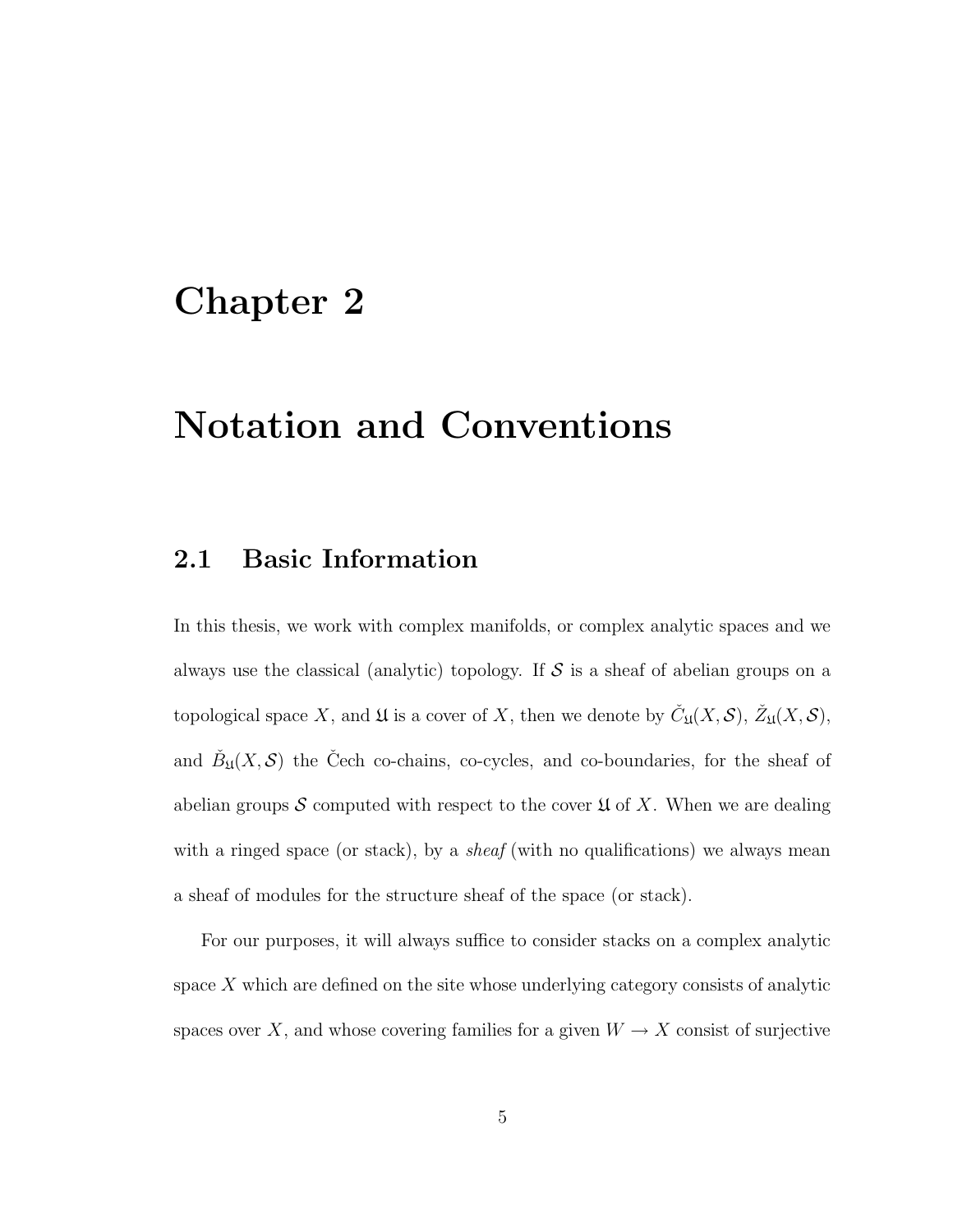local isomorphisms  $\{W' \to W\}$  over X. We will often consider the case  $W = X$ . For a map  $W\to X$  we often use the convention

$$
W^k = W \times_X W \times_X W \times_X \cdots \times_X W \qquad \text{(the } (k+1) - \text{fold product)}
$$

Since our methods are quite general, we expect that the results contained in this thesis apply in other contexts such as the etale topology on schemes, or for twisting different kinds of relative dualities in mathematics.

By a gerbe, we shall always mean a  $\mathcal{O}^{\times}$ -gerbe with trivial band on a complex analytic space. On a complex analytic space X, we use  $\mathfrak{Mod}(X)$  to denote the stack of abelian categories of  $\mathcal{O}_X$ -modules, which has global sections Mod $(X)$ . We use  $\mathfrak{Coh}(X)$  ( $\mathfrak{QCoh}(X)$ ) to denote the stack of abelian categories of coherent (quasicoherent)  $\mathcal{O}_X$ -modules, which has global sections the abelian category Coh(X) (QCoh(X)). We will also need to consider sheaves on gerbes  $\mathfrak{X} \to X$ . For every analytic space  $f: Z \to X$ , we consider the stack of functors  $f^{-1}x \to f^{-1} \mathfrak{Mod}(X)$ and their natural transformations. This gives the stack of abelian categories of  $\mathcal{O}_{\mathfrak{X}}$ -modules  $\mathfrak{Mod}(\mathfrak{X}) \to X$ , and similarly we have the stack of abelian categories of coherent (quasi-coherent)  $\mathcal{O}_{\mathfrak{X}}$ -modules  $\mathfrak{Coh}(\mathfrak{X}) \to X$  ( $\mathfrak{QCoh}(\mathfrak{X}) \to X$ ) and we call their global sections the abelian categories  $Mod(\mathfrak{X})$  and  $Coh(\mathfrak{X})$  (QCoh( $\mathfrak{X})$ ) respectively. We use  $D^*(X)$  and  $D^*(\mathfrak{X})$  to denote the derived categories of  $Mod(X)$  and Mod( $\mathfrak{X}$ ). When nothing appears in the location of symbol  $*$ , this refers to the unbounded derived categories. When  $* = -$ , this refers to the bounded above derived category, and when  $* = b$ , this refers to the bounded derived category. Also  $\mathsf{D}_{c}^{*}(X)$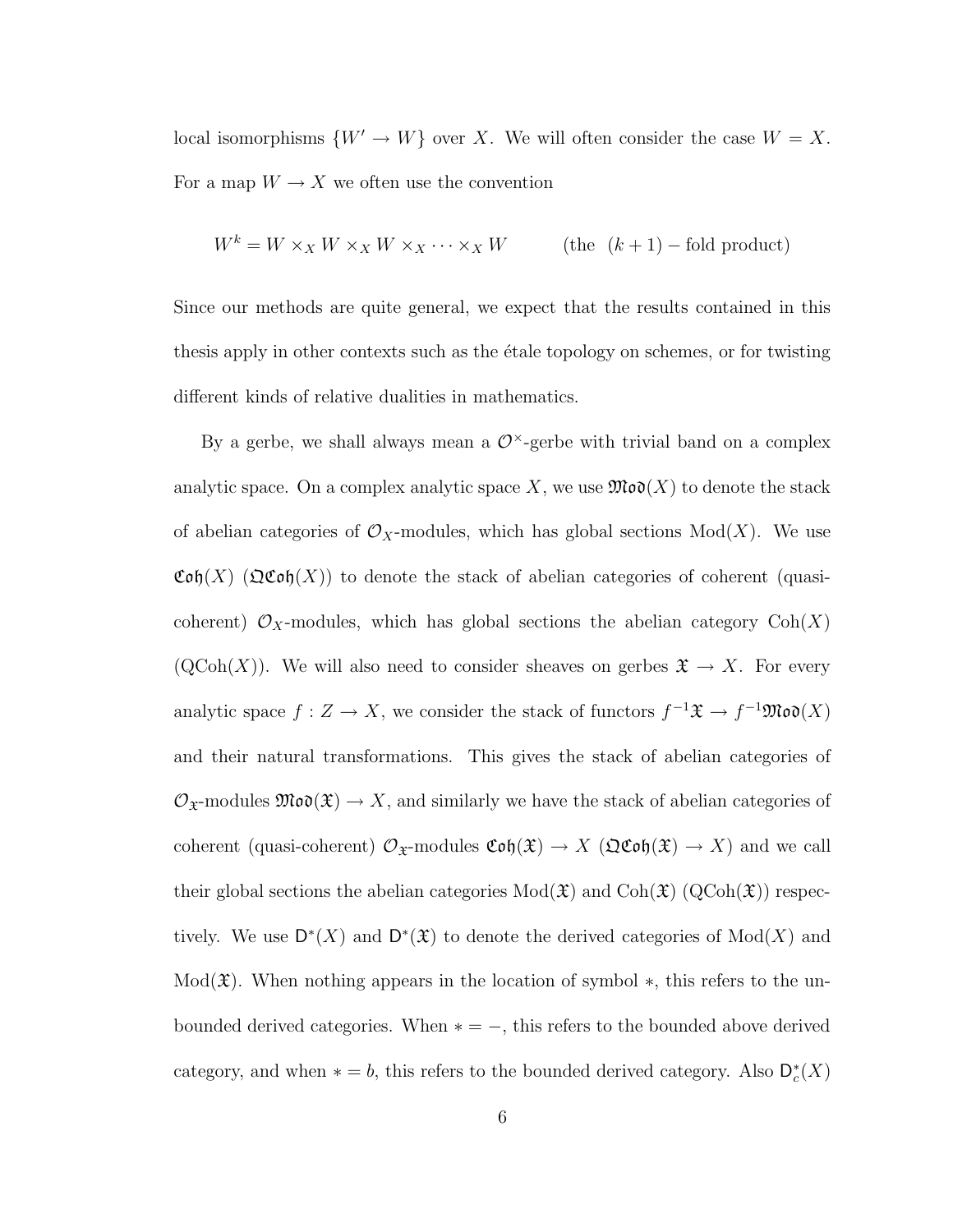and  $D_c^*(\mathfrak{X})$  or  $D_{qc}^*(X)$  and  $D_{qc}^*(\mathfrak{X})$  refer to the derived categories of coherent and quasi-coherent sheaves. For a discussion of quasi-coherence in the complex analytic context, see [2]. The sheaves of weight k on a gerbe will be denoted by  $\mathfrak{Mod}(\mathfrak{X}, k)$ ,  $\mathfrak{Coh}(\mathfrak{X},k), \mathfrak{QCoh}(\mathfrak{X},k)$  with global sections  $\text{Mod}(\mathfrak{X},k), \text{Coh}(\mathfrak{X},k), \text{QCoh}(\mathfrak{X},k)$ , with their associated derived categories  $D^*(\mathfrak{X}, k)$ ,  $D_c^*(\mathfrak{X}, k)$ , and  $D_{qc}^*(\mathfrak{X}, k)$ .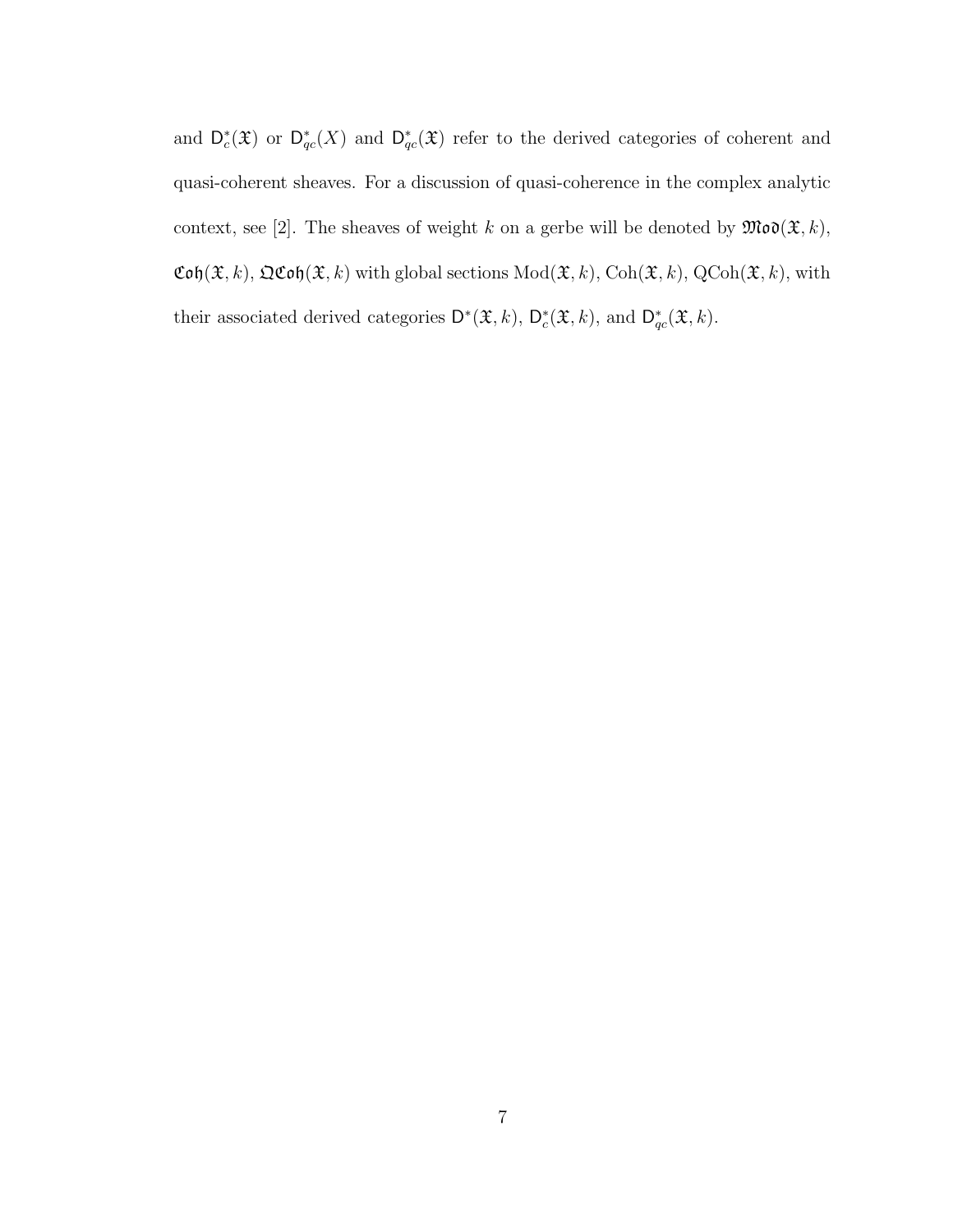### Chapter 3

### Basic Techniques

#### 3.1 Mukai's Insight

Given two complex analytic spaces  $M$  and  $N$  over  $B$  and an element  $K \in Mod(M \times_B N)$ , the integral transform

$$
\phi_K^{[M \to N]} : \text{Mod}(M) \to \text{Mod}(N)
$$

is defined by

$$
\phi_K^{[M \to N]}(G) = p_{N*}(p_M^* G \otimes K).
$$

Also for a map  $f : M \to N$  over B, we have

$$
\phi_{\mathcal{O}_{\Gamma_f}}^{[M\to N]}\cong f_\star
$$

as functors  $Mod(M) \to Mod(N)$  and

$$
\phi^{[N\to M]}_{{\mathcal O}_{\Gamma_f}}\cong f^\star
$$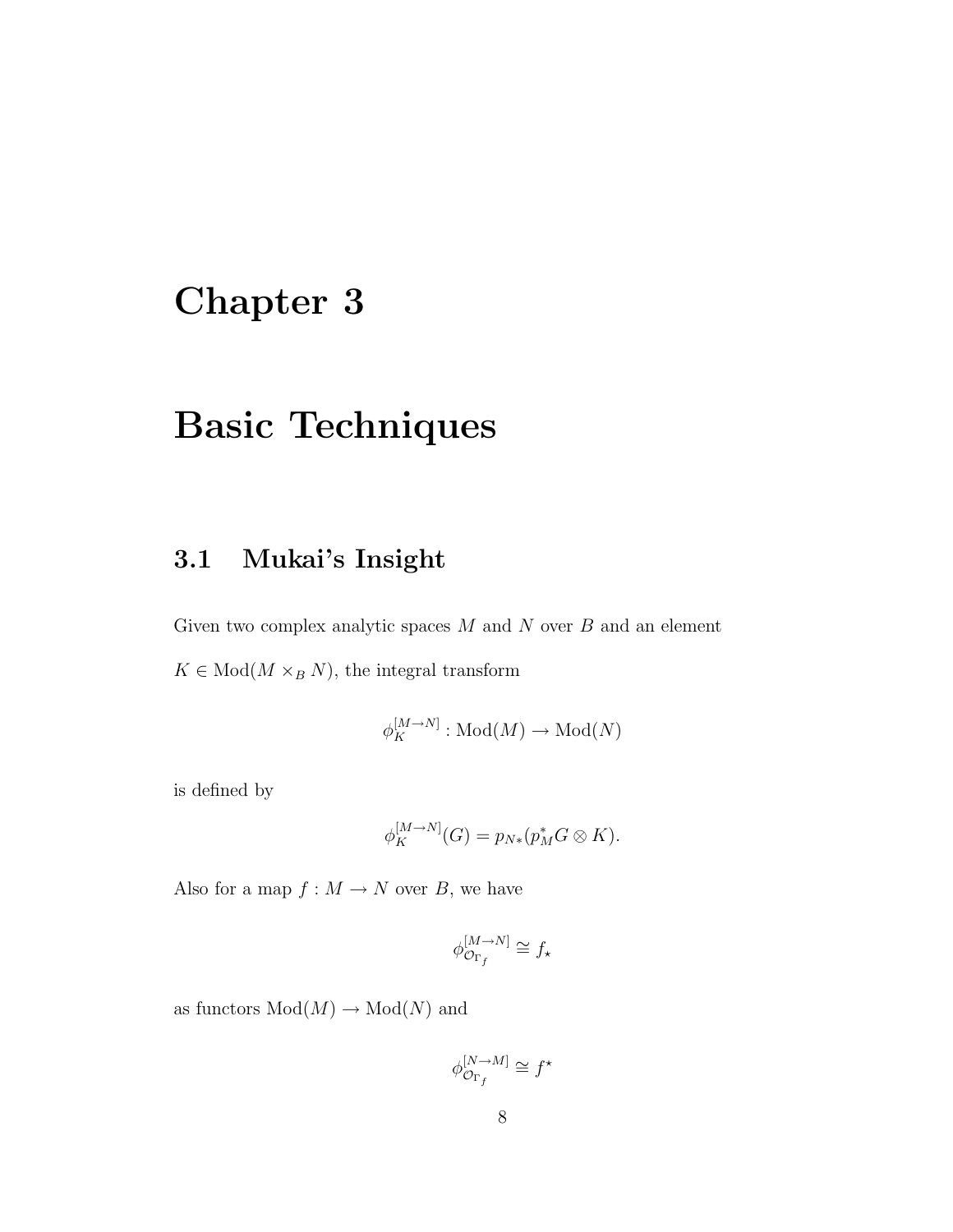as functors  $Mod(N) \rightarrow Mod(M)$ . For L a line bundle on a space M, we use  $T_L: Mod(M) \to Mod(M)$  to denote the functor

$$
T_L(\mathcal{M}) := L \otimes \mathcal{M} \qquad \forall \mathcal{M} \in ob(\text{Mod}(M))
$$

$$
T_L(h) := \mathrm{id}_L \otimes h \qquad \qquad \forall h \in \mathrm{Hom}_M(\mathcal{M}', \mathcal{M}'')
$$

Then we have

$$
\phi_{\Delta_*L}^{[M\to M]}\cong T_L
$$

where  $\Delta: M \to M \times_B M$  is the diagonal embedding. This isomorphism uses the symmetry property of the tensor product. Similarly, for  $f$  an automorphism of  $M$ , and L a line bundle on M, we can implement the functor  $T_L \circ f^*$  by the object  $(f, 1)_*L \in Mod(M \times_B M)$ . In other words, we have an isomorphism

$$
T_L \circ f^* \cong \phi_{(f,1)_*L}^{[M \to M]} \tag{3.1.1}
$$

This isomorphism uses the symmetry property of the tensor product.

Given two complex analytic spaces  $M$  and  $N$  and an element  $\mathcal{K}\in\mathsf{D}(M\times_B N)$ we denote by  $\Phi_K^{[M \to N]}$  the functor

$$
\mathsf{D}(M) \to \mathsf{D}(N)
$$

given by

$$
\mathcal{S} \mapsto R\pi_{N*}(\mathcal{K} \otimes^L L\pi_M^*\mathcal{S}).
$$

Now, as noted in [1], these transforms enjoy the following locality property. Fix maps  $h: S \to B$  and  $h': S' \to S$ . Let  $M_S, N_S, M_{S'}$ ,  $N_{S'}$  denote the fiber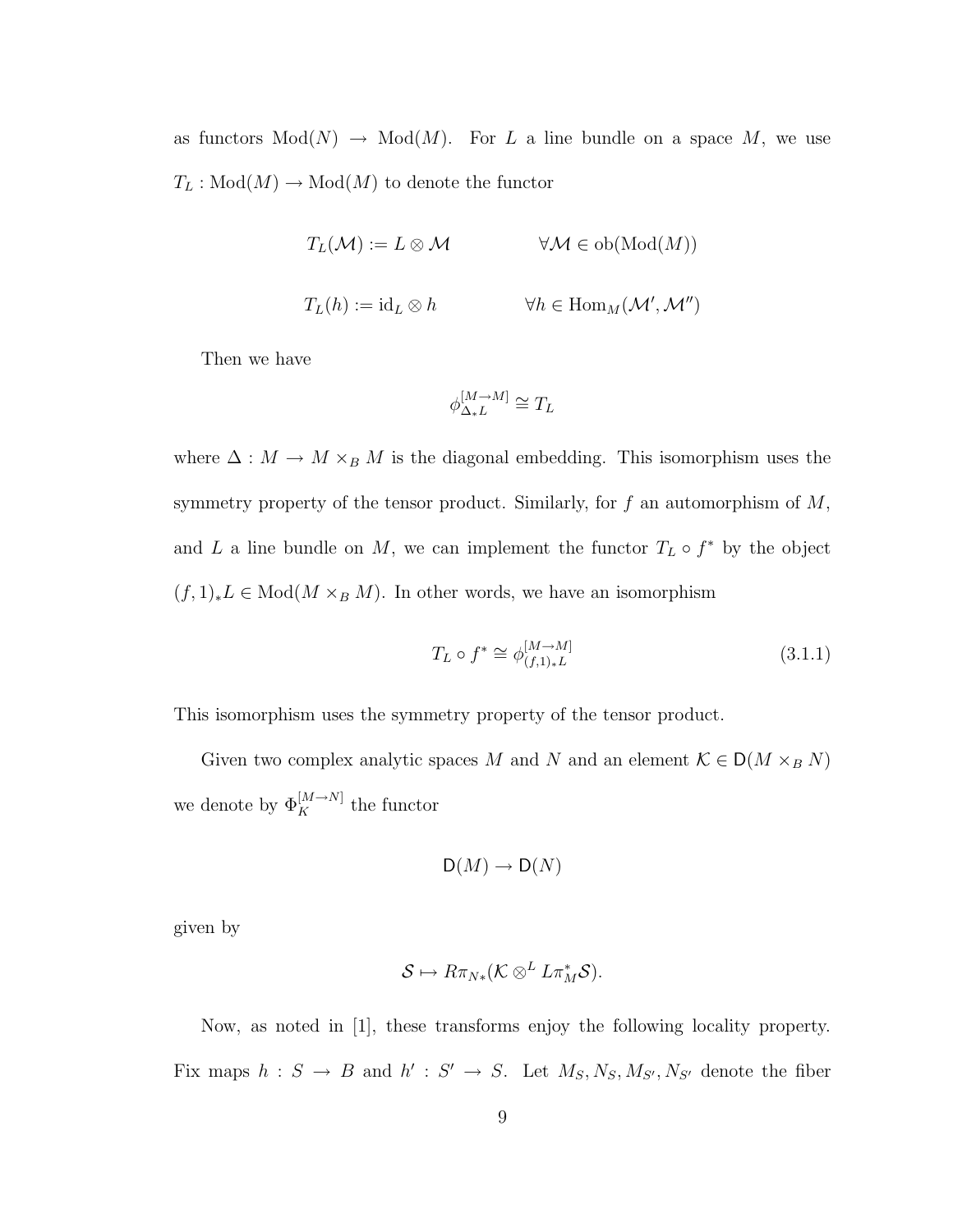products. Let  $\mathcal{K}_S$ , and  $K_{S'}$  denote the derived pullbacks of  $\mathcal{K}$  to  $D(M_S \times_S N_S)$ and  $\mathsf{D}(M_{S'} \times_{S'} N_{S'})$  respectively. Let  $h'_M : M_{S'} \to M_S$  and  $h'_N : N_{S'} \to N_S$  be the canonical morphisms Then there is a natural isomorphism of functors

$$
Lh'_{N} \circ \Phi_{\mathcal{K}_{S}} \cong \Phi_{\mathcal{K}_{S'}} \circ Lh_{M}^{*}
$$
 (3.1.2)

The integral transform has the following convolution property (see [17] or [18, Proposition 11.1]). If M, N and P are complex analytic spaces over B and  $\mathcal{K} \in$  $\mathsf{D}^b(M\times_B N)$  and  $\mathcal{L}\in\mathsf{D}^b(N\times_B P)$ , then one has a natural isomorphism of functors

$$
\Phi_{\mathcal{L}}^{[N \to P]} \circ \Phi_{\mathcal{K}}^{[M \to N]} \cong \Phi_{\mathcal{L} * \mathcal{K}}^{[M \to P]},
$$

where

$$
\mathcal{L} * \mathcal{K} = R p_{M \times_B P} (L p_{N \times_B P}^* \mathcal{L} \otimes^L L p_{M \times_B N}^* \mathcal{K}) \in D^b(M \times_B P),
$$

and  $p_{M\times N}, p_{M\times P}, p_{N\times P}$  are the natural projections  $M\times_B N\times_B P\to M\times_B N$ , etc.

This isomorphism of functors is compatible with base change, in the sense that if  $\mathcal{L}_S$  and  $\mathcal{K}_S$  are the derived pullbacks of  $\mathcal{L}$  and  $\mathcal{K}$  inside  $D(M_S \times_S N_S)$  and  $D(N_S \times_S P_S)$ , with respect to the maps  $h_{MN}: M_S \times_S N_S \to M \times_B N$  and  $h_{NP}$ :  $N_S \times_S P_S \rightarrow N \times_B P$  and  $h_{MP}$ :  $M_S \times_S P_S \rightarrow M \times_B P$  induced from  $h: S \to B$ .

$$
(Lh_{NP}^*\mathcal{L}) \star (Lh_{MN}^*\mathcal{K}) \cong Lh_{MP}^*(\mathcal{L} \star \mathcal{K}) \in D(M_S \times_S P_S)
$$

Also, from Huybrechts' book [14], we have that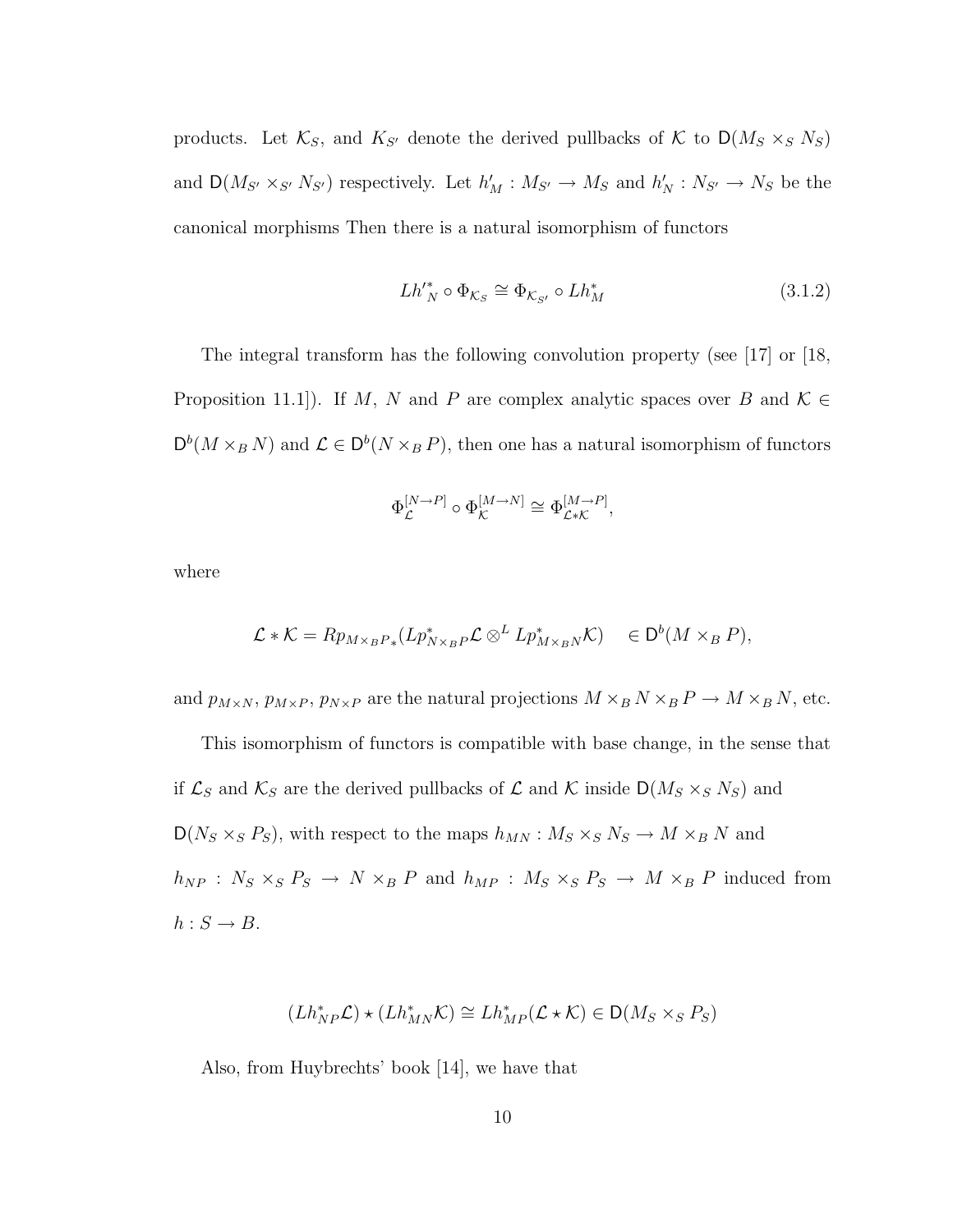• for any  $f: N \to P$  over B we have the natural isomorphism of functors  $\mathsf{D}^b(M) \to \mathsf{D}^b(P)$ 

$$
f_* \circ \Phi_K^{[M \to N]} \cong \Phi_{(1_M \times f)_*K}^{[M \to P]} \tag{3.1.3}
$$

• for  $f: P \to N$  over B we have the natural isomorphism of functors  $\mathsf{D}^b(M) \to$  $\mathsf{D}^b(P)$ 

$$
f^* \circ \Phi_K^{[M \to N]} \cong \Phi_{(1_M \times f)^*K}^{[M \to P]} \tag{3.1.4}
$$

• for  $g: W \to M$  over B we have the natural isomorphism of functors  $\mathsf{D}^b(M) \to$  $\mathsf{D}^b(P)$ 

$$
\Phi_K^{[M \to N]} \circ g_* \cong \Phi_{(g \times 1)^*K}^{[W \to N]} \tag{3.1.5}
$$

• for  $g: M \to W$  over B we have the natural isomorphism of functors  $\mathsf{D}^b(M) \to$  $\mathsf{D}^b(P)$ 

$$
\Phi_K^{[M \to N]} \circ g^* \cong \Phi_{(g \times 1)_*K}^{[W \to N]} \tag{3.1.6}
$$

Of course we also have the analogue of equation 3.1.1 in the derived context, which is an isomorphism of functors  $D^{b}(M) \to D^{b}(M)$ , for any automorphism f of M, and line bundle  $L$  on  $M$ 

$$
T_L \circ f^* \cong \Phi^{[M \to M]}_{(f,1)_*L} \tag{3.1.7}
$$

For a gerbe  $\mathfrak{X}$ , it is a generally known fact that the category  $Mod(\mathfrak{X})$  has enough injective and enough flat objects, see for example [8] and [16]. Indeed, following [16], if  $\mathfrak{a}: \mathcal{U} \to \mathfrak{X}$  is an atlas, and  $\mathcal{M}$  is a sheaf on  $\mathfrak{X}$ , then we can find an injection

$$
\mathfrak{a}^*\mathcal{M}\to \mathcal{I}
$$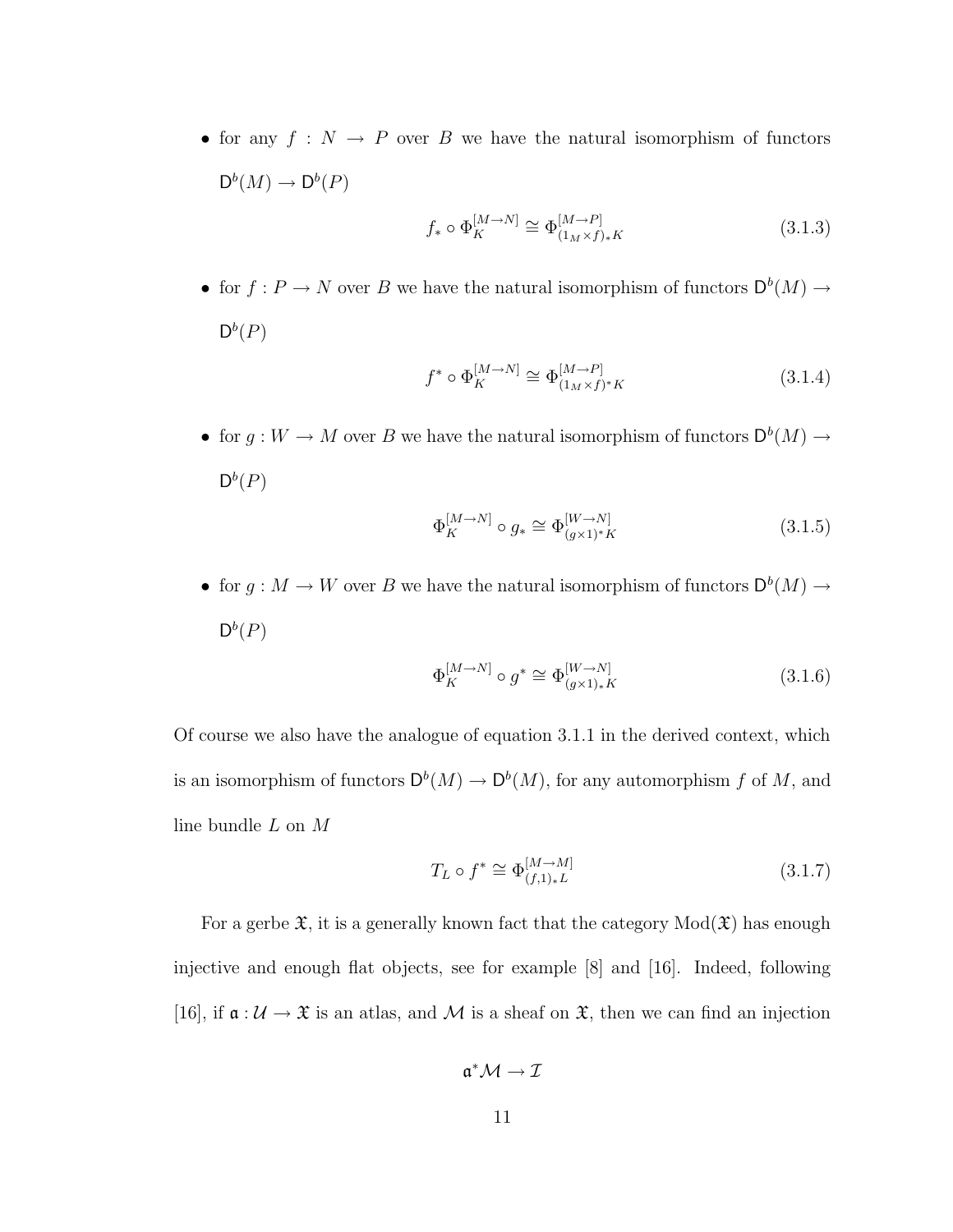where  $\mathcal I$  is an injective  $\mathcal O_{\mathcal U}$ -module. We can also find a surjection

$$
\mathcal{F}\to \mathfrak{a}^*\mathcal{M}.
$$

where  $\mathcal F$  is a flat  $\mathcal O_{\mathcal U}$ -module. Therefore, we have a sequence of injections

$$
\mathcal{M} \to \mathfrak{a}_*\mathfrak{a}^*\mathcal{M} \to \mathfrak{a}_*\mathcal{I},\tag{3.1.8}
$$

where  $a_*\mathcal{I}$  is injective and a sequence of surjections

$$
\mathfrak{a}_! \mathcal{F} \to \mathfrak{a}_! \mathfrak{a}^* \mathcal{M} \to \mathcal{M} \tag{3.1.9}
$$

where  $a_1 \mathcal{F}$  is flat.

#### 3.2 Some functors

Recall that for X and Y complex analytic spaces, a gerbe  $\mathfrak{Y} \to Y$  and a morphism  $f: X \to Y$  we can form the  $f^{-1}\mathcal{O}_Y^{\times}$  $Y<sub>Y</sub><sup>\times</sup>$  banded gerbe  $f<sup>-1</sup>Y$ , and then via the map of sheaves of groups  $f^{-1}\mathcal{O}_Y^{\times} \to \mathcal{O}_X^{\times}$ , we define an  $(\mathcal{O}_X^{\times}$ -banded) gerbe  $f^*\mathfrak{Y}$  on X.

We will often use the left exact functor  $f_*$ , and the right exact functor  $f^*$ 

- $f_* : Mod(f^*\mathfrak{Y}) \to Mod(\mathfrak{Y})$
- $f^* : Mod(\mathfrak{Y}) \to Mod(f^*\mathfrak{Y})$

The first of these is defined by the composition

$$
\mathfrak{Y} \to f_* f^* \mathfrak{Y} \to f_* \mathfrak{Mod}(X) \to \mathfrak{Mod}(Y).
$$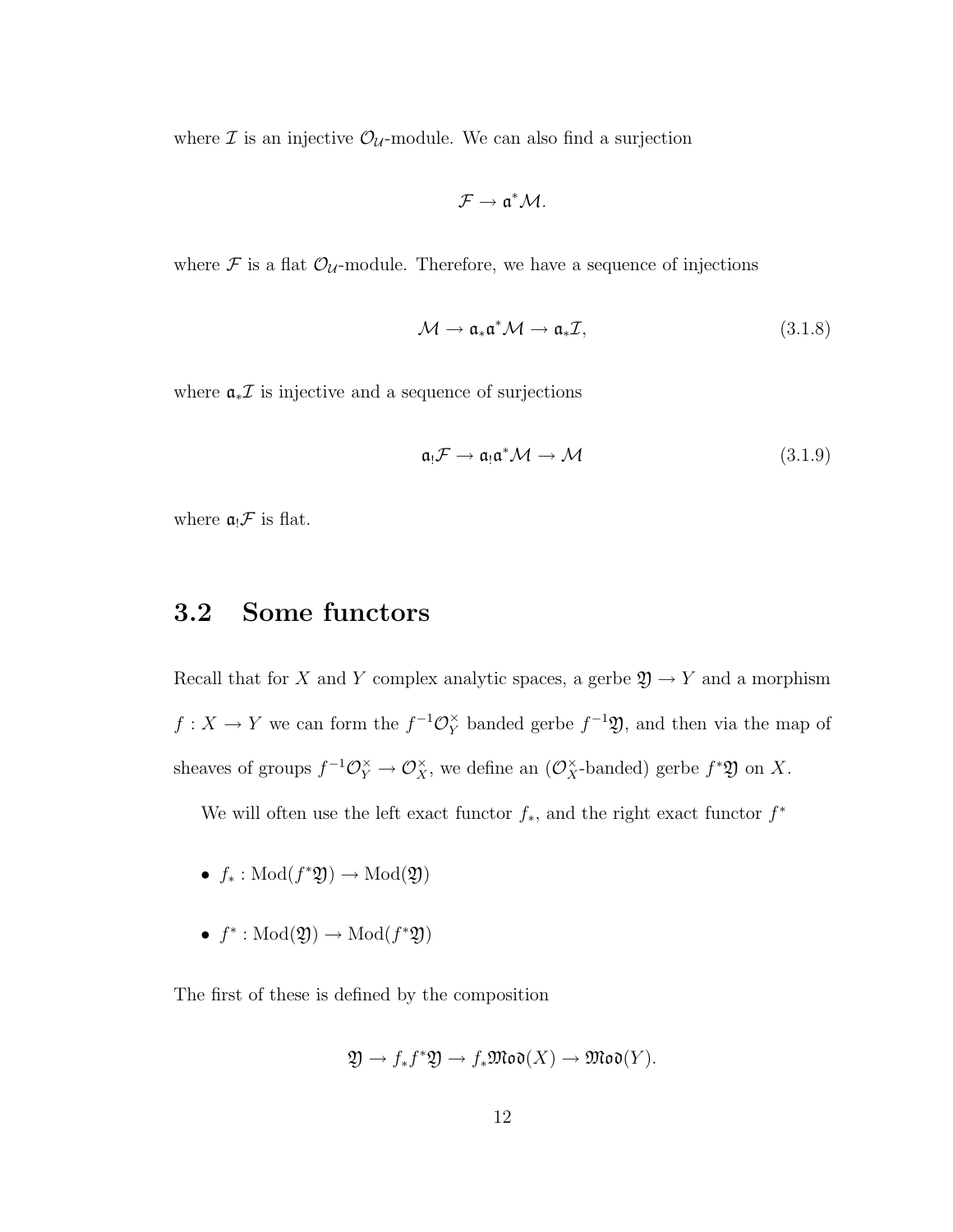The second is defined by the composition

$$
f^*\mathfrak{Y} \to f^*\mathfrak{Mod}(Y) \to \mathfrak{Mod}(X).
$$

Also if we have two gerbes  $\mathfrak{X} \to X$  and  $\mathfrak{Y} \to X$  over the same space we can define the gerbe  $\mathfrak{X}\otimes\mathfrak{Y}\to X$  to be the  $\mathcal{O}_X^{\times}$  gerbe induced from the  $\mathcal{O}_X^{\times}\times\mathcal{O}_X^{\times}$  gerbe  $\mathfrak{X} \times \mathfrak{Y}$  via the map of sheaves of groups  $\mathcal{O}_X^{\times} \times \mathcal{O}_X^{\times} \to \mathcal{O}_X^{\times}$ ,  $(a, b) \mapsto ab$ .

If we are given  $\mathcal{M} \in ob(Mod(\mathfrak{X}))$  and  $\mathcal{N} \in ob(Mod(\mathfrak{Y}))$ , then we can form

$$
\mathcal{M}\otimes\mathcal{N}\in\mathrm{ob}(\mathrm{Mod}(\mathfrak{X}\otimes\mathfrak{Y}))
$$

This leads, for  $\mathcal{N} \in ob(Mod(\mathfrak{X}))$  to the right exact functor  $T_{\mathcal{N}}$ 

$$
T_{\mathcal{N}}: Mod(\mathfrak{X}) \to Mod(\mathfrak{X} \otimes \mathfrak{Y}).
$$

This is given by the composition

$$
\mathfrak{X} \otimes \mathfrak{Y} \to \mathfrak{X} \otimes \mathfrak{Mod}(X) \to \mathfrak{Mod}(X) \otimes \mathfrak{Mod}(X) \to \mathfrak{Mod}(X)
$$

#### 3.3 Some Derived Functors

A morphism  $f: X \to Y$  is flat if the stalk  $\mathcal{O}_{X,x}$  is a flat  $\mathcal{O}_{Y,f(x)}$  module for all points  $x \in X$ . The flatness of f is equivalent to the exactness of  $f^*$ . If F is a sheaf on X, then F is said to be flat over Y if  $\mathcal{F}_x$  is a flat  $\mathcal{O}_{Y,f(x)}$  module for all points  $x \in X$ . If F is flat over Y and f is flat, then the functor  $T_{\mathcal{F}} \circ f^*$  is exact.

If  $f$  is flat, we have the derived functor

$$
f^* : \mathsf{D}(\mathfrak{Y}) \to \mathsf{D}(f^*\mathfrak{Y}),
$$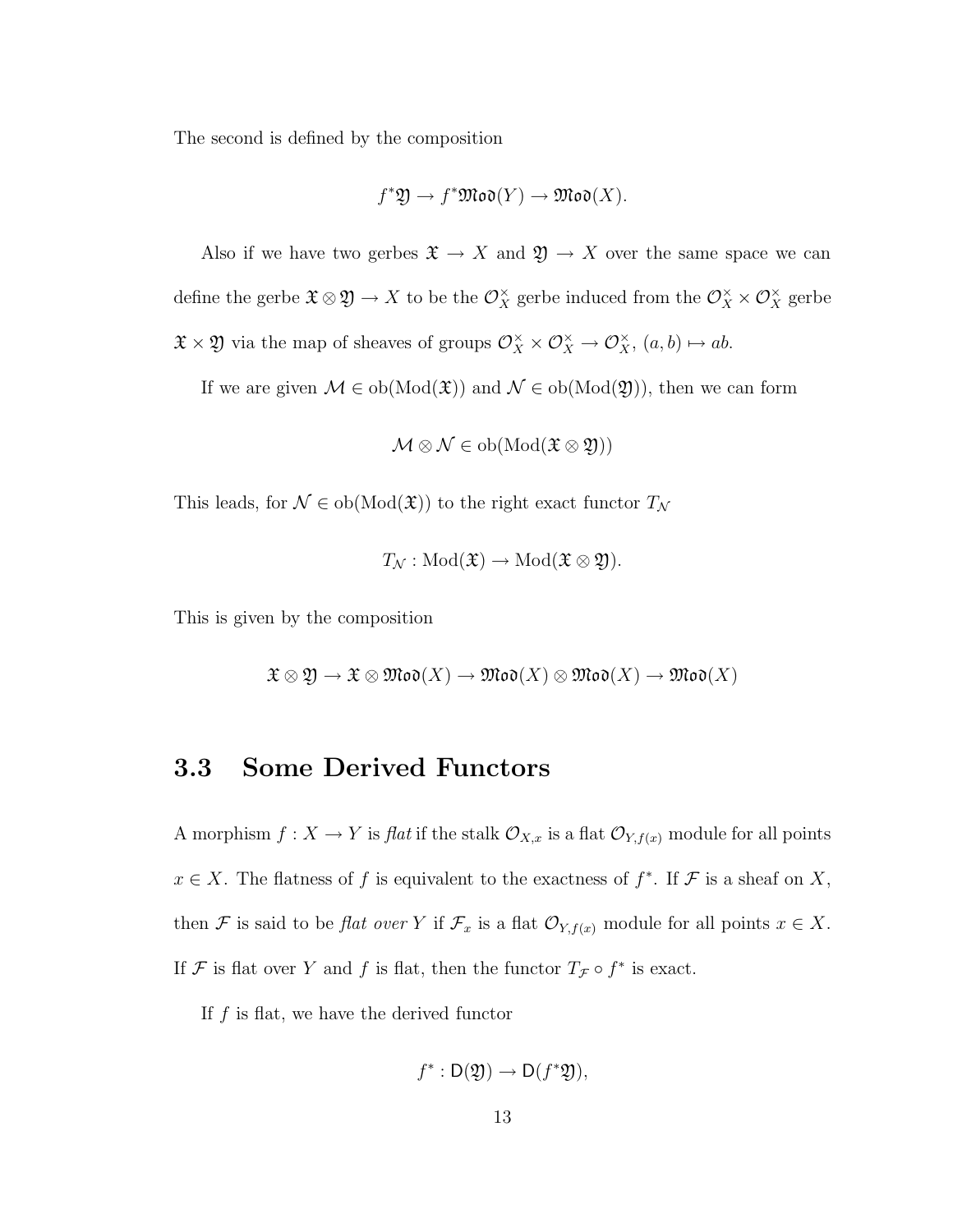obtained by applying  $f^*$  term by term to complexes. This functor obviously preserves the three types of boundedness. We also have the derived functors

$$
Rf_*: D^+(f^*\mathfrak{Y}) \to D^+(\mathfrak{Y})
$$
  

$$
Lf^*: D^-(\mathfrak{Y}) \to D^-(f^*\mathfrak{Y})
$$

and

$$
LT_{\mathcal{N}} : D^{-}(\mathfrak{X}) \to D^{-}(\mathfrak{X} \otimes \mathfrak{Y}).
$$

### 3.4 Presentations of Gerbes

Let  $W$  be an analytic space. A presentation of a gerbe on  $W$  is defined to be the following.

• an analytic space  $U$  mapping to W by a surjective local isomorphism (atlas) to  $W$ :

$$
a:\mathcal{U}\to W,
$$

• a line bundle L over  $\mathcal{U} \times_W \mathcal{U}$ ; we will denote the left and right  $\mathcal{O}-$ module structures on  $L$  by

$$
l: \mathcal{O} \otimes_{\mathbb{C}} L \to L
$$
 and  $r: L \otimes_{\mathbb{C}} \mathcal{O} \to L$ 

• an isomorphism

$$
\theta: p_{12}^* L \otimes p_{01}^* L \to p_{02}^* L
$$

over  $\mathcal{U} \times_W \mathcal{U} \times_W \mathcal{U}$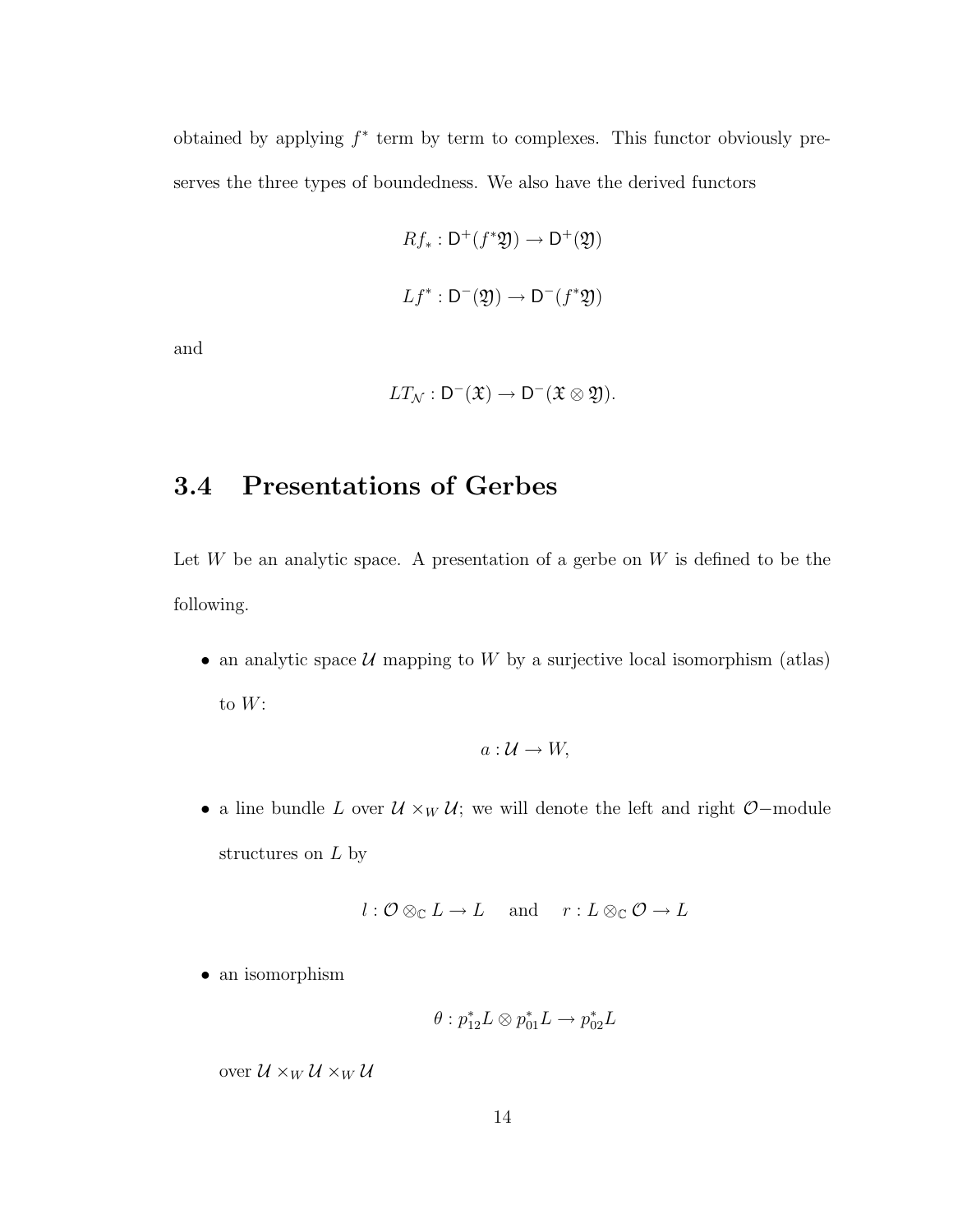• an isomorphism

$$
\eta: \mathcal{O} \to \Delta^* L
$$

over  $\mathcal U$ 

satisfying the conditions

• that there is an equality of isomorphisms

$$
p_{013}^* \theta \circ (p_{123}^* \theta \times 1_{p_{01}^* L}) = p_{023}^* \theta \circ (1_{p_{23}^* L} \times p_{012}^* \theta)
$$
\n
$$
(1_{\mathcal{U}} \times \Delta)^* \theta \circ (p_1^* \eta \times 1_L) = r
$$
\n
$$
(\Delta \times 1_{\mathcal{U}})^* \theta \circ (1_L \times p_0^* \eta) = l
$$

We will denote the presentation of a gerbe over  $W$  defined in this way by

$$
(L,\theta,\eta)W.
$$

Here, we suppress the information of the map  $a:\mathcal{U}\rightarrow W$  in the notation, assuming that this map is clear from the context.

**Definition 3.4.1** A strong equivalence of two presentations of gerbes on  $a: \mathcal{U} \rightarrow W$  $(L, \theta, \eta)$ W and  $(L', \theta', \eta')$ W is an isomorphism  $\mu : L \to L'$  that satisfies  $p_{02}^*\mu \circ \theta =$  $\theta' \circ (p_{12}^* \mu) \otimes (p_{01}^* \mu)$  and  $\delta^* \mu \circ \eta = \eta'$ .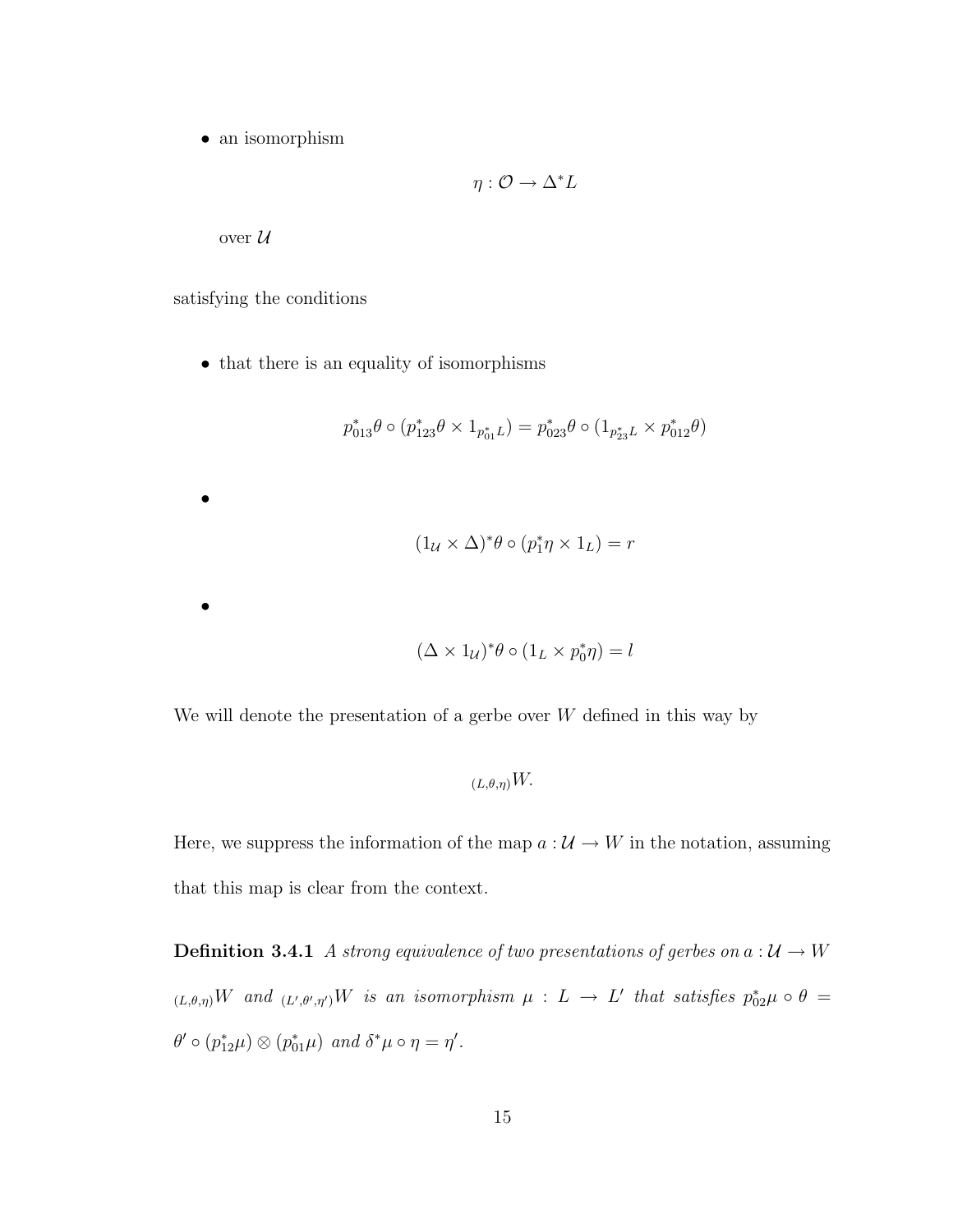A weak equivalence of two presentations of gerbes  $(L, \theta, \eta)$  W and  $(L', \theta', \eta')$  W over  $a:\mathcal{U}\rightarrow W$  is a pair  $(Q,\tau)$  consisting of

- A line bundle  $Q \rightarrow U$ .
- An isomorphism

$$
\tau: L\otimes p_0^*Q\to p_1^*Q\otimes L'
$$

Which satisfies the equality of isomorphisms

$$
p_{12}^*L \otimes p_{01}^*L \otimes p_0^*Q \to p_2^*Q \otimes p_{02}^*L'
$$

given by

$$
p_{02}^* \tau \circ (\theta \otimes 1_{p_0^* Q}) = (1_{p_2^* Q} \otimes \theta') \circ (p_{12}^* \tau \otimes 1_{p_{01}^* L'}) \circ (1_{p_{12}^* L} \otimes p_{01}^* \tau)
$$

and the equality of isomorphisms

$$
Q\otimes \Delta^*L\to Q
$$

given by

$$
r \circ (1_Q \otimes \eta)^{-1} = l \circ (\eta' \otimes 1_Q)^{-1} \circ \Delta^* \tau
$$

where we have inserted the natural isomorphisms

$$
Q \otimes \Delta^* L \cong \Delta^*(p_1^* Q \otimes L)
$$
 and  $\Delta^* L' \otimes M \cong \Delta^*(L' \otimes p_0^* Q).$ 

### 3.5 Sheaves on Presentations of Gerbes

A sheaf of weight  $k$  on a presentation of a gerbe is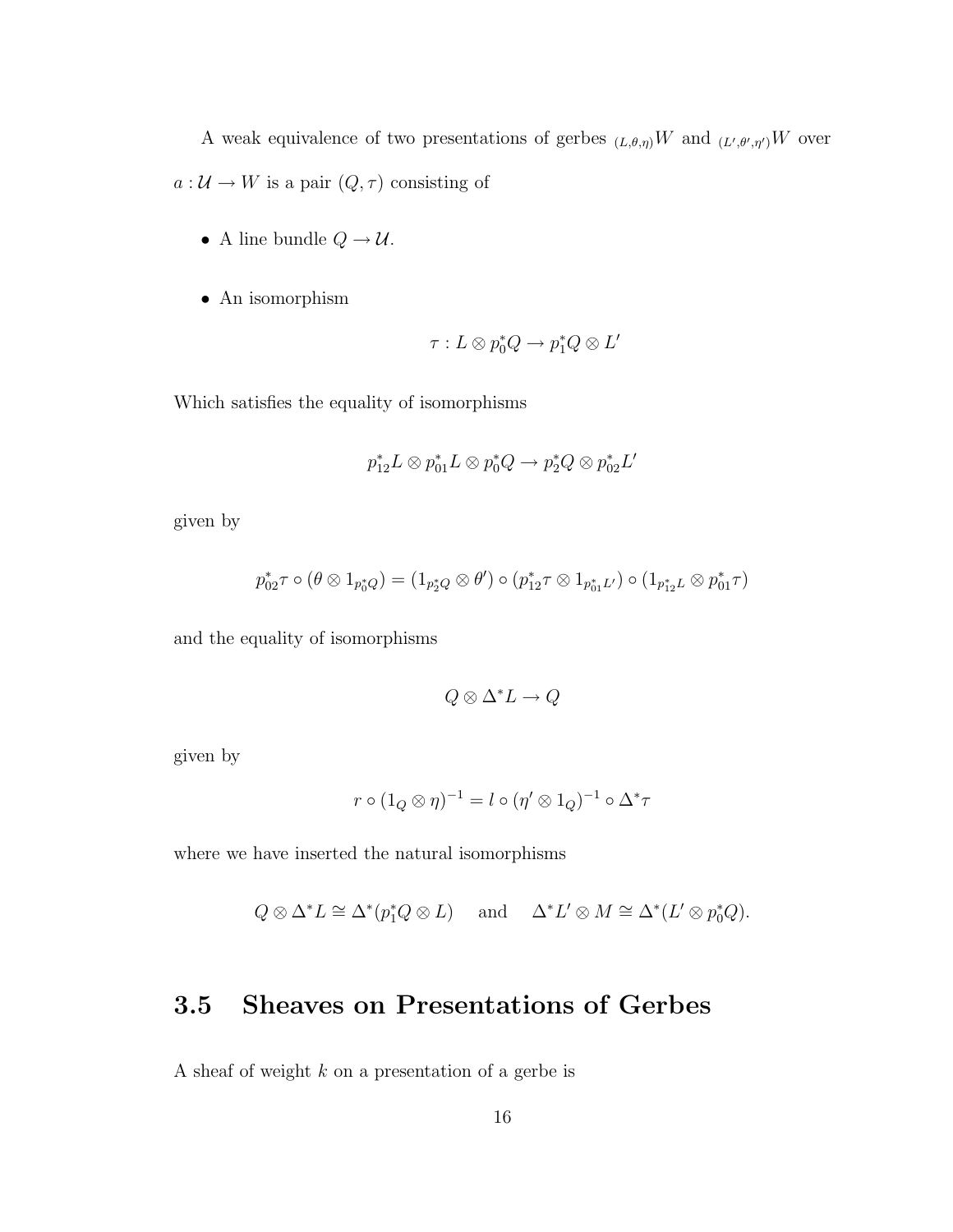- $\bullet\,$  a sheaf  $\mathcal S$  of  $\mathcal O_{\mathcal U}\text{-modules}$  over  $\mathcal U$
- an isomorphism  $\lambda : p_0^* S \to (p_1^* S) \otimes L^k$
- which satisfies the extra condition that the following diagram commutes

$$
p_{01}^*(p_1^* S \otimes L^k) \longrightarrow (p_{01}^* p_1^* S) \otimes p_{01}^* L^k
$$
\n
$$
p_{01}^* p_0^* S \qquad p_2^* S \otimes p_{12}^* L^k \otimes p_{01}^* L^k
$$
\n
$$
\downarrow
$$
\n
$$
p_0^* S \longrightarrow p_2^* S \otimes p_{02}^* L^k
$$
\n
$$
(3.5.1)
$$

Here the down arrow in the upper right hand corner is the composition of the isomorphisms

$$
(p_{01}^* p_1^* S) \otimes p_{01}^* L^k \cong p_{12}^* (p_1^* S \otimes L^k) \otimes p_{01}^* L^k
$$

and

$$
p_{12}^*(p_1^*S \otimes L^k) \otimes p_{01}^*L^k \cong p_2^*S \otimes p_{12}^*L^k \otimes p_{01}^*L^k.
$$

The sheaves on a presentation of a gerbe form an abelian category in the obvious way, a morphism between such sheaves  $S$  and  $T$  is simply a map  $S \to T$  of sheaves on  $\mathcal U$  such that the diagram below commutes

$$
p_0^* \mathcal{S} \longrightarrow (p_1^* \mathcal{S}) \otimes L^k
$$
\n
$$
\downarrow \qquad \qquad (3.5.2)
$$
\n
$$
p_0^* \mathcal{T} \longrightarrow (p_1^* \mathcal{T}) \otimes L^k
$$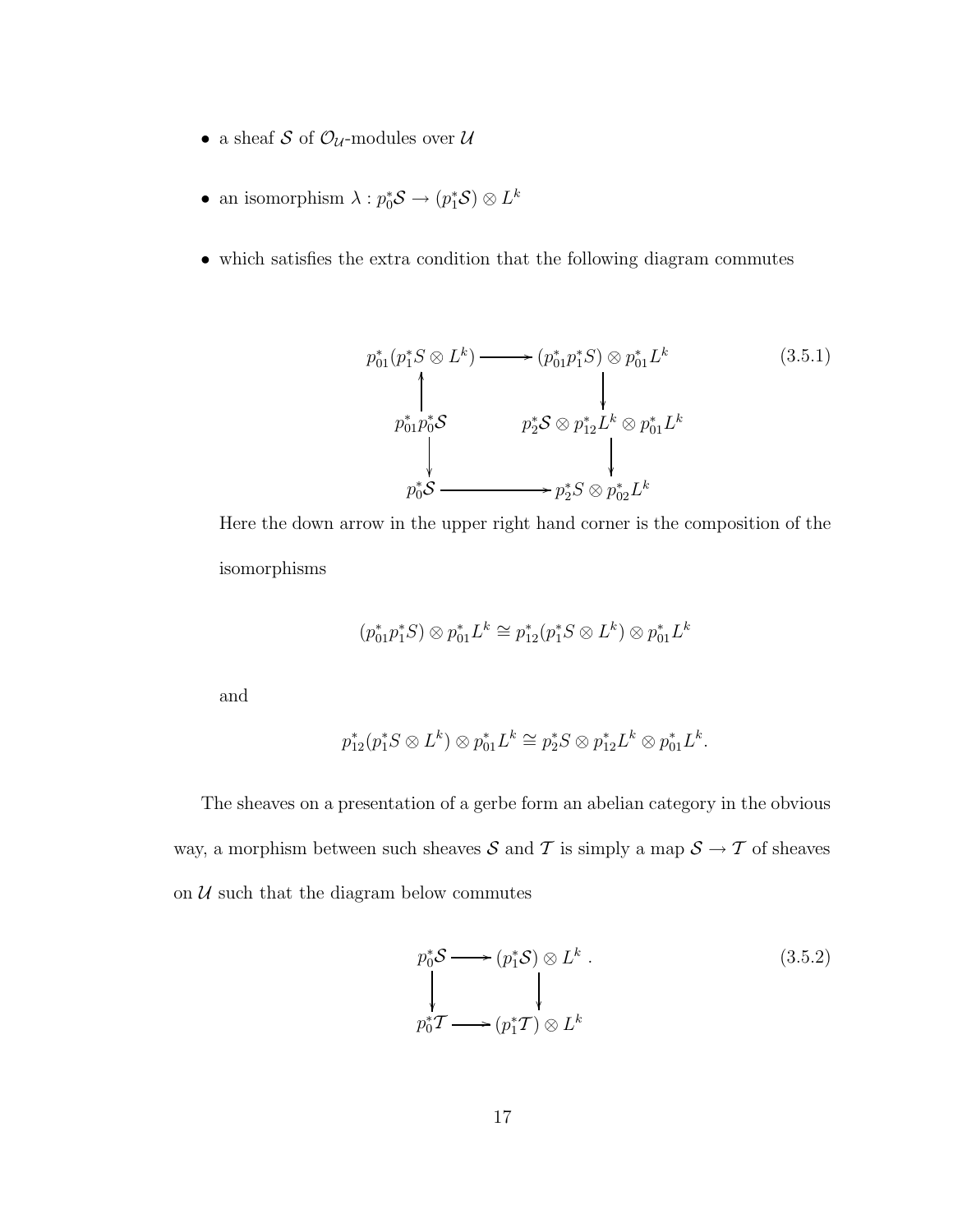In this way we get abelian categories  $Mod(L, \theta, \eta)W, k)$  and  $Coh(L, \theta, \eta)W, k)$ . They can also be seen as the categories of cartesian sheaves on the appropriate semisimplicial space.

For any presentation  $_{(L,\theta,\eta)}W$  of a gerbe  $\mathfrak{W}\to W$ , we have a isomorphisms

$$
\mathrm{Mod}((L,\theta,\eta)W,k) \to \mathrm{Mod}(\mathfrak{W},k)
$$

and

$$
\mathrm{Coh}({_{(L,\theta,\eta)}W},k)\to\mathrm{Coh}(\mathfrak{W},k).
$$

**Remark 3.5.1** Two presentations of gerbes on the same cover that are strongly equivalent 3.4.1 have equivalent categories of sheaves.

# 3.6 Derived Pushforward, Pullback, and Tensor Product of Sheaves on Presentations of Gerbes

As mentioned before, there are some abstract ways to see that the category of sheaves on a gerbe posses injective and flat objects. In particular, we would like to see that there are flat and injective objects in  $Mod(L, \theta, \eta) \rightarrow Mod(\mathfrak{W})$  which map to the same type of objects in  $Mod(U)$ . For this purpose consider the commutative diagrams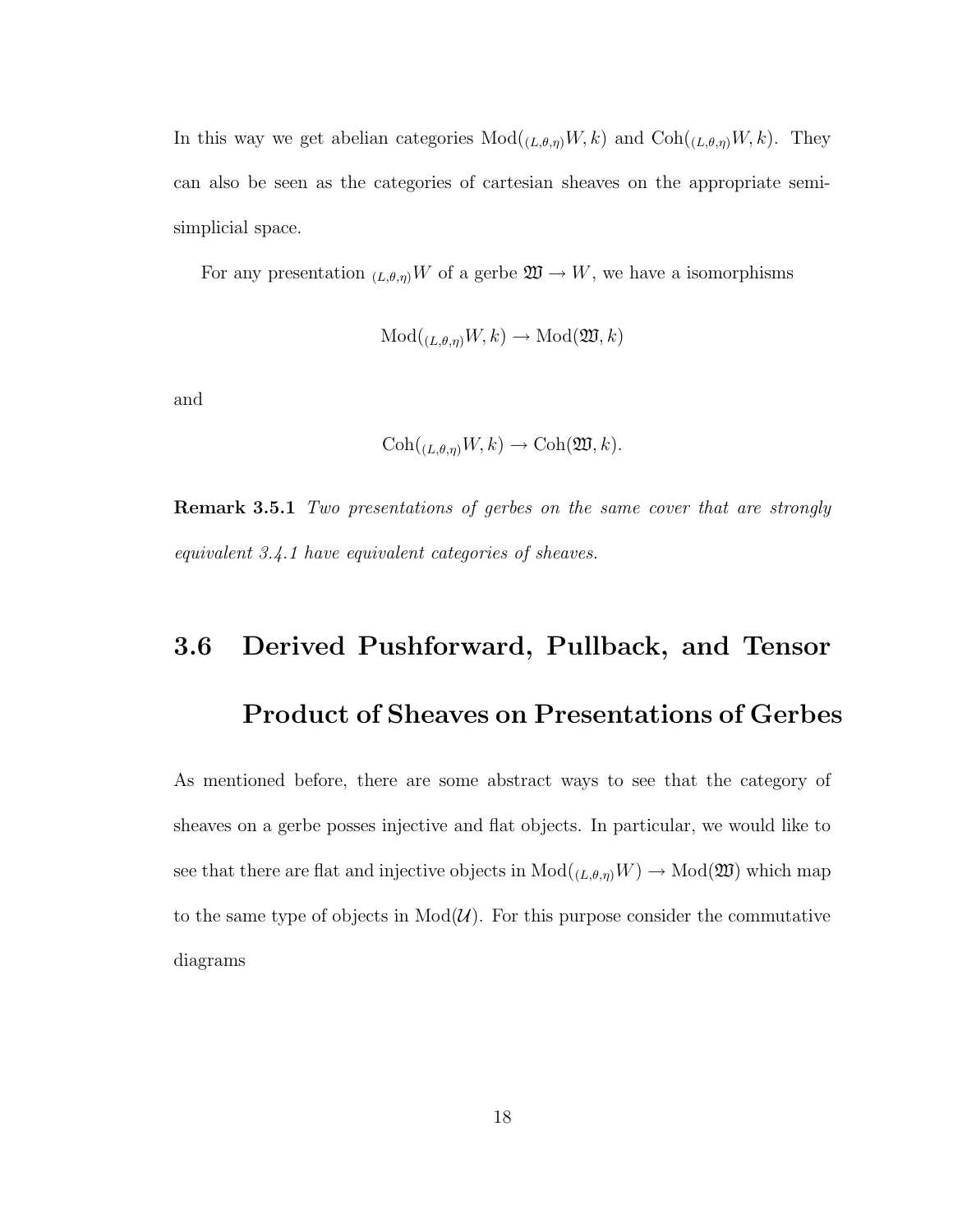

Notice that equation 3.1.8 gives an injection  $\mathfrak{a}^*\mathcal{M} \to \mathfrak{a}^*\mathfrak{a}_*\mathcal{I}$  for any sheaf M of weight k on  $\mathfrak W$  and some injective sheaf  $\mathcal I$  on  $\mathcal U$ . Flat base change then implies the existence of an injection in  $\mathop{\rm Mod}\nolimits(_{(L,\theta,\eta)}W)$ 

$$
\mathfrak{a}^*\mathcal{M}\to \mathfrak{a}^*\mathfrak{a}_*\mathcal{I}\cong \mathfrak{p}_{0*}\mathfrak{p}_1^*\mathcal{I}\cong p_{0*}(L^k\otimes p_1^*\mathcal{I})
$$

Furthermore,  $p_{0*}(L^k \otimes p_1^* \mathcal{I})$  is an injective sheaf on U. Indeed since  $p_1$  is a local isomorphism, it is clear that  $p_1^* \mathcal{I}$  is a locally injective sheaf. Then, by [15, Proposition 2.4.10], we conclude that  $p_1^* \mathcal{I}$  is injective. For any sheaf  $\mathcal{N}$ , we have Hom(N,  $L^k \otimes p_1^* \mathcal{I}$ )  $\cong$  Hom( $\mathcal{N} \otimes L^{-k}$ ,  $p_1^* \mathcal{I}$ ) and tensoring with  $L^{-k}$  is exact, so  $L^k \otimes p_1^* \mathcal{I}$  is an injective  $(\mathcal{O}_{\mathcal{U}^1}$ -module). Again, since the map  $p_0: \mathcal{U}^1 \to \mathcal{U}$  is a local isomorphism we have that  $\mathcal{O}_{\mathcal{U}^1} = p_0^{-1} \mathcal{O}_{\mathcal{U}}$ . Finally, by [15, Proposition 2.4.1 (ii)] we have that  $p_{0*}(L^k \otimes p_1^* \mathcal{I})$  is injective.

Similarly, the equation 3.1.9 gives a surjection  $\mathfrak{a}^*\mathfrak{a}_! \mathcal{F} \to \mathfrak{a}^* \mathcal{M}$ , for some flat sheaf  $\mathcal F$  on  $\mathcal U$ . Flat base change gives a surjection in  $\mathrm{Mod}((L,\theta,\eta)W)$ 

$$
p_{0!}(L^k\otimes p_1^*\mathcal{F})\cong \mathfrak{p}_{0!}(\mathfrak{p}_1^*\mathcal{F})\cong \mathfrak{a}^*\mathfrak{a}_!\mathcal{F}\to \mathfrak{a}^*\mathcal{M}.
$$

Now since  $p_1$  is a local isomorphism,  $p_1^*\mathcal{F}$  is flat. Then it is clear that  $L^k \otimes p_1^*\mathcal{F}$  is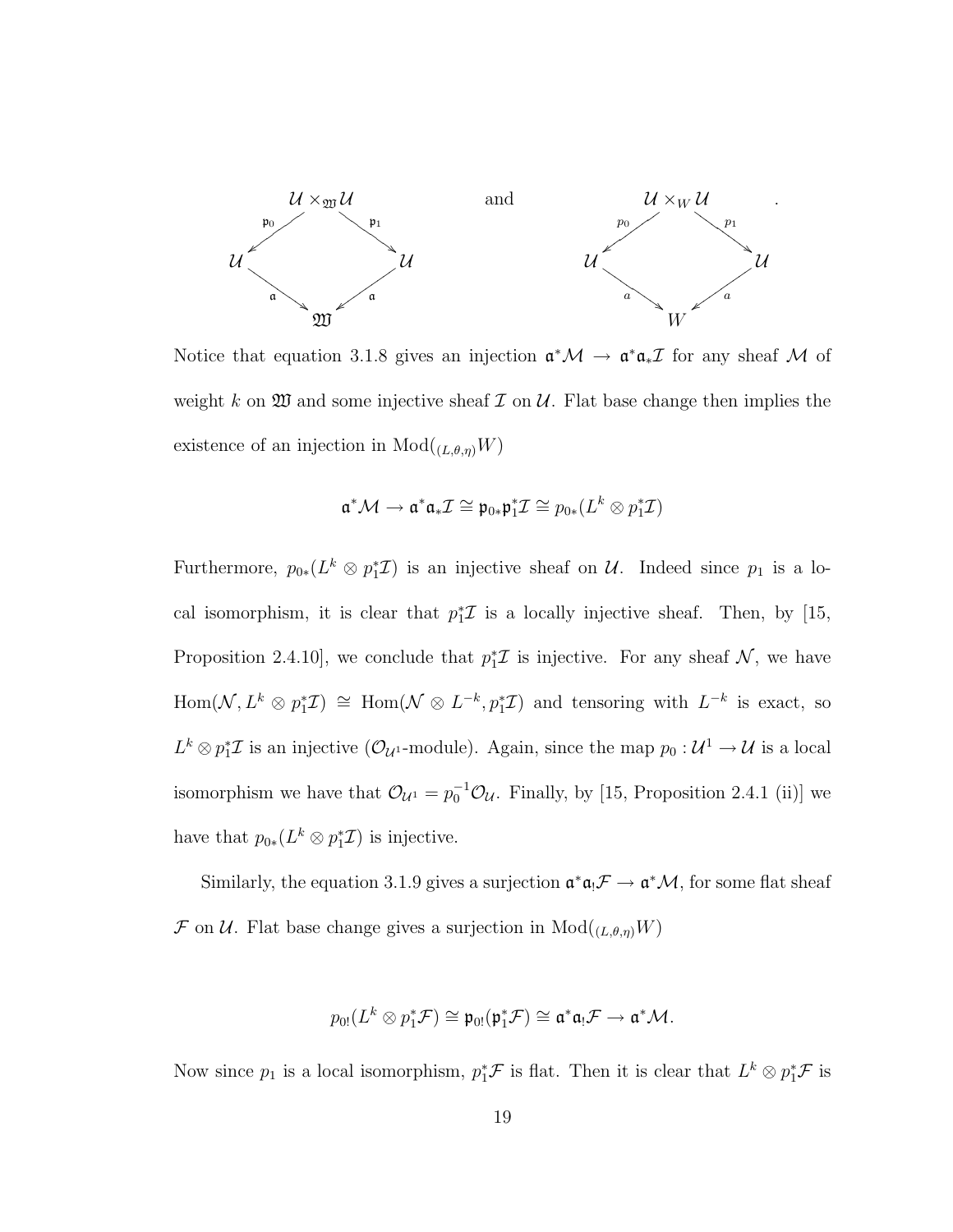also flat, and flatness is preserved by  $p_{0!}$ , so we conclude that  $p_{0!}(L^k \otimes p_1^* \mathcal{F})$  is flat.

Suppose now that we have a commutative diagram

$$
\begin{array}{ccc}\nA & \xrightarrow{a} & M \\
\downarrow{h} & & \downarrow \\
B & \xrightarrow{b} & N\n\end{array}
$$

where  $A$  is an atlas for  $M$ ,  $B$  is an atlas for  $N$ , and that the map h induces a map  $\tilde{h}: M \to N$ . Furthermore, suppose we are given a gerbe  $\mathfrak N$  on N. Chose a gerbe presentation  $(L, \theta, \eta)$  of  $\mathfrak{N}$  using  $\mathcal{B}$  and also consider the pullback presentation  $(h * L, h * \theta, h * \eta)$  of  $h * \mathfrak{N}$  on the atlas A. Then using resolutions as we have described above (simultaneously flat or injective on both the atlas and on the presentation), we see that the following diagrams commute

$$
D(\mathcal{A}) \leftarrow D(_{(h * L, h * \theta, h * \eta)} M, k) \leftarrow_{\mathfrak{a}^*} D(\tilde{h}^* \mathfrak{N}, k)
$$
  
\n
$$
Lh^* \downarrow \qquad L\tilde{h}^* \downarrow \qquad L\tilde{h}^* \downarrow
$$
  
\n
$$
D(\mathcal{B}) \leftarrow D(_{(L, \theta, \eta)} N, k) \leftarrow_{\mathfrak{b}^*} D(\mathfrak{N}, k)
$$
  
\n
$$
D(\mathcal{A}) \leftarrow D(_{(h * L, h * \theta, h * \eta)} M, k) \leftarrow_{\mathfrak{a}^*} D(\tilde{h}^* \mathfrak{N}, k) .
$$
  
\n
$$
\downarrow_{Rh_*} \qquad \qquad \downarrow_{\mathfrak{R}\tilde{h}_*}
$$
  
\n
$$
D(\mathcal{B}) \leftarrow D(_{(L, \theta, \eta)} N, k) \leftarrow_{\mathfrak{b}^*} D(\mathfrak{N}, k)
$$

Also for any object S of D( $\mathfrak{N}, c$ ) and its associated object  $\mathfrak{a}^*\mathcal{S}$  of D( $_{(L,\theta,\eta)}N, c$ ) we have the following commutative diagram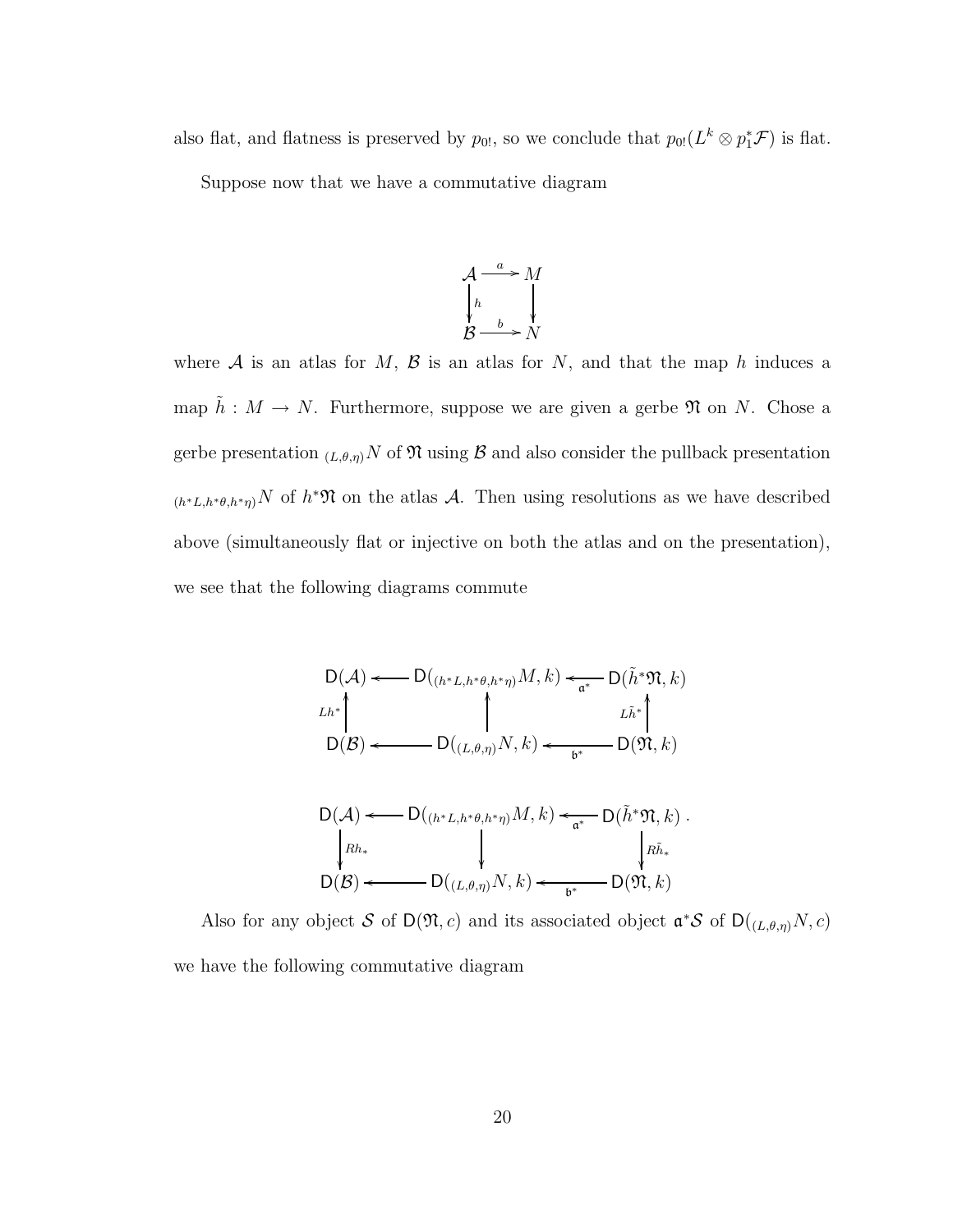$$
D(\mathcal{B}) \leftarrow D((L,\theta,\eta)N, k) \leftarrow D(\mathfrak{N},k)
$$
  
\n
$$
L_{\mathcal{I}_{b} \star \mathcal{S}} \downarrow
$$
  
\n
$$
D(\mathcal{B}) \leftarrow D((L,\theta,\eta)N, k+c) \leftarrow D(\mathfrak{N},k+c)
$$

Notice, that when thinking in terms of this presentation, we have for every  $k\in\mathbb{Z}$ an adjoint pair of functors  $(\mathfrak{a}_k^*, \mathfrak{a}_{k*}),$ 

$$
\mathfrak{a}_k^* : \mathrm{Mod}(\underline{\mathfrak{c}}_{L,\theta,\eta})W, k) \to \mathrm{Mod}(\mathcal{U}) \tag{3.6.1}
$$

$$
\mathfrak{a}_{k,*}: \text{Mod}(\mathcal{U}) \to \text{Mod}(_{(L,\theta,\eta)}W,k) \tag{3.6.2}
$$

Here  $\mathfrak{a}_{k*}(\mathcal{S}) = p_{0*}(L^k \otimes p_1^*\mathcal{S})$ , we will later use this in the form

$$
\mathfrak{a}_{-k*}(\mathcal{S})=p_{1*}(L^k\otimes p_0^*\mathcal{S}),
$$

when we will be interested in the case  $k = 1$ . Also note that  $\mathfrak{a}_k^*$  is the obvious forgetful map.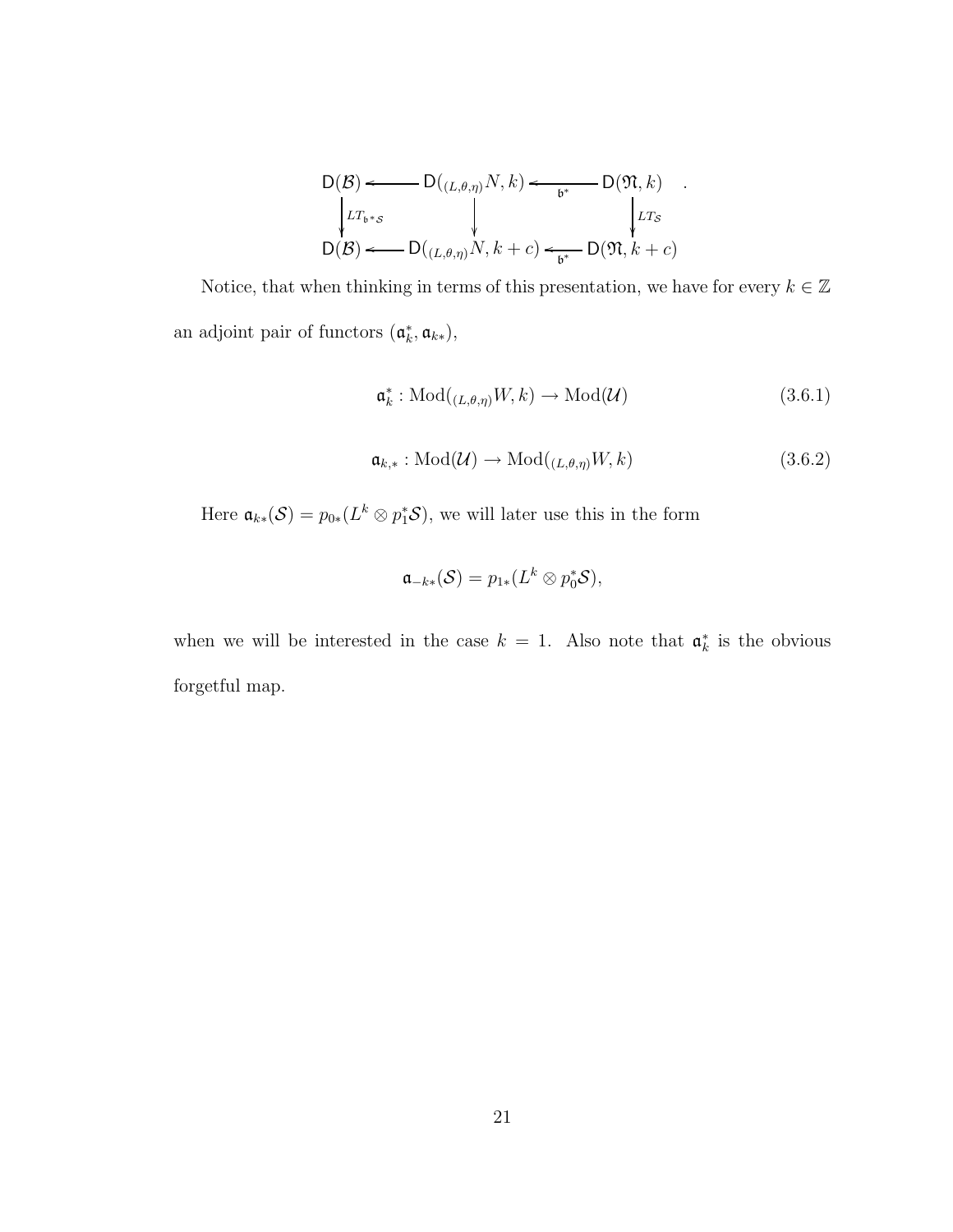### Chapter 4

# Constructing New Presentations From Old

Let  $\pi: X \to B$  be a fibration,  $\mathcal{B} = \{U_i\}$  an open cover of B, with atlas

$$
U=\coprod_i U_i\to B,
$$

and U the pullback of this open cover by  $\pi$ . In other words we will use the atlas

$$
a: \mathcal{U} = \coprod_i \pi^{-1}(U_i) \to X.
$$

We will consider the space  $X$  to be presented by the diagram

$$
\mathcal{U}\times_X\mathcal{U}\xrightarrow{\begin{smallmatrix}p_0^1\\p_1^1\end{smallmatrix}}\mathcal{U},
$$

where the two maps are the obvious projections or in other words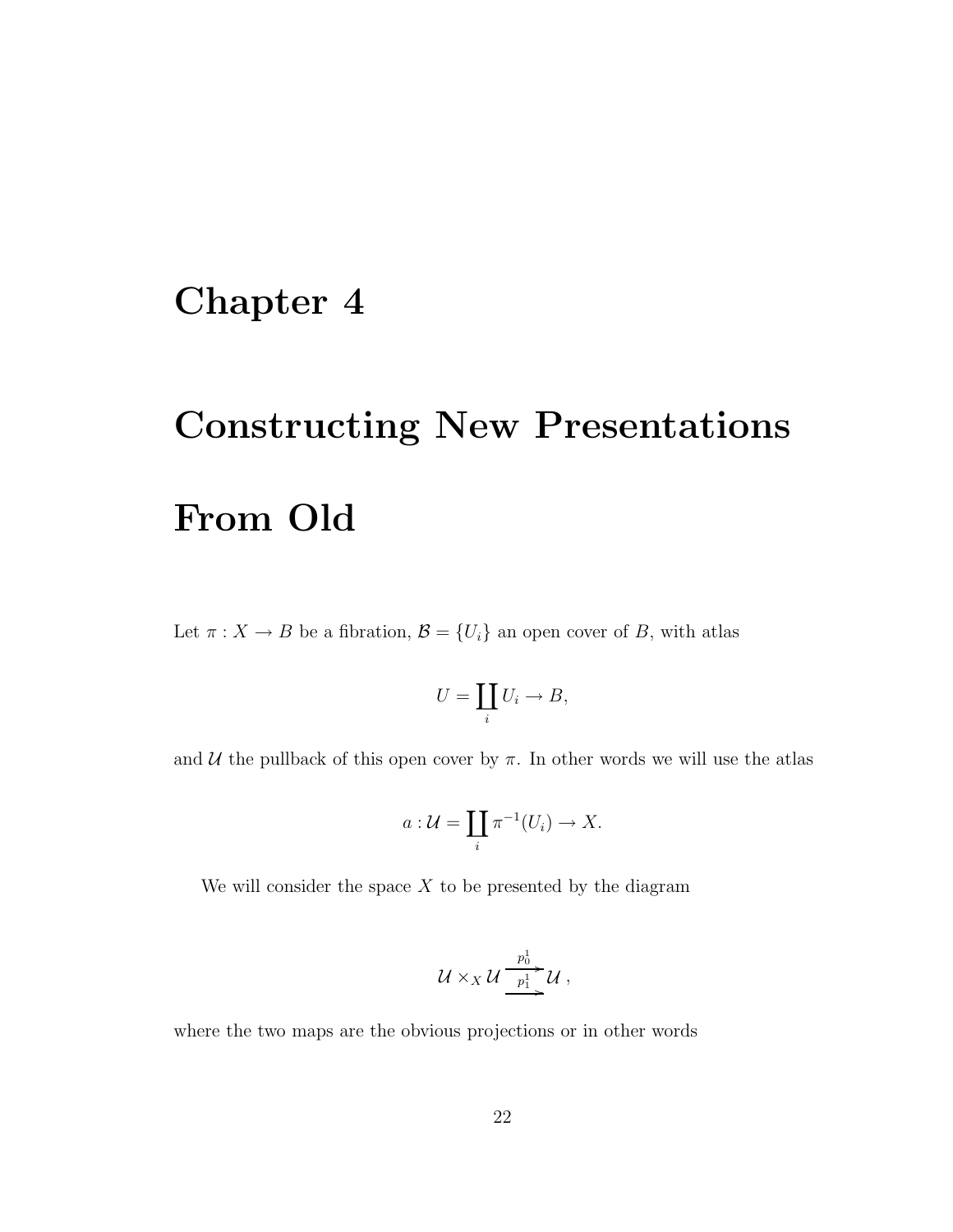$$
\coprod_{ij} \pi^{-1}(U_{ij}) \frac{p_0^1}{p_1^1} \coprod_i \pi^{-1}(U_i) ,
$$

where  $p_0^1 : \pi^{-1}(U_{ij}) \to \pi^{-1}(U_i)$  and  $p_1^1 : \pi^{-1}(U_{ij}) \to \pi^{-1}(U_j)$  become the obvious inclusion maps. Let  $\Delta : \mathcal{U} \to \mathcal{U} \times_X \mathcal{U}$  be the diagonal map. This groupoid gives rise to a simplicial space  $\mathcal{U}^{\bullet}$  of the form

$$
U \times_X U \times_X U \times_X U \xrightarrow{\frac{p_{012}^3}{p_{013}^3}} U \times_X U \times_X U \xrightarrow{\frac{p_{01}^2}{p_{02}^2}} U \times_X U \xrightarrow{\frac{p_0^1}{p_1^2}} U.
$$

Here we use the maps

$$
p_{i_0,\dots,i_n}^n: \mathcal{U}^{n+1} \to \mathcal{U}^n
$$

given by

$$
p_{i_0,\dots,i_{n-1}}^n(u_0,\dots,u_n)=(u_{i_0},\dots,u_{i_{n-1}})
$$

We will not need the degeneracy maps too much, but they are the obvious maps induced by the diagonal. We will consider the sheaf of groups  $Aut(X/B)$  on B. A section of this sheaf over an open set  $U \subset B$  is just an automorphism of  $\pi^{-1}(U)$  which commutes with the projection of the base. To every element f of  $\check{Z}^1_{\mathfrak{B}}(B, Aut(X/B))$ we will associate a new analytic space  $\pi_f : X_f \to B$ .

Let  $\pi^n: \mathcal{U}^n \to B$  be the obvious projection maps and consider the automorphism f of  $\mathcal{U}^1 = \mathcal{U} \times_X \mathcal{U}$  satisfying  $\pi^1 = \pi^1 \circ f$ . We will denote the restriction of f to the component  $\pi^{-1}(U_{ij})$  by  $f_{ij}$ . On the space  $\mathcal{U}^a$ , we write  $f_{cd}^a: \mathcal{U}^a \to \mathcal{U}^a$ , for the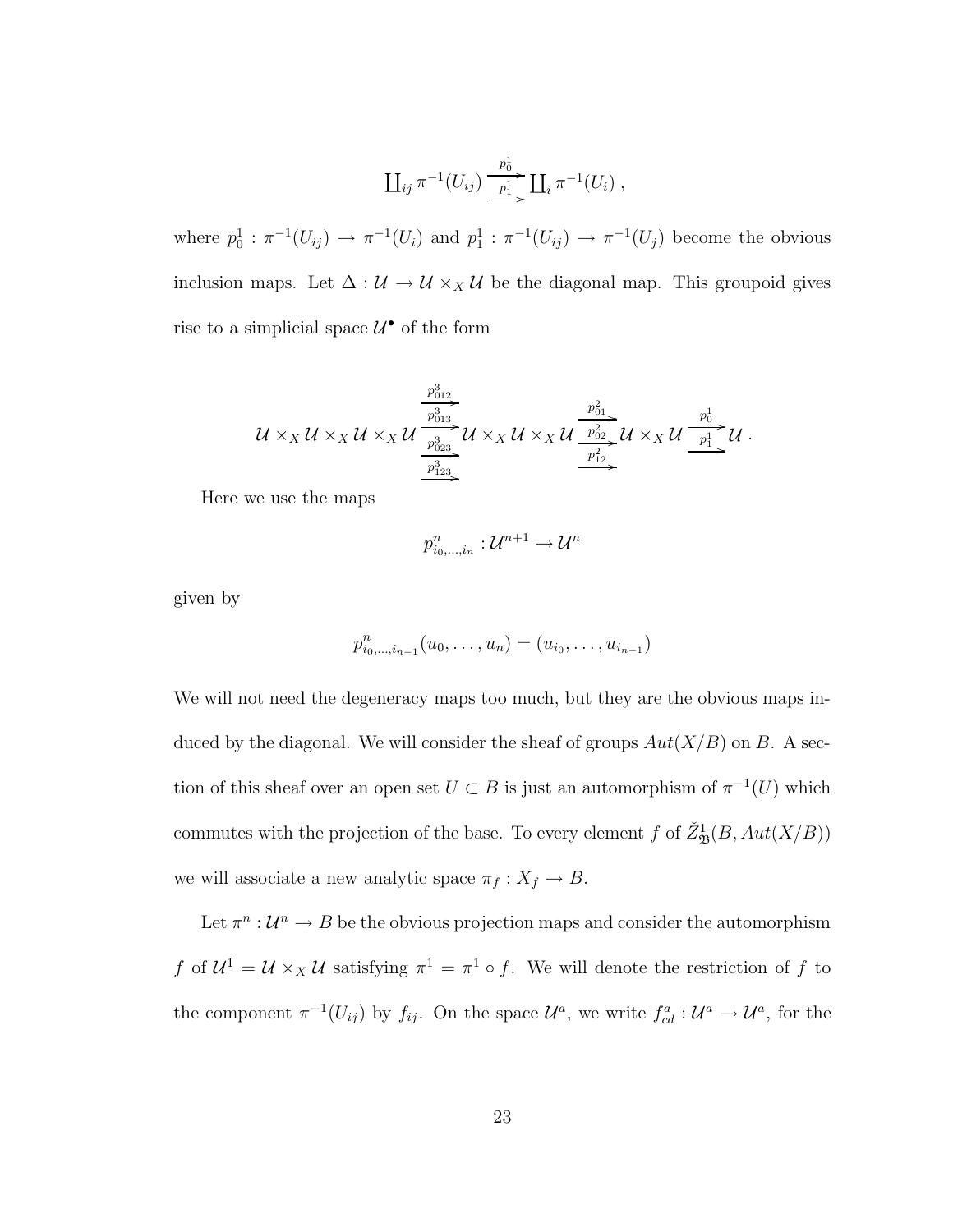restriction of  $f$  to  $\mathcal{U}^a$  via the map

$$
p_{cd}^a: \mathcal{U}^a \to \mathcal{U} \times_X \mathcal{U}.
$$

Therefore we have the equality  $p_{cd}^a \circ f_{cd}^a = f \circ p_{cd}^a$ , and of course  $f = f_{01}$ . The fact that f is in  $\check{Z}^1(B, \mathcal{B}, Aut(X/B))$  just means that  $f_{01}^2 \circ f_{12}^2 = f_{02}^2$  and that  $f \circ \Delta = \Delta$ . We will often just write this more conveniently as  $f_{ij} \circ f_{jk} = f_{ik}$  on  $\pi^{-1}(U_{ijk})$ , and  $f_{ii} = 1$  on  $\pi^{-1}(U_{ii}) = \pi^{-1}(U_i)$ .

The fibration  $\pi_f : X_f \to B$  is now defined by the presentation

$$
\mathcal{U} \times_X \mathcal{U} \xrightarrow[p_1^1]{p_0^1 \circ f} \mathcal{U} \quad \text{or} \quad \coprod_{ij} \pi^{-1}(U_{ij}) \xrightarrow[p_1^1]{p_0^1 \circ f} \coprod_i \pi^{-1}(U_i) .
$$

In other words,  $X_f = \mathcal{U}/\sim$  where we identify a point  $v \in \pi^{-1}(U_j)$  with  $f_{ij}(v) \in$  $\pi^{-1}(U_i)$  as long as these points live over  $U_{ij}$ .

Notice that

$$
\coprod_{ij} \pi^{-1}(U_{ij}) \frac{p_0^{1} \circ f}{p_1^1} \coprod_i \pi^{-1}(U_i) ,
$$

is isomorphic to the diagram

$$
\coprod_{ij} \pi_f^{-1}(U_{ij}) \longrightarrow \coprod_i \pi_f^{-1}(U_i) ,
$$

(where we take the standard inclusions for the top and bottom arrows) via the isomorphisms

$$
\pi^{-1}(U_{ij}) \cong U_i \times_B \pi^{-1}(U_j) = U_i \times_B \pi_f^{-1}(U_j) \cong \pi_f^{-1}(U_{ij}).
$$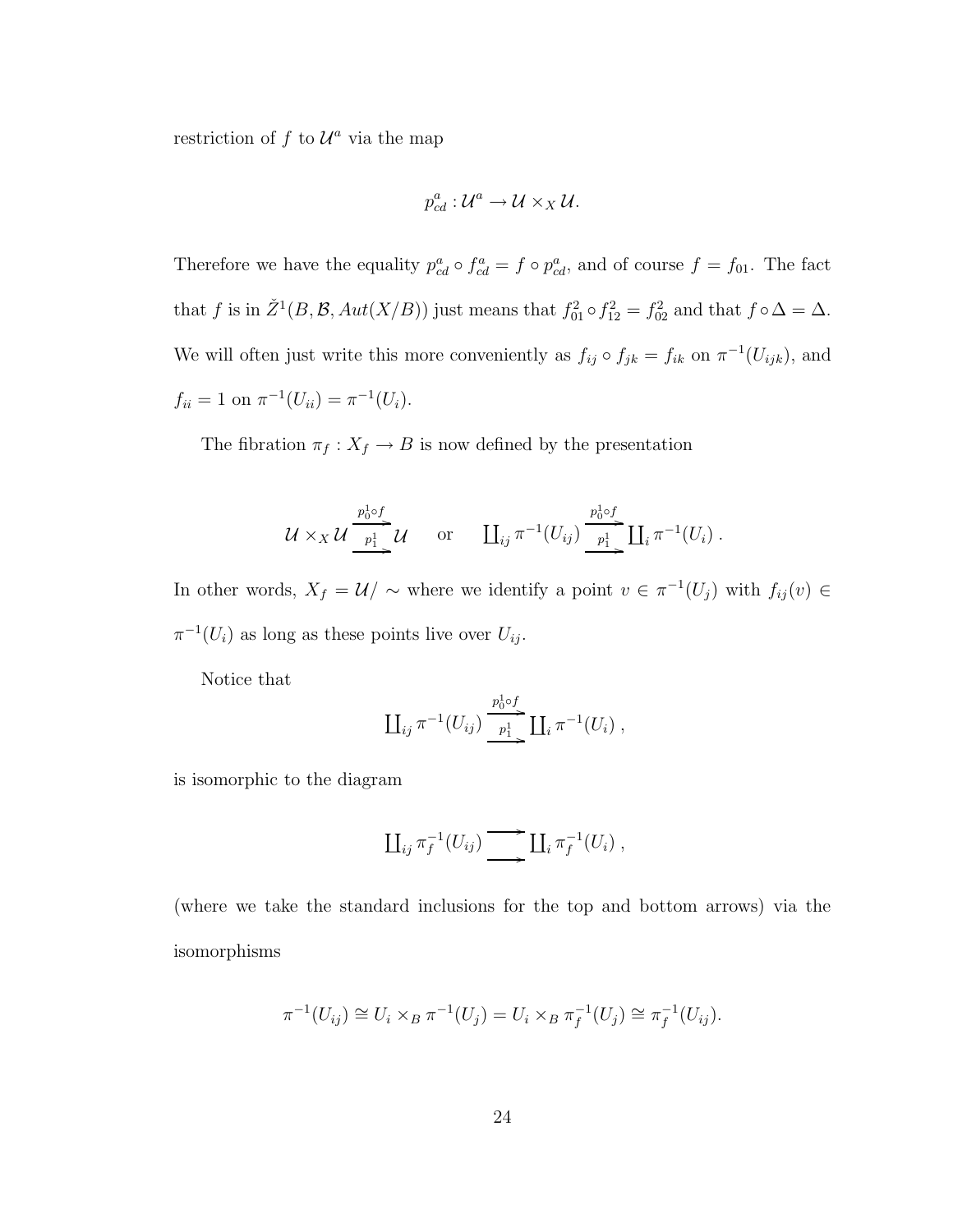This is perhaps more transparent in the other notation where we have the commutative diagram

$$
\mathcal{U} \times_X \mathcal{U} \xrightarrow[p_0^1 \circ f]{p_0^1 \circ f} \mathcal{U}
$$
  

$$
\downarrow \qquad \qquad \downarrow \qquad \qquad \downarrow
$$
  

$$
\mathcal{U}_f \times_{X_f} \mathcal{U}_f \xrightarrow{\longrightarrow} \mathcal{U}_f
$$

where the vertical arrow on the left hand side is the map  $(p_0^1 \circ f, p_1^1)$ . In what follows, we will usually use the top row as a presentation of  $X_f$ . Of course, an equivalence of two presentations of the twisted fibrations  $X_f$  and  $X_{f'}$ , given by f and f', is given by an automorphism h of U which satisfies  $\pi \circ h = \pi$ , and if we let  $h_c$  denote the restriction of h to  $\mathcal{U} \times_X \mathcal{U}$ , via  $p_c : \mathcal{U} \times_X \mathcal{U} \to \mathcal{U}$ ,

$$
h_0 \circ f = f' \circ h_1. \tag{4.0.1}
$$

This will often be written as  $h_i \circ f_{ij} = f'_{ij} \circ h_j$  on the component  $\pi^{-1}(U_{ij})$ , where  $h_i$  is just h on the component  $\pi^{-1}(U_i)$ .

Define

$$
m^n_j: (\mathcal{U}^n)_f \to (\mathcal{U}^{n-1})_f
$$

by

$$
m_{0,\dots,n-1}^n = p_{0,\dots,n-1}^n \circ f_{n-1,n}.
$$

and for any j with  $0 \le j \le n - 1$   $(i_0, ..., i_{n-1})$  with  $0 \le i_0 < i_1 < \cdots i_{n-1} \le n$ , and  $(i_0, \ldots, i_{n-1}) \neq (0, \ldots, n-1)$  let

$$
m_{i_0,\dots,i_{n-1}}^n = p_{i_0,\dots,i_{n-1}}^n
$$

This defines a new simplicial manifold  $(U^{\bullet})_f$  whose first terms look like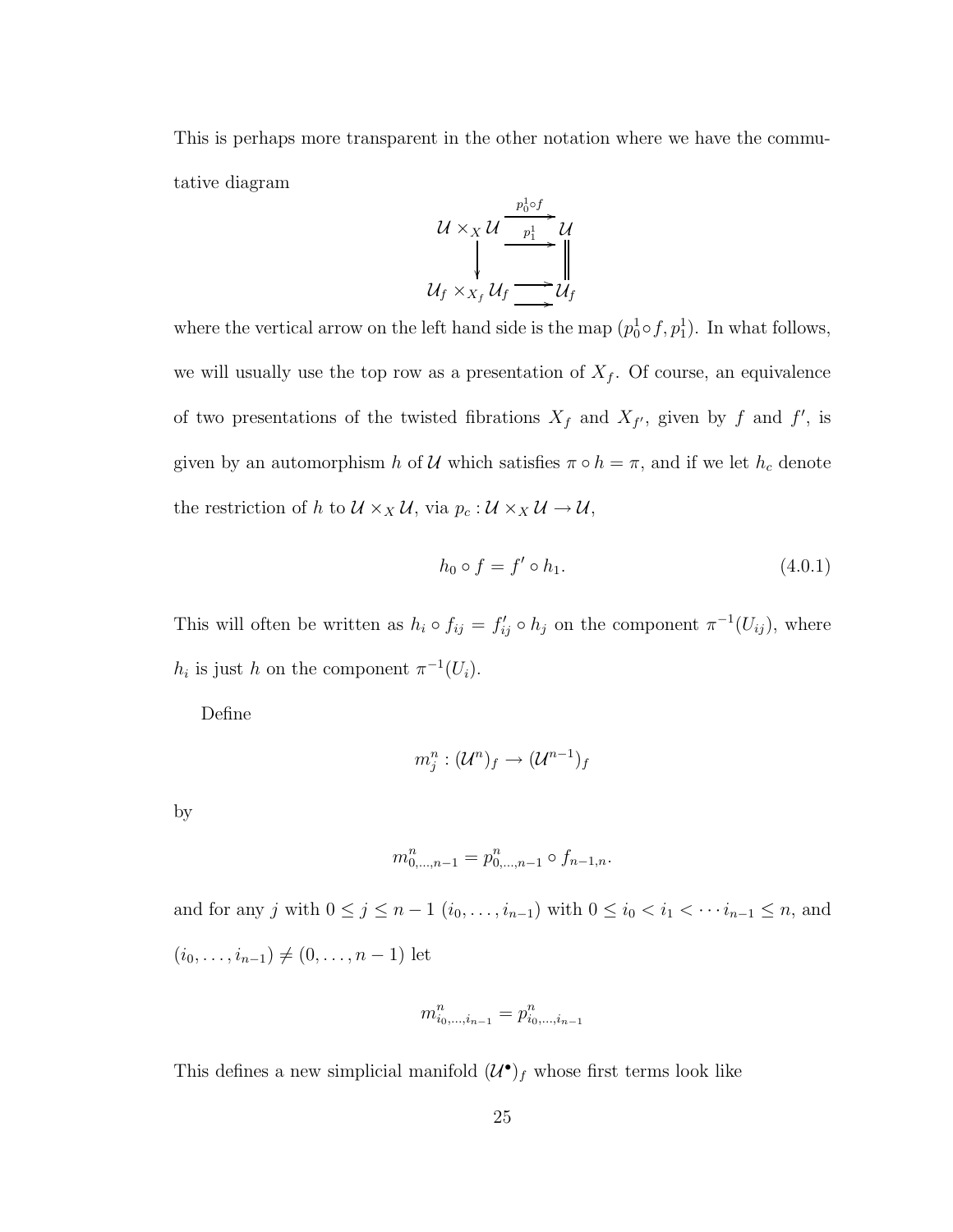$$
u \times_{X} u \times_{X} u \times_{X} u \xrightarrow[p_{013}^{3}]{p_{012}^{3} \circ f_{23}}_{p_{023}^{3}} u \times_{X} u \times_{X} u \xrightarrow[p_{02}^{2}]{p_{01}^{2} \circ f_{12}}_{p_{12}^{2}} u \times_{X} u \xrightarrow[p_{12}^{2}]{p_{12}^{1}} u
$$

and the degeneracy maps are induced by  $f$  and the diagonal. We have an isomorphism of simplicial manifolds

$$
(\mathcal{U}^{\bullet})_f \cong (\mathcal{U}_f)^{\bullet}.
$$
\n(4.0.2)

Its n-th component

$$
(\mathcal{U}^n)_f \to (\mathcal{U}_f)^n
$$

is given by

$$
\pi^{-1}(U_{t_0,t_1,\ldots,t_n}) \cong U_{t_0,\ldots,t_{n-1}} \times_B \pi^{-1}(U_{t_n}) = U_{t_0,\ldots,t_{n-1}} \times_B \pi_f^{-1}(U_{t_n}) \cong \pi_f^{-1}(U_{t_0,t_1,\ldots,t_n}).
$$

# 4.1 Presentations of Gerbes on Twisted Fibrations

In order to define gerbes on the space  $X_f$  we will need to consider the terms

$$
\mathcal{U}\times_X\mathcal{U}\times_X\mathcal{U}\times_X\mathcal{U}\xrightarrow{\frac{m_{012}}{m_{023}}}\mathcal{U}\times_X\mathcal{U}\times_X\mathcal{U}\xrightarrow{\frac{m_{01}}{m_{02}}}\mathcal{U}\times_X\mathcal{U}\xrightarrow{\frac{m_0}{m_1}}\mathcal{U},
$$

Due to the above remark, we see that a presentation of an  $\mathcal{O}^{\times}$  gerbe on  $X_f$  is defined by a line bundle  $L$  on  $\mathcal{U} \times_X \mathcal{U}$  together with isomorphisms

$$
\theta: m_{12}^*L \otimes m_{01}^*L \to m_{02}^*L
$$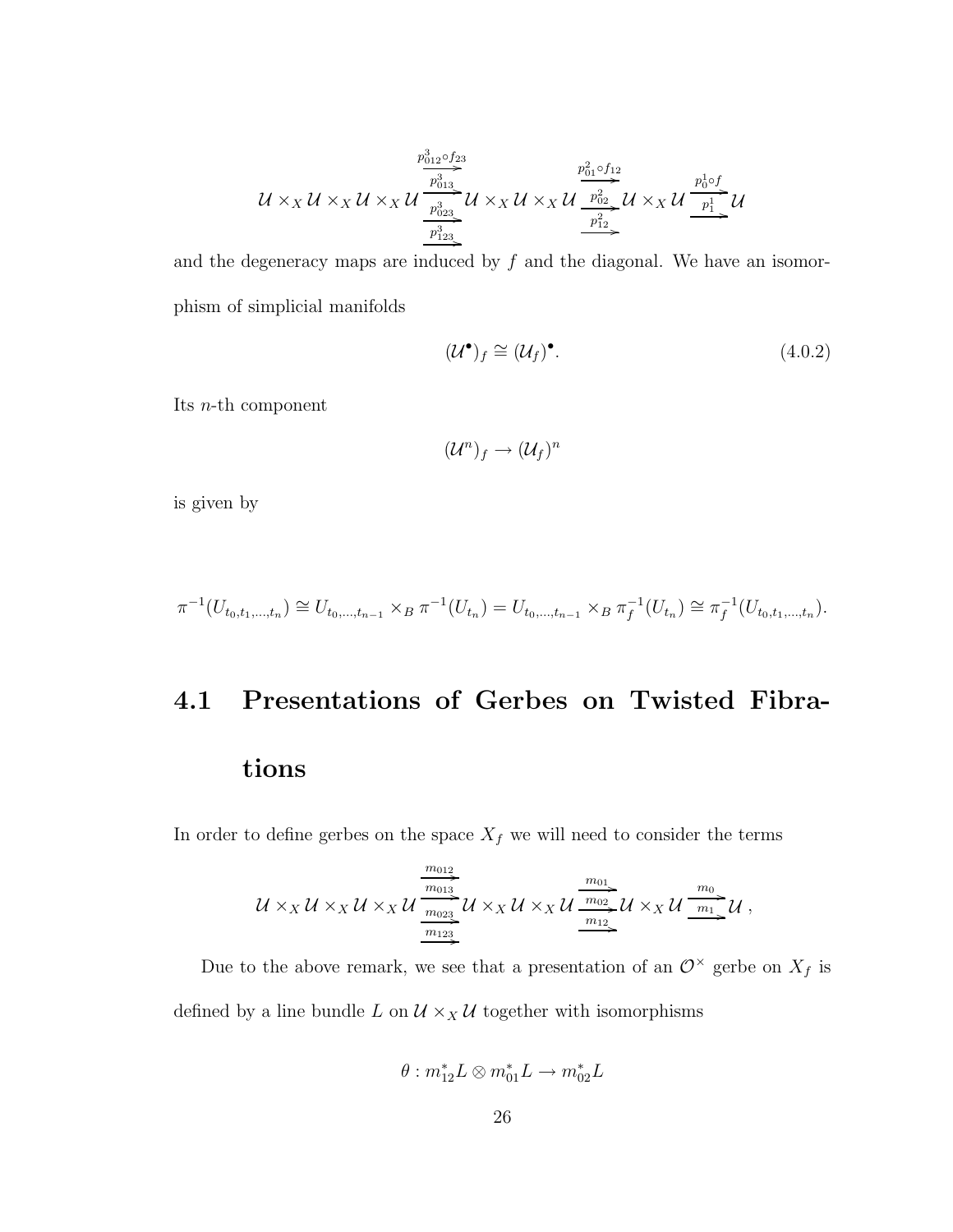and

$$
\eta: \mathcal{O}_{\mathcal{U}} \to \Delta^*L
$$

which satisfy the following conditions

•

$$
(m_{013}^*\theta) \circ (m_{123}^*\theta \otimes 1_{m_{01}^*L}) = (m_{023}^*\theta) \circ (1_{m_{23}^*L} \otimes m_{012}^*\theta)
$$

as isomorphisms

$$
m_{23}^* L \otimes m_{12}^* L \otimes m_{01}^* L \to m_{03}^* L.
$$

Here we use

$$
m_{ij}: \mathcal{U} \times_X \mathcal{U} \times_X \mathcal{U} \times_X \mathcal{U} \to \mathcal{U} \times_X \mathcal{U}
$$

to denote the obvious maps.

•  $(1_{\mathcal{U}} \times \Delta)^{*}\theta \circ (m_{1}^{*}\eta \times 1_{L}) = r$ •  $(\Delta \times 1_{\mathcal{U}})^*\theta \circ (1_L \times m_0^*\eta) = l$ 

In other words, a presentation of a gerbe on a twisted version of  $X$  is a quadruple

$$
(f: \mathcal{U}^1 \to \mathcal{U}^1, L \to \mathcal{U}^1, \theta, \eta)
$$

satisfying the above compatibilities.

We often write these as the isomorphisms

$$
\theta_{ijk}: L_{jk} \otimes f_{jk}^* L_{ij} \to L_{ik}
$$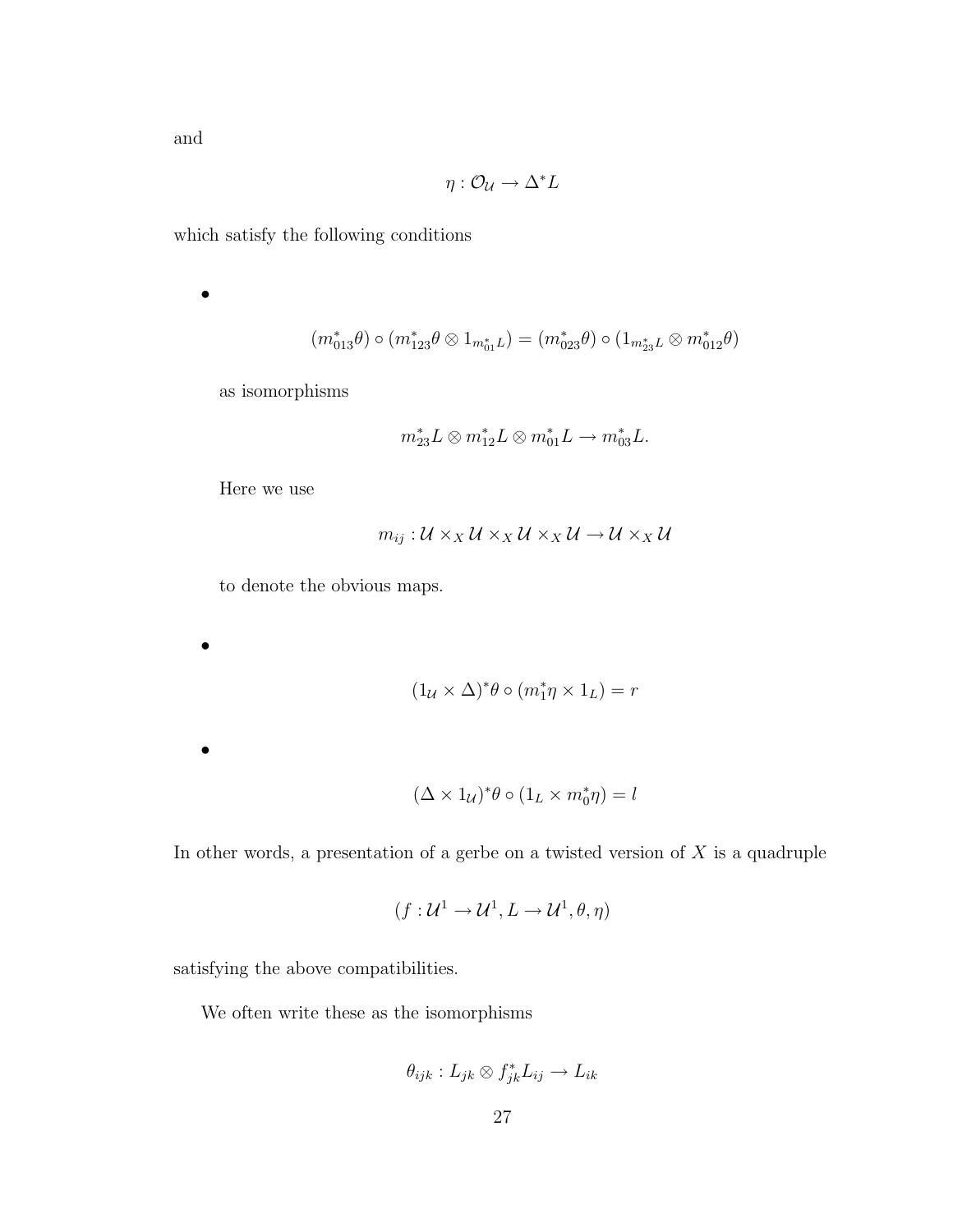and

 $\eta_i: \mathcal{O} \rightarrow L_{ii}$ 

which satisfy

$$
\theta_{ijl} \circ (\theta_{jkl} \otimes 1_{L_{ij}}) = \theta_{ikl} \circ (1_{L_{kl}} \otimes f_{kl}^* \theta_{ijk}). \tag{4.1.1}
$$

$$
\theta_{ijj} \circ (\eta_j \otimes 1_{L_{ij}}) = l_{ij} \tag{4.1.2}
$$

and

$$
\theta_{ij} \circ (1_{L_{ij}} \otimes \eta_j) = r_{ij} \tag{4.1.3}
$$

**Definition 4.1.1** Two presentations  $_{(L,\theta,\eta)}X_f$  and  $_{(L',\theta',\eta')}X_{f'}$  of gerbes on twisted versions of X the atlas  $\mathcal{U} \to X$  are said to be strongly equivalent if  $f = f'$ , and there is an isomorphism  $L \to L'$  which intertwines  $\theta$  with  $\theta'$  and  $\eta$  with  $\eta'$ .

Finally, let us comment on the notion of weak equivalence of two presentations  $(L, \theta, \eta) X_f$  and  $(L', \theta', \eta') X_{f'}$  of gerbes on twisted versions of X over the same cover. Note that any equivalence h of two twisted fibrations  $X_f$  and  $X_{f'}$  gives rise to a map  $\Xi(h)$  between presentations of gerbes on  $X_{f'}$  and presentations of gerbes on  $X_f$ . Guided by this observation we define a weak equivalence between  $(L, \theta, \eta) X_f$  and  $(L, \theta', \eta')X_{f'}$  to be a triple  $(h; Q, \tau)$ , where h is an equivalence between f and f', and the pair  $(Q, \tau)$  is an equivalence between the two gerbe presentations  $(L, \theta, \eta)$  and  $\Xi(h)(L', \theta', \eta')$  on  $X_f$ . The map  $\Xi(h)$  is defined on objects by

$$
(L',\theta',\eta')\mapsto (h_1^*L',h_2^*\theta',h_0^*\eta')
$$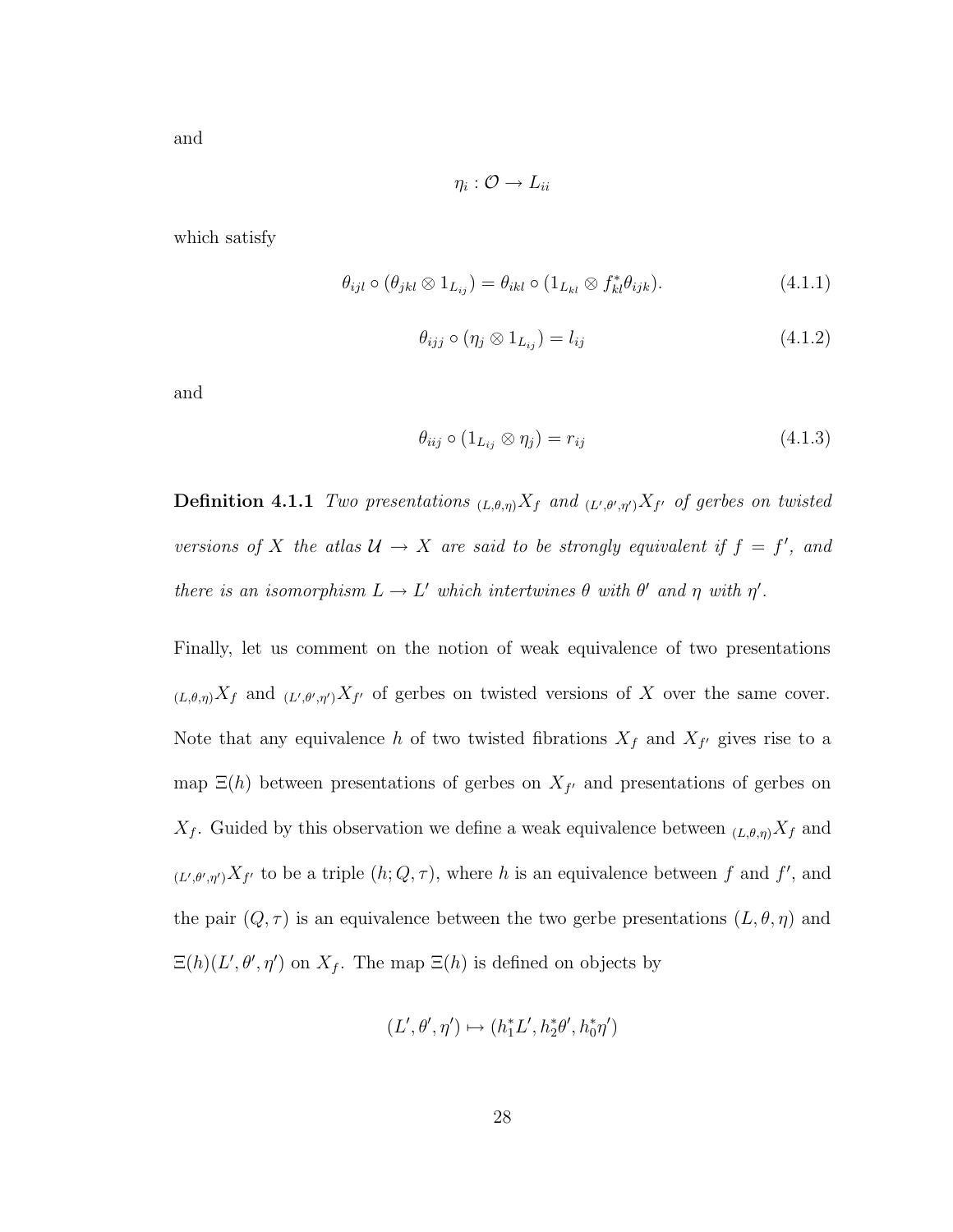## 4.2 Classification of Gerbes and the Leray-Serre Spectral Sequence

Isomorphism classes of gerbes on the space  $X_f$  are classified by (the limit over covers  $\mathfrak{C}$  of  $X_f$ ) of the second total cohomology group of the double complex

$$
\check{C}_{\mathfrak{C}} ^q ( (\mathcal{U}_f)^p, \mathcal{O}^{\times})
$$

where  $p \ge 0$  and  $q \ge 0$ . We point out that the open sets in  $\mathfrak C$  are small and have nothing to do with  $U$  and  $U_f$ . We will write this complex with p increasing in the horizontal direction and  $q$  increasing in the vertical direction. The rows only have cohomology in degree zero, so this double complex is equivalent to the kernel column of the first horizontal map; the column situated at  $p = -1$  which is nothing but the Čech complex  $\check{C}_c^{\bullet}(X_f, \mathcal{O}^{\times})$  on  $X_f$ , for the sheaf  $\mathcal{O}^{\times}$ . In other words, we have

$$
H^2(X_f, \mathcal{O}^\times) \cong \mathbb{H}^2(\check{C}^\bullet_{\mathfrak{C}}((\mathcal{U}_f)^\bullet, \mathcal{O}^\times)).
$$

The right hand should be thought of as follows, we can think of a gerbe on  $X_f$  as a gerbe on  $\mathcal{U}_f = (\mathcal{U}_f)^0$  together with a twisted line bundle for the difference of the pullback gerbes on  $(\mathcal{U}_f)^1$  (an isomorphism of the two pullback gerbes) and a relation between the pullback of these twisted line bundles to  $(\mathcal{U}_f)^2$  which is itself goes to the identity in  $(\mathcal{U}_f)^3$ . In fact the double complex  $\check{C}_{\mathfrak{C}}^q((\mathcal{U}_f)^p,\mathcal{O}^\times)$  is the  $E_0$  term of the Leray-Serre spectral sequence which computes  $H^2(X_f,{\mathcal O}^\times)$  with respect to the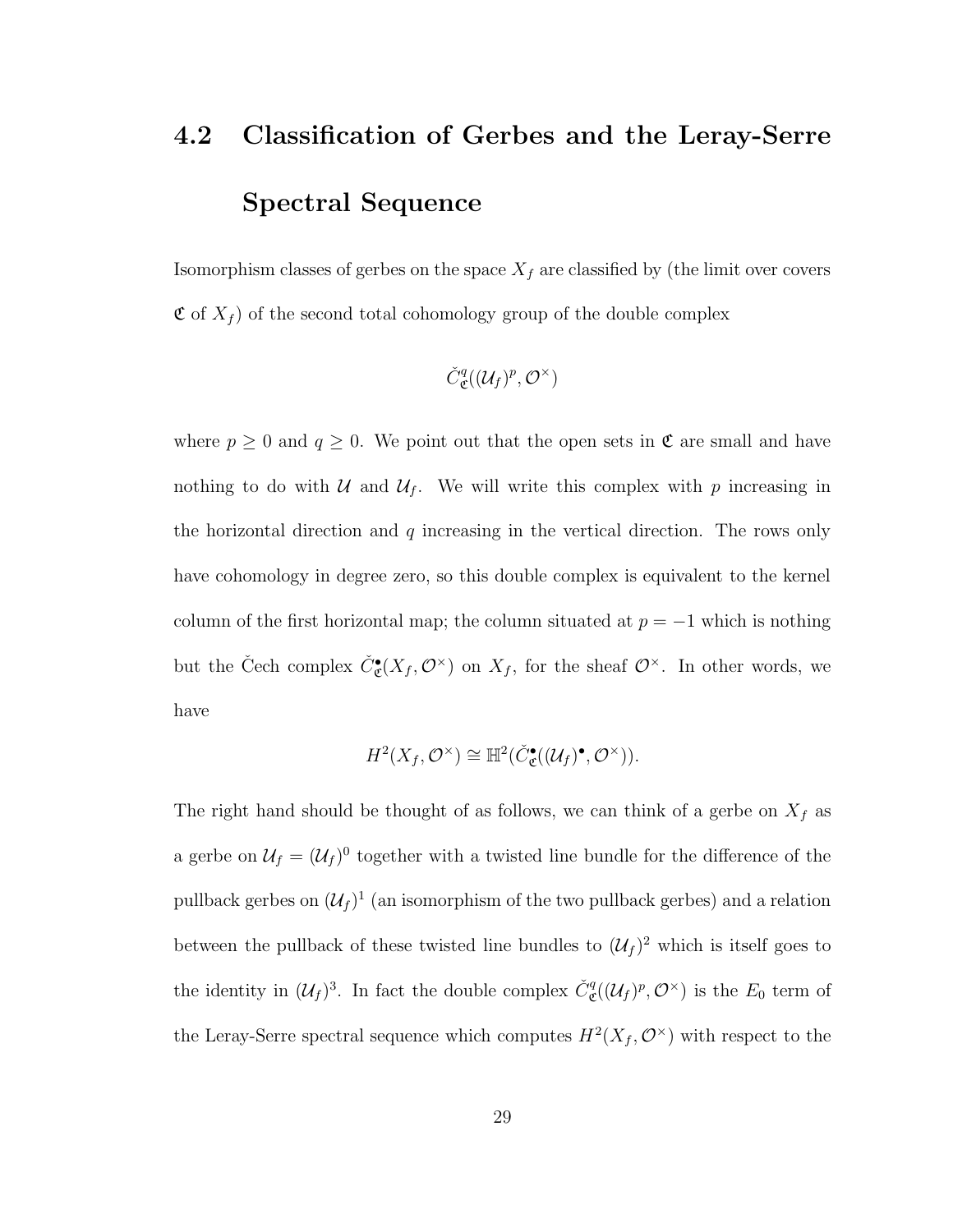map  $\pi_f: X_f \to B$ . We have

$$
E_{f;0}^{p,q} = \check{C}_{\mathfrak{C}}^{q}((\mathcal{U}_{f})^{p}, \mathcal{O}^{\times})
$$
  

$$
E_{f;1}^{p,q} = H^{q}((\mathcal{U}_{f})^{p}, \mathcal{O}^{\times}) \cong \check{C}_{\mathfrak{B}}^{p}(B, R^{q}\pi_{f*}\mathcal{O}^{\times})
$$

and

$$
E_{f;2}^{p,q} = H^p(B, R^q \pi_{f*} \mathcal{O}^\times).
$$

In other words, we think of the Leray-Serre spectral sequence for  $\pi_f : X_f \to B$  as a spectral sequence associated with a "Čech to Čech" double complex where one of the covers is by big opens and one is by small opens.

So, far everything we have said is general and applies to any fibration  $c: W \to B$ , where we would replace  $\mathcal{U}^{\bullet}_{f}$  by the fiber products over W of the disjoint union of the pullback by  $c$  of a cover of the base.

Now the isomorphism of simplicial manifolds  $(\mathcal{U}_f)$ <sup>•</sup>  $\cong (\mathcal{U}^{\bullet})_f$  says that we can classify gerbes on  $X_f$  through data defined on X; we have

$$
H^2(X_f, \mathcal{O}^\times) \cong \mathbb{H}^2(\check{C}_\mathfrak{C}^\bullet((\mathcal{U}_f)^\bullet, \mathcal{O}^\times)) \cong \mathbb{H}^2(\check{C}_\mathfrak{C}^\bullet((\mathcal{U}^\bullet)_f, \mathcal{O}^\times)).
$$

Of course we will also use the isomorphism of simplicial manifolds  $(\mathcal{U}_f)$ <sup>•</sup>  $\cong (\mathcal{U}^{\bullet})_f$ from equation 4.0.2, to induce an isomorphism from the spectral sequence  $(E_{f, \bullet}, d_{\bullet})$ to a new spectral sequence  $(E_{\bullet}, d_{f; \bullet})$  where

$$
E^{p,q}_0=\check{C}^q_{\frak{C}}((\mathcal{U}^p)_f,\mathcal{O}^\times)
$$

$$
E_1^{p,q}=H^q((\mathcal{U}^p)_f,\mathcal{O}^\times)\cong\check{C}_{\mathfrak{B}}^p(B,R^q\pi_{f*}\mathcal{O}^\times)
$$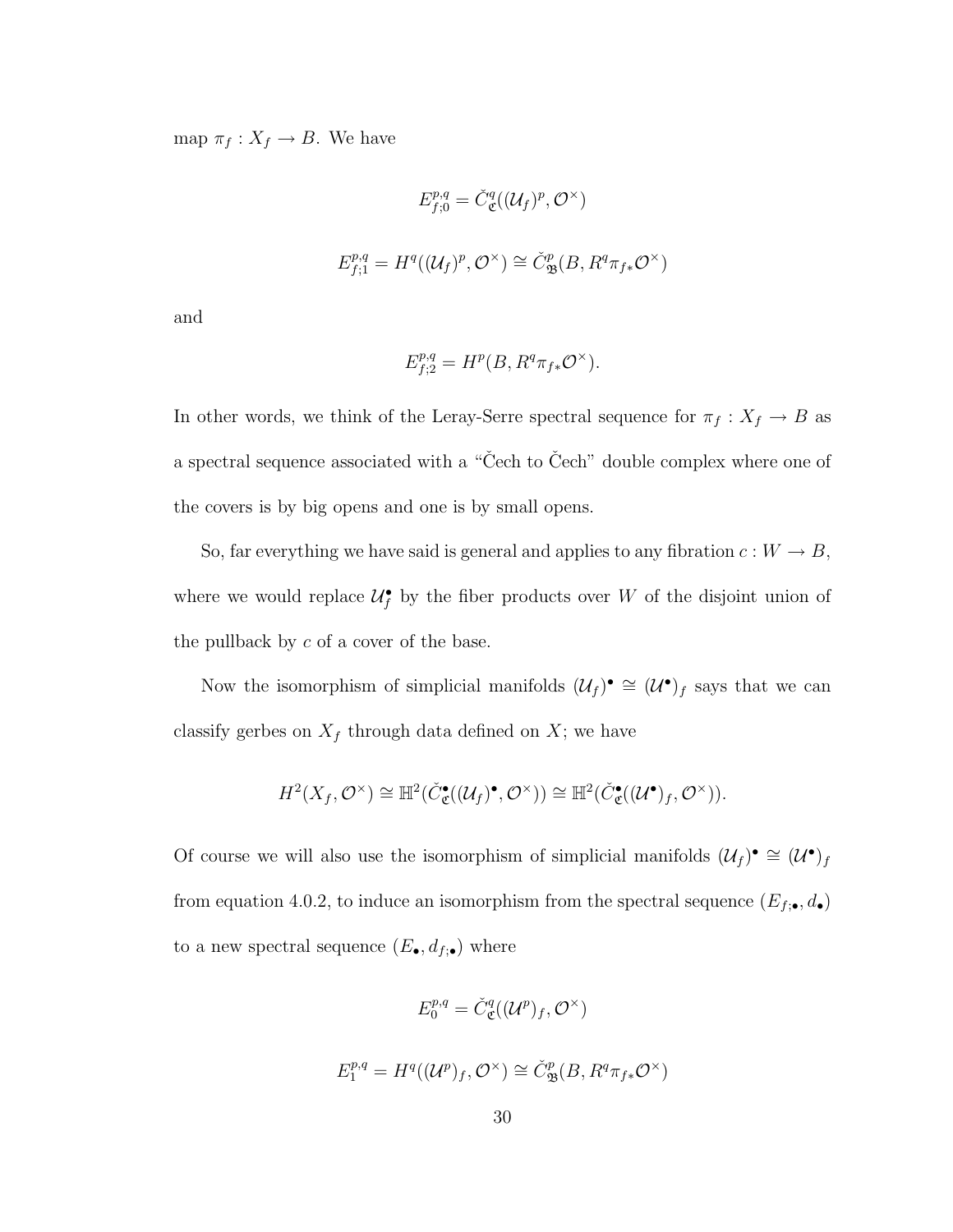and

$$
E_2^{p,q} = E_{f;2}^{p,q} = H^p(B, R^q \pi_{f*} \mathcal{O}^\times).
$$

Remark 4.2.1 Notice that the presentations of gerbes described in previous sections give classes in  $\mathbb{H}^2(\check{C}^{\bullet}((\mathcal{U}^{\bullet})_f,\mathcal{O}^{\times})) \cong H^2(X_f,\mathcal{O}^{\times})$  in the following manner. The line bundle L is represented by an element of  $\check{C}_{\mathfrak{C}}^1((\mathcal{U}^1)_f,\mathcal{O}^\times)$  and the the isomorphism  $\theta$  is represented by an element of  $\check{C}^0_{\mathfrak{C}}((\mathcal{U}^2)_f,\mathcal{O}^\times)$ .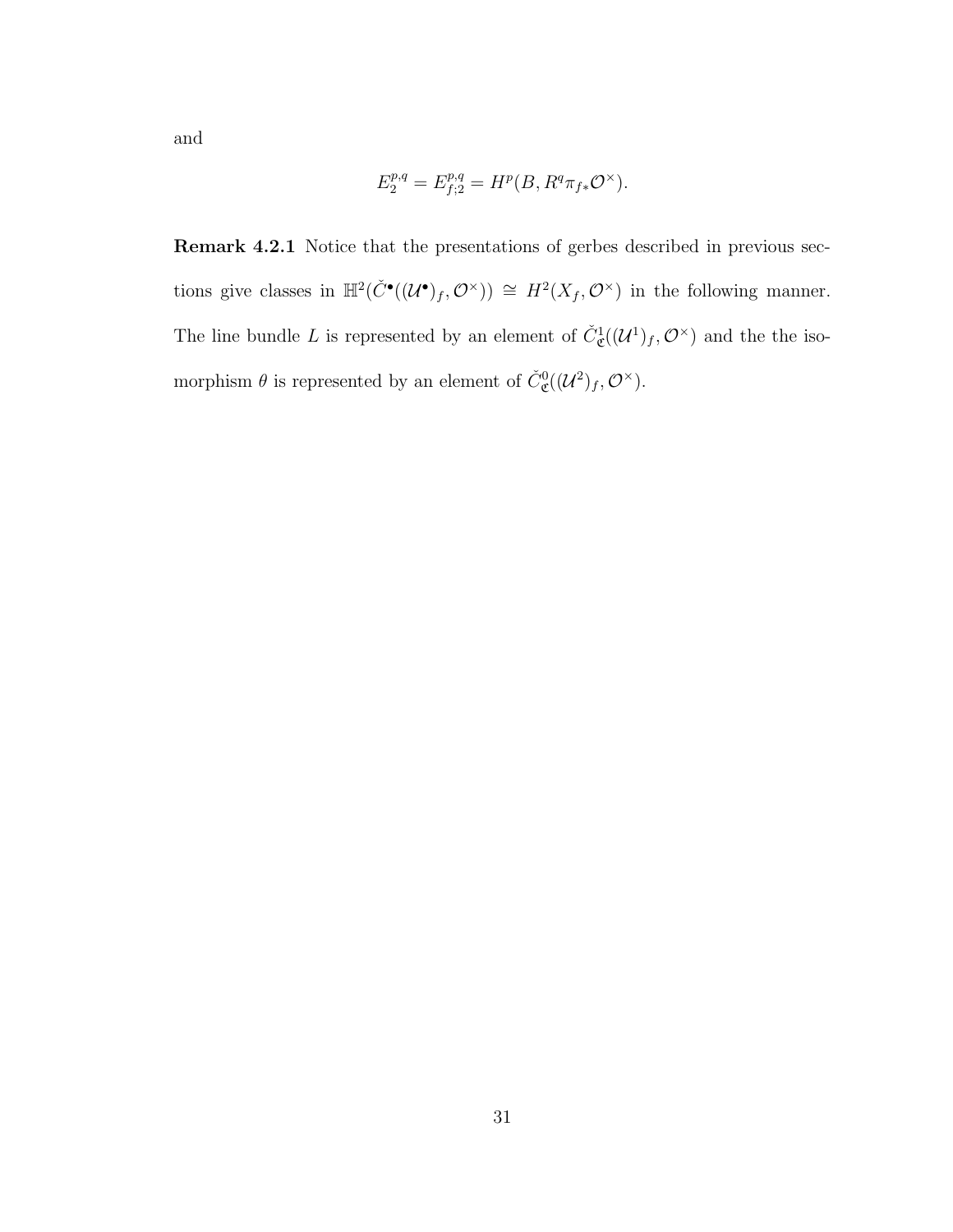### Chapter 5

## Reinterpretation and Duality

A fibration  $X \to B$  defines a stack of abelian categories on B, by pushing forward the stack  $\mathfrak{Mod}(X)$  from X. To an open set U in B we associate the stack of abelian categories  $Mod(\pi^{-1}(U))$ . On the other hand, given any gerbe over a twisted version of  $X$ , which trivializes along the pullback of an open cover of  $B$ , we can similarly associate a stack of abelian categories on  $B$ . Below, we explicitly re-express the data defining a presentation of a gerbe over a twisted version of  $X$  in terms the descent data of a stack of abelian categories on B, which is locally on the base given as the stack on  $B$  which was associated to  $X$ . Of course, this new stack defined by this descent data is isomorphic to the stack of sheaves on the gerbe corresponding to the presentation.

Consider the sheaf of groupoids given by  $Pic(X/B) \times Aut(X/B)$ . The multipli-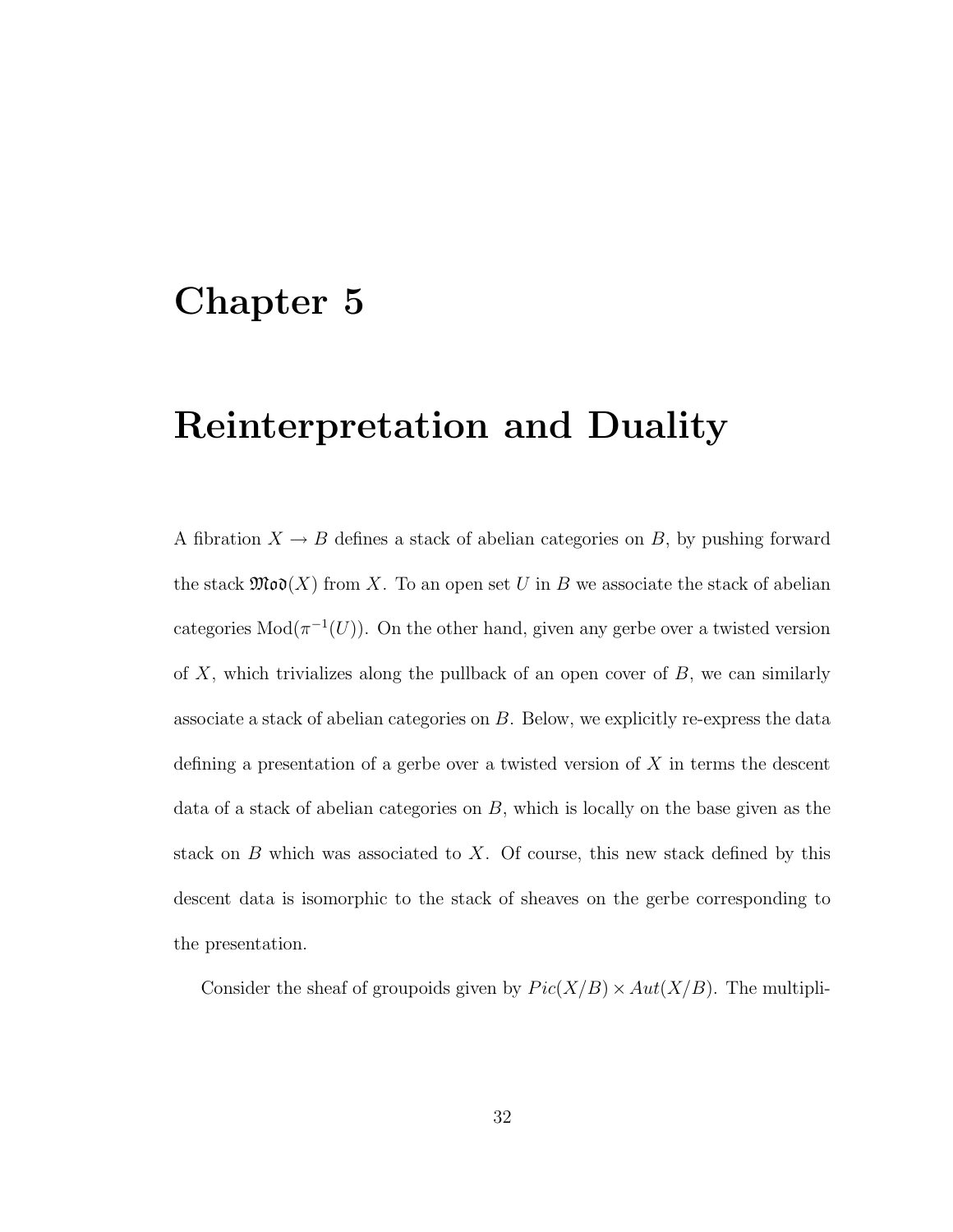cation rule for this sheaf is

$$
(L_1, f_1)(L_2, f_2) = (L_1 \otimes f_1^* L_2, f_2 \circ f_1)
$$

In these terms, a gerbe presentation on  $\mathcal{X}_f$  consists of isomorphisms

$$
(L_{jk}, f_{jk})(L_{ij}, f_{ij}) \rightarrow (L_{ik}, f_{ik})
$$

or

$$
\theta_{ijk}: L_{jk} \otimes f_{jk}^* L_{ij} \to L_{ik}
$$

and

$$
\eta_i:(\mathcal{O},1)\to (L_{ii},1)
$$

for which the diagram

$$
(L_{kl}, f_{kl})(L_{jk}, f_{jk})(L_{ij}, f_{ij}) \longrightarrow (L_{kl}, f_{kl})(L_{ik}, f_{ik})
$$
  
\n
$$
\downarrow \qquad \qquad \downarrow
$$
  
\n
$$
(L_{jl}, f_{jl})(L_{ij}, f_{ij}) \longrightarrow (L_{il}, f_{il})
$$

is commutative. Let

$$
A_{ij}: \text{Mod}(\pi^{-1}(U_{ij})) \to \text{Mod}(\pi^{-1}(U_{ij}))
$$

be the functor given on objects by

$$
A_{ij}(\mathcal{M})=L_{ij}\otimes f_{ij}^*\mathcal{M}.
$$

We use  $\pmb{\theta}_{ijk}$  to denote the natural transformation

$$
\theta_{ijk}: A_{jk} \circ A_{ij} \Rightarrow A_{ik}.
$$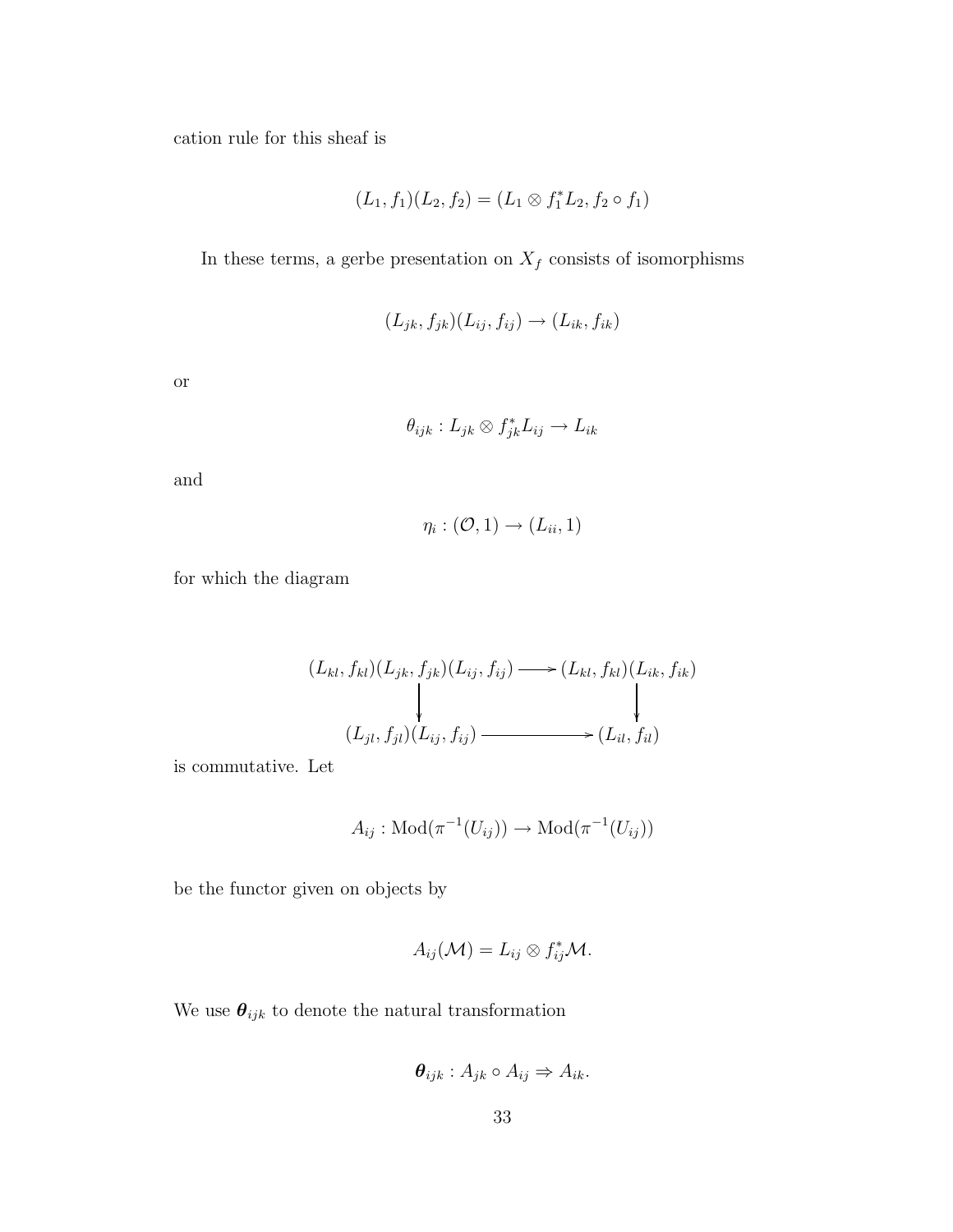Similarly,  $\pmb{\eta}_i$  will denote the natural transformation

$$
\boldsymbol{\eta}_i: 1_{ii} \Rightarrow T_{L_{ii}} = T_{L_{ii}} \circ f_{ii}^* = A_{ii}.
$$

Thus we have reinterpreted a presentation of a gerbe as a collection functors and natural transformations satisfying some commutative diagrams.

**Lemma 5.0.2** A presentation of a gerbe over a twisted version of  $X \rightarrow B$ , on the atlas  $\mathcal{U} \to X$ , defines a collection of functors  $A_{ij}$  and natural transformations  $\theta_{ijk}$ and  $\boldsymbol{\eta}_i$  as above, so that the following diagrams commute.

$$
A_{kl} \circ A_{jk} \circ A_{ij} \xrightarrow{A_{kl} \theta_{ijk}} A_{kl} \circ A_{ik} \qquad (5.0.1)
$$
  
\n
$$
\downarrow \theta_{jkl} A_{ij} \xrightarrow{\theta_{ijl}} A_{il} \qquad \qquad \theta_{ikl}
$$
  
\n
$$
A_{jl} \circ A_{ij} \longrightarrow A_{il}
$$
  
\n
$$
1_{jj} \circ A_{ij} \longrightarrow A_{ij}
$$
  
\n
$$
A_{jj} \circ A_{ij} \qquad \qquad \theta_{ijj}
$$
  
\n
$$
A_{ij} \circ 1_{ii} \longrightarrow A_{ij}
$$
  
\n
$$
A_{ij} \circ A_{ii} \qquad \qquad \theta_{ij}
$$
  
\n
$$
A_{ij} \circ A_{ii} \qquad \qquad \theta_{ij}
$$
  
\n
$$
A_{ij} \circ A_{ii} \qquad \qquad \theta_{ij}
$$
  
\n
$$
A_{ij} \circ A_{ii} \qquad \qquad \theta_{ij}
$$
  
\n(5.0.3)

Proof

The commutativity of these diagrams follows from equations 4.1.1,4.1.2 and 4.1.3. Indeed we need simply to observe that

$$
A_{kl}\boldsymbol{\theta}_{ijk} = 1_{L_{kl}} \otimes f_{kl}^* \theta_{ijk}
$$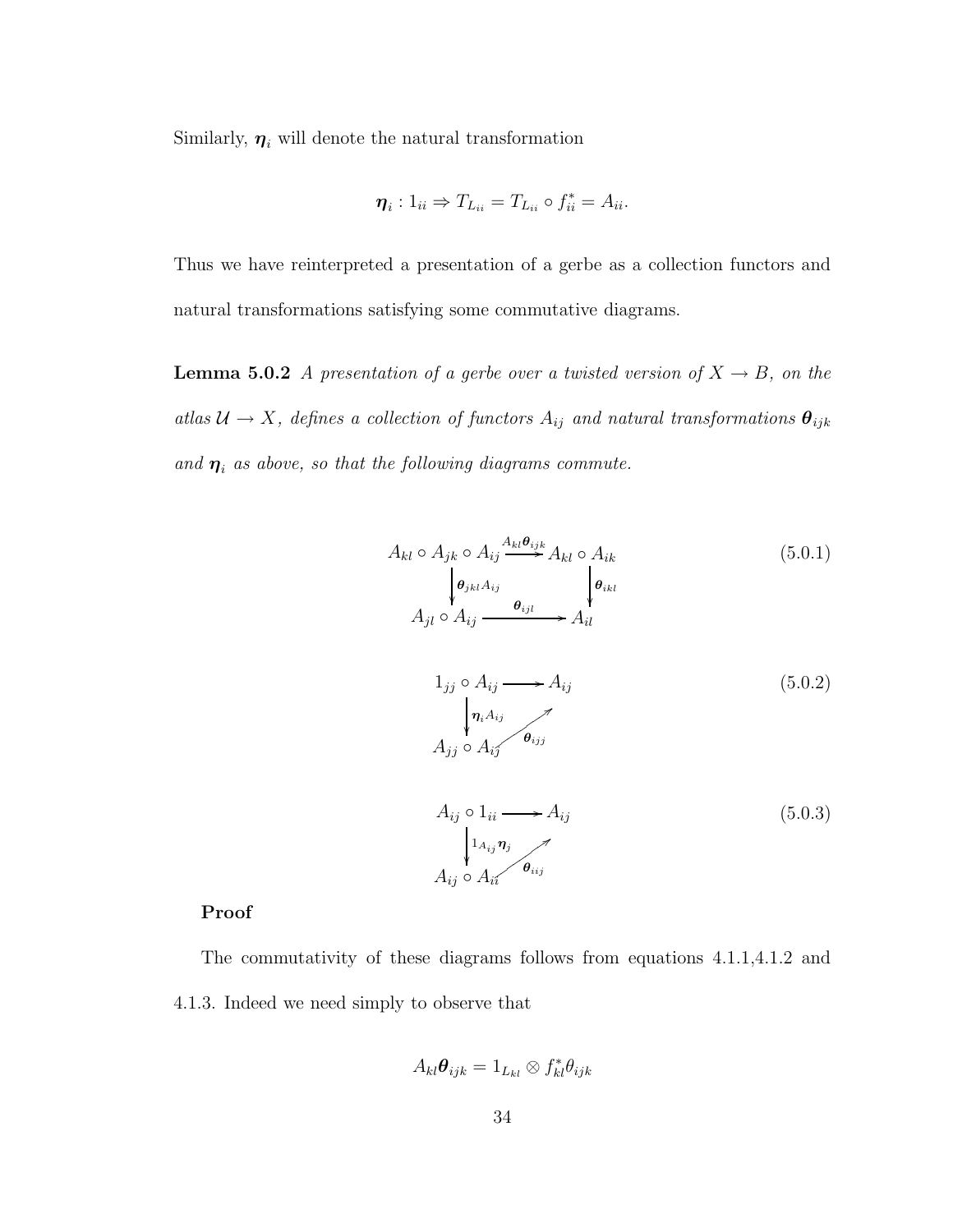and

$$
\boldsymbol{\theta}_{jkl} A_{ij} = \theta_{jkl} \otimes 1_{L_{ij}}.
$$

**Remark 5.0.3** Notice that if  $(A, \theta, \eta)$  are as above and  $A' \in Aut(\text{Coh}(\mathcal{U}^1))$  is a functor that is isomorphic to A in a way compatible with restriction on base, then there exist canonical natural transformations  $\boldsymbol{\theta}'$ , and  $\boldsymbol{\eta}'$  such that  $(A', \boldsymbol{\theta}', \boldsymbol{\eta}')$  satisfy the same diagrams as do  $(A, \theta, \eta)$ . Therefore, we could have taken A to be any automorphism of stacks isomorphic to  $T_L \circ f^*$ .

**Definition 5.0.4** We call two triples  $(A, \theta, \eta)$ , and  $(A', \theta', \eta')$  strongly equivalent if there is a natural transformation between  $A$  and  $A'$  which is compatible with restriction along the base, which intertwines  $\boldsymbol{\theta}$  with  $\boldsymbol{\theta}'$ , and also intertwines  $\boldsymbol{\eta}$  with  $\boldsymbol{\eta}'$  .

A weak equivalence of triples  $(A, \theta, \eta)$ , and  $(A', \theta', \eta')$  is given by a pair  $(B, \nu)$ , where  $B: Mod(\mathcal{U}) \to Mod(\mathcal{U})$ , is an autoequivalence, and

$$
\boldsymbol{v}_{ij}: A_{ij} \circ B_i \Rightarrow B_j \circ A'_{ij} \tag{5.0.4}
$$

is an invertible natural transformation which satisfies the equality of natural transformations

$$
\boldsymbol{v}_{ik} \circ (\boldsymbol{\theta}_{ijk} B_i) = (B_k \boldsymbol{\theta}_{ijk}') \circ (\boldsymbol{v}_{jk} A_{ij}') \circ (A_{jk} \boldsymbol{v}_{ij})
$$

as natural transformations

$$
A_{jk} \circ A_{ij} \circ B_i \Rightarrow B_k \circ A'_{ik}.
$$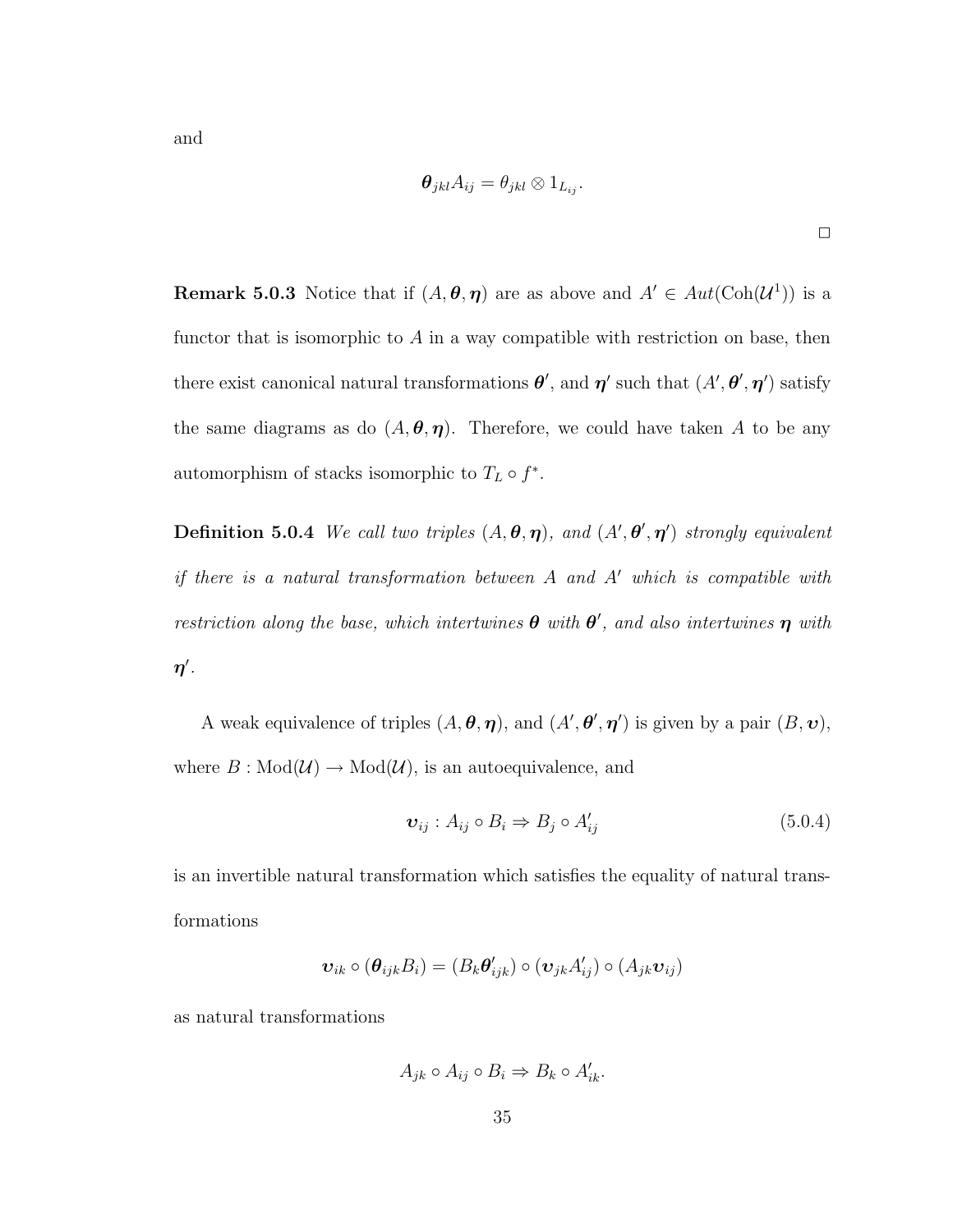Indeed, we can recognize the equation 5.0.4 as containing the maps

$$
L_{ij} \otimes f_{ij}^* Q_i \to Q_j \otimes h_j^* L'_{ij}.
$$

Remark 5.0.5 The lemma 5.0.2 gives a fully faithful functor from the category whose objects are presentations  $_{(L,\theta,\eta)}X_f$  of gerbes on twisted versions of  $X \to B$ using the atlas  $\mathcal{U} \to X$  and whose morphisms are weak/strong equivalences, to the category whose objects are triples  $(A, \theta, \eta)$  and whose morphisms are weak/strong equivalences.

**Remark 5.0.6** Any triple  $(A, \theta, \eta)$  defines an abelian category whose objects are sheaves  $S$  on  $U$ , along with isomorphisms

$$
A(p_0^*\mathcal{S}) \to A(p_1^*\mathcal{S}) \qquad \text{or} \qquad A_{ij}(\mathcal{S}_i) \to \mathcal{S}_j
$$

such that

$$
(p_{12}^* A \circ p_{01}^* A)p_0^* S \longrightarrow (p_{12}^* A)(p_2^* S) \qquad \text{or} \qquad (A_{jk} \circ A_{ij}) S_i \longrightarrow A_{jk} (S_j)
$$
  
\n
$$
(p_{02}^* A)(p_0^* S) \longrightarrow p_2^* S \qquad \qquad A_{ik} (S_i) \longrightarrow S_k
$$
  
\n(5.0.5)

commutes, and morphisms are maps  $\mathcal{S} \to \mathcal{T}$  such that the diagram

$$
A(p_0^*S) \longrightarrow p_1^*S \qquad \text{or} \qquad A_{ij}(S_i) \longrightarrow S_j
$$
  
\n
$$
A(p_0^*T) \longrightarrow p_1^*T \qquad \qquad A_{ij}(T_i) \longrightarrow T_j
$$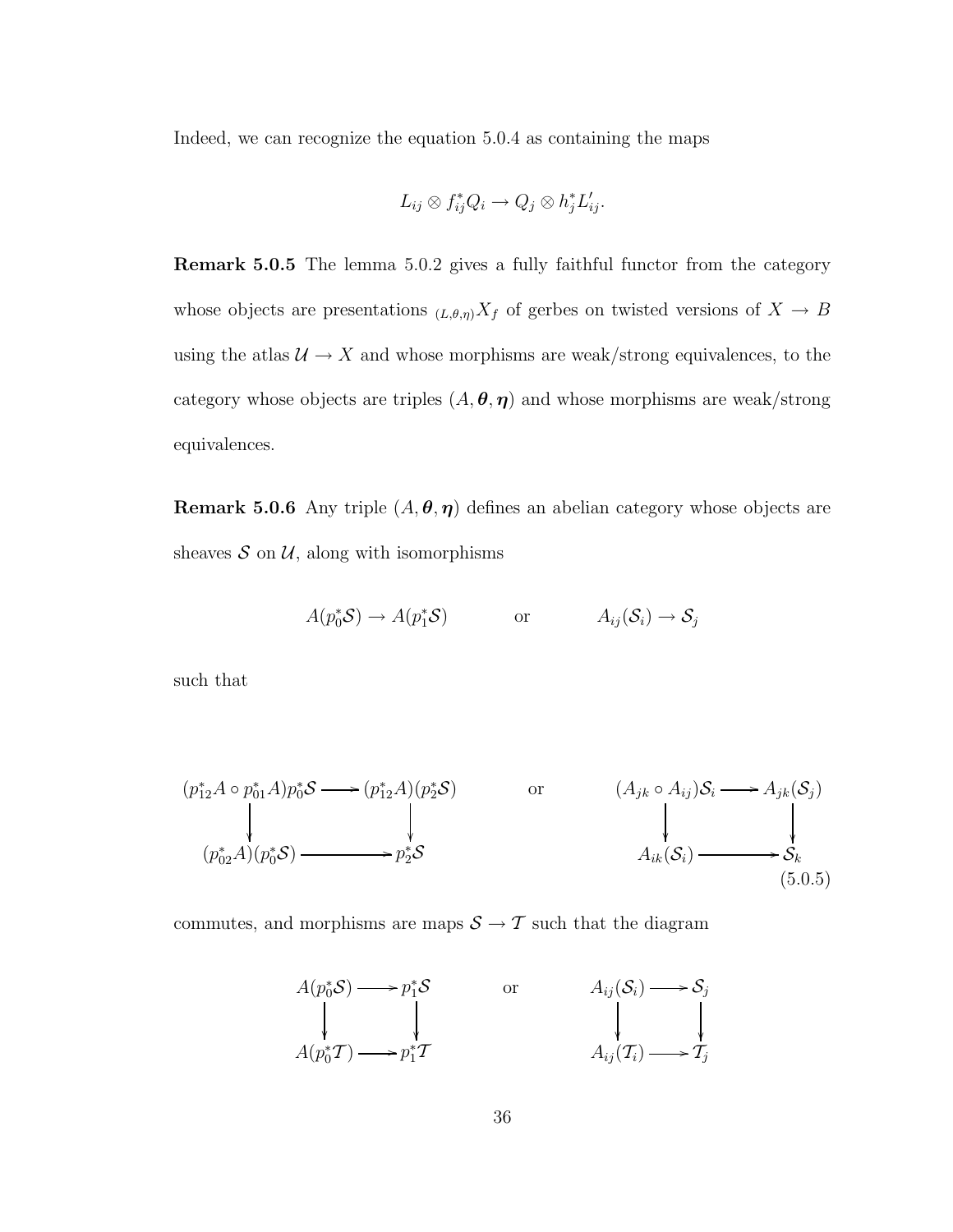commutes. Any strong equivalence between triples  $(A, \theta, \eta)$  and  $(A', \theta', \eta')$  induces an isomorphism of the associated abelian categories. If the triple  $(A, \theta, \eta)$  comes from a gerbe presentation  $(L, \theta, \eta) X_f$  then the category we have described is isomorphic to the category of sheaves of weight  $(-1)$  on the presentation  $(L, \theta, \eta)X_f$ . In the future, we will make this identification implicit.

**Definition 5.0.7** Suppose we are given maps  $\pi : X \to B$  and  $\rho : Y \to B$ , and an object  $P$  in  $D(X \times_B Y)$  giving a derived equivalence  $\Phi : D(Y) \to D(X)$ . We call a gerbe presentation  $(L, \theta, \eta) X_f$   $\Phi$ -compatible if we have

$$
A \circ \Phi = \Phi \circ C
$$

where  $A \in Aut(Coh(\mathcal{U}^1))$  corresponds to  $(M, \theta, \eta)X_f$  and  $C \in Aut(Coh(\mathcal{V}^1))$ , is isomorphic to the functor  $S \to M \otimes g^*S$ , for some line bundle M, and automorphism g preserving the projection to the base.

We call a gerbe  $\mathfrak{X} \to B$  over a twisted version of X  $\Phi$ -compatible if it admits a  $\Phi$ -compatible presentation  $(L, \theta, \eta)X_f$ .

#### 5.1 The Dual Gerbe on the Dual Fibration

Using our description of presentations of gerbes on twisted versions of  $X$ , we can now employ the base changed derived equivalence

$$
\Phi_{U^1}: \mathsf{D}(\mathcal{V}) \to \mathsf{D}(\mathcal{U})
$$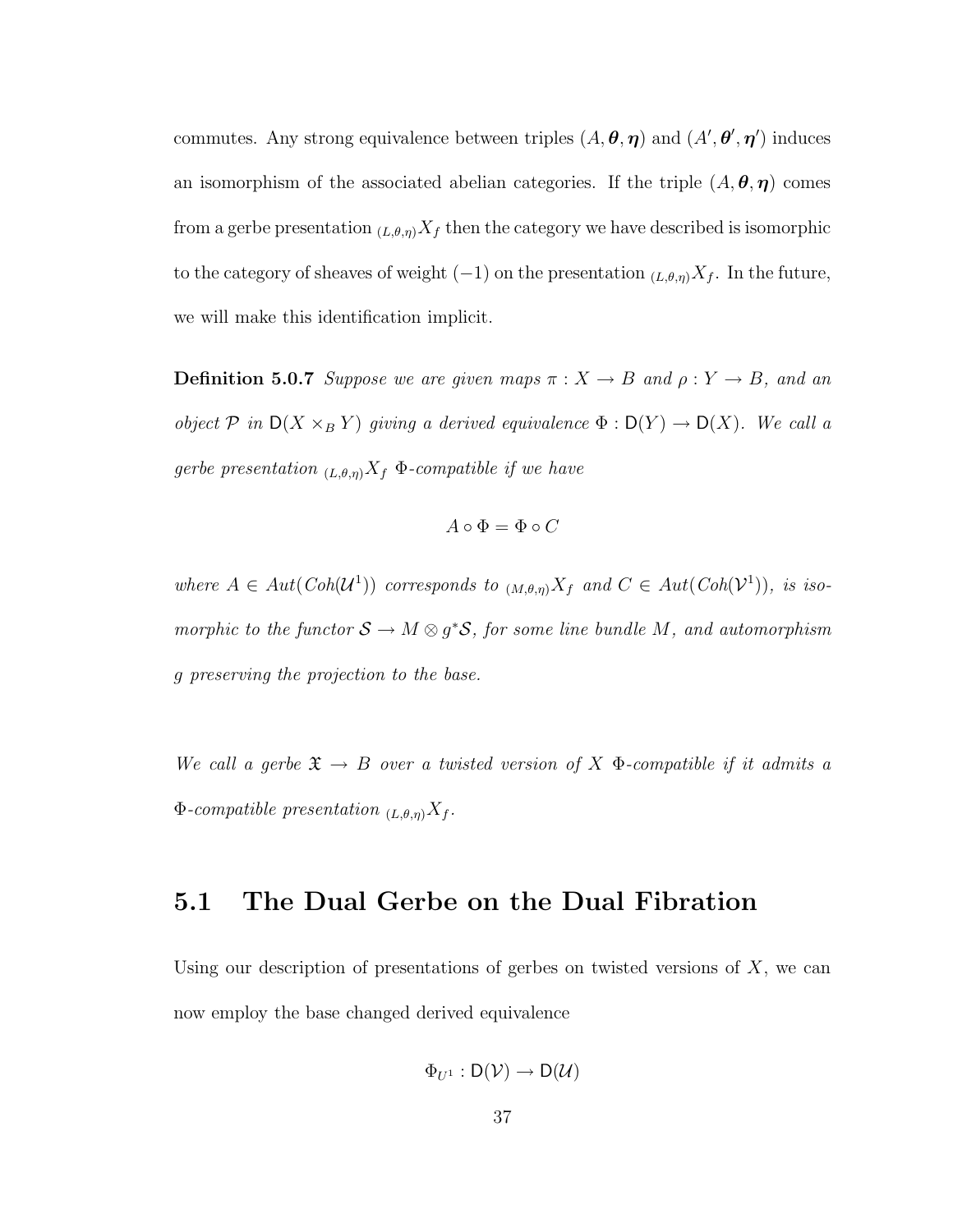to map  $\Phi$ -compatible presentations of gerbes on twisted versions of  $\pi: X \to B$  to Ψ-compatible presentations of gerbes on twisted versions of ρ : Y → B, where we have chosen an inverse functor  $\Psi : D(Y) \to D(X)$  to  $\Phi$ .

Consider the functor

$$
\Upsilon: \mathit{Aut}(\mathit{Coh}(\mathcal{U}^1)) \to \mathit{Aut}(D(\mathcal{V}^1))
$$

given by

$$
\Upsilon: A \mapsto \Psi_{U^1} \circ A \circ \Phi_{U^1}.
$$

We will denote this on elements  $A_{ij}$  by the equation

$$
\Upsilon(A_{ij}) = \Psi \circ A_{ij} \circ \Phi. \tag{5.1.1}
$$

The functor  $\Upsilon(A_{ij})$  satisfies

$$
\Upsilon(A_{ij}) \cong T_{M_{ij}} \circ g_{ij}^*,
$$

for line bundles  $M_{ij}$  on  $\rho^{-1}(U_{ij})$ , and fiber preserving automorphisms  $g_{ij}$  of  $\rho^{-1}(U_{ij})$ . Here the isomorphism respects the pullback along open sets in the base. In other words, this is an isomorphism of automorphisms of the pushforward of the stack of coherent sheaves on  $Y$  to the base  $B$ .

Let  $Aut(\text{Mod}(\mathcal{U}^1))^{\Phi}$  be the sub-group-groupoid of  $Aut(\text{Mod}(\mathcal{U}^1))$  consisting of the elements A for which  $\Upsilon(A)$  is isomorphic to  $T_M \circ g^*$  for some line bundle M and projection preserving automorphism g. We get an induced isomorphism of categories, where the morphisms are strong equivalences

$$
\Upsilon:Aut(\mathop{\rm Mod}\nolimits({\mathcal U}^1))^\Phi\to Aut(\mathop{\rm Mod}\nolimits({\mathcal V}^1))^\Psi
$$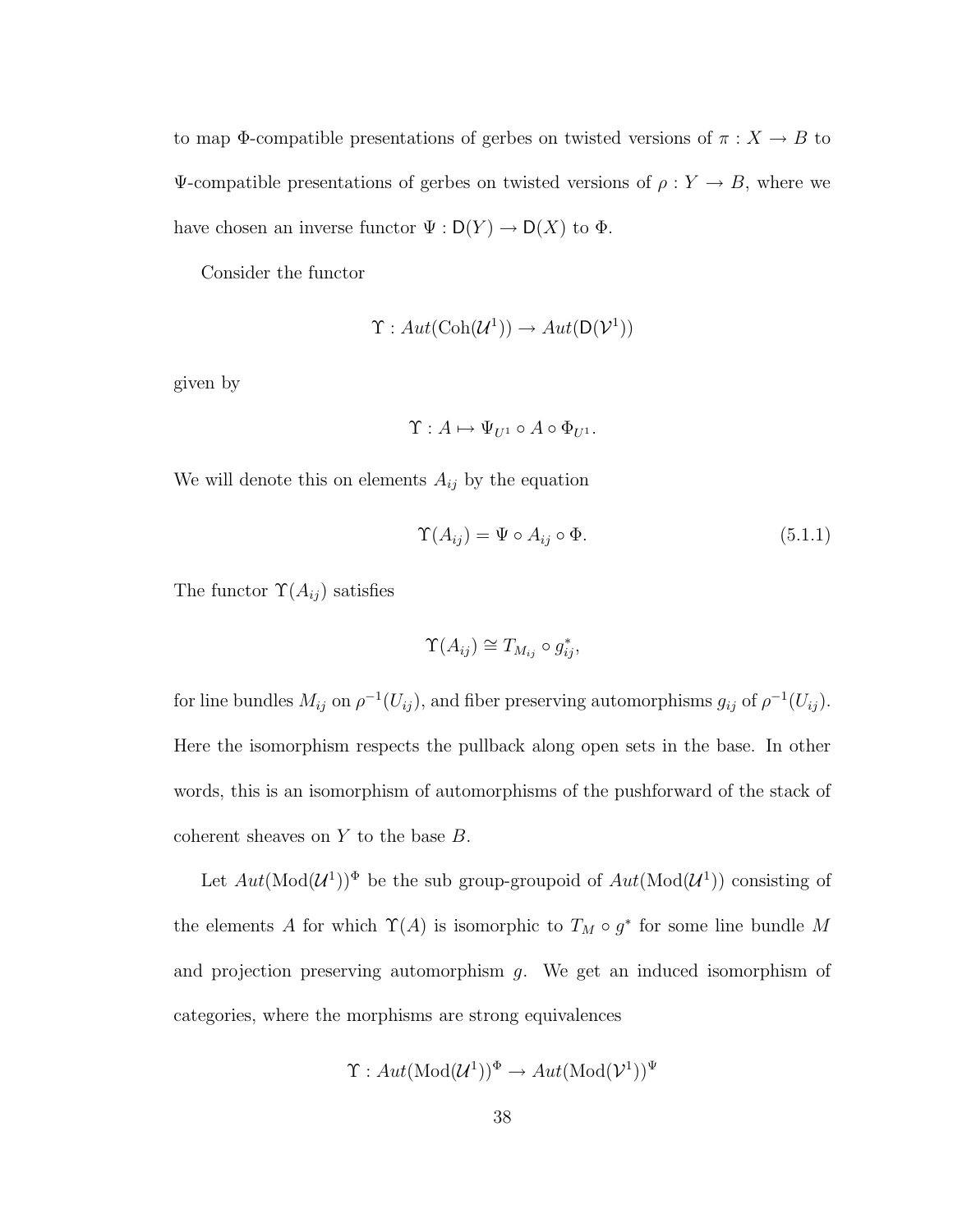The quasi-inverse will be denoted by  $\delta$ . That is to say

$$
\mathcal{U}:Aut(\mathop{\mathrm{Mod}}\nolimits(\mathcal{V}^1))^{\Psi}\to Aut(\mathop{\mathrm{Mod}}\nolimits(\mathcal{U}^1))^{\Phi}
$$

is defined by

$$
\mho:A\mapsto \Phi\circ A\circ \Psi.
$$

By applying  $\Upsilon$  to the diagram 5.0.1 we obtain the following commutative diagram.

Υ(Akl ◦ Ajk ◦ Aij ) Υ(Aklθijk) / Υ(θjklAij ) Υ(Akl ◦ Aik) Υ(θikl) Υ(Ajl ◦ Aij) Υ(θijl) /Υ(Ail) (5.1.2)

This is not quite what we want, but if we attach to this diagram, the three other commuting squares, we get the outer diagram below, which is the one that we want.

$$
\Upsilon(A_{kl}) \circ \Upsilon(A_{jk}) \circ \Upsilon(A_{ij}) \longrightarrow \Upsilon(A_{kl}) \circ \Upsilon(A_{jk} \circ A_{ij}) \longrightarrow \Upsilon(A_{kl}) \circ \Upsilon(A_{ik})
$$
\n
$$
\uparrow \qquad \qquad \downarrow \qquad \qquad \downarrow \qquad \qquad \downarrow
$$
\n
$$
\Upsilon(A_{kl} \circ A_{jk}) \circ \Upsilon(A_{ij}) \longrightarrow \Upsilon(A_{kl} \circ A_{jk} \circ A_{ij}) \xrightarrow{\Upsilon(A_{kl} \theta_{ijk})} \Upsilon(A_{kl} \circ A_{ik})
$$
\n
$$
\uparrow \qquad \qquad \downarrow \qquad \qquad \downarrow \qquad \qquad \downarrow \qquad \qquad \downarrow \qquad \qquad \downarrow \qquad \qquad \downarrow \qquad \qquad \downarrow \qquad \qquad \downarrow \qquad \qquad \downarrow \qquad \qquad \downarrow \qquad \qquad \downarrow \qquad \qquad \downarrow \qquad \qquad \downarrow \qquad \qquad \downarrow \qquad \qquad \downarrow \qquad \qquad \downarrow \qquad \qquad \downarrow \qquad \qquad \downarrow \qquad \qquad \downarrow \qquad \qquad \downarrow \qquad \qquad \downarrow \qquad \qquad \downarrow \qquad \qquad \downarrow \qquad \qquad \downarrow \qquad \qquad \downarrow \qquad \qquad \downarrow \qquad \qquad \downarrow \qquad \qquad \downarrow \qquad \qquad \downarrow \qquad \qquad \downarrow \qquad \qquad \downarrow \qquad \qquad \downarrow \qquad \qquad \downarrow \qquad \qquad \downarrow \qquad \qquad \downarrow \qquad \qquad \downarrow \qquad \qquad \downarrow \qquad \qquad \downarrow \qquad \qquad \downarrow \qquad \qquad \downarrow \qquad \qquad \downarrow \qquad \qquad \downarrow \qquad \qquad \downarrow \qquad \qquad \downarrow \qquad \qquad \downarrow \qquad \qquad \downarrow \qquad \qquad \downarrow \qquad \qquad \downarrow \qquad \qquad \downarrow \qquad \qquad \downarrow \qquad \qquad \downarrow \qquad \qquad \downarrow \qquad \qquad \downarrow \qquad \qquad \downarrow \qquad \qquad \downarrow \qquad \qquad \downarrow \qquad \qquad \downarrow \qquad \qquad \downarrow \qquad \qquad \downarrow \qquad \qquad \downarrow \qquad \qquad \downarrow \qquad \qquad \downarrow \qquad
$$

We now rewrite this, defining  $T_{ikl}$  to be the right hand side of the above diagram.

$$
\Upsilon(A_{kl}) \circ \Upsilon(A_{jk}) \circ \Upsilon(A_{ij}) \xrightarrow{\Upsilon(A_{il})} \Upsilon^{(A_{kl})} \circ \Upsilon(A_{ik})
$$
\n
$$
\begin{array}{c}\n\tau_{jkl} \Upsilon(A_{ij}) \\
\downarrow \\
\Upsilon(A_{jl}) \circ \Upsilon(A_{ij}) \xrightarrow{\Upsilon_{ijl}} \Upsilon(A_{il})\n\end{array} (5.1.4)
$$

Similarly by applying  $\Upsilon$  to the diagrams 5.0.2 and 5.0.3 we get the diagrams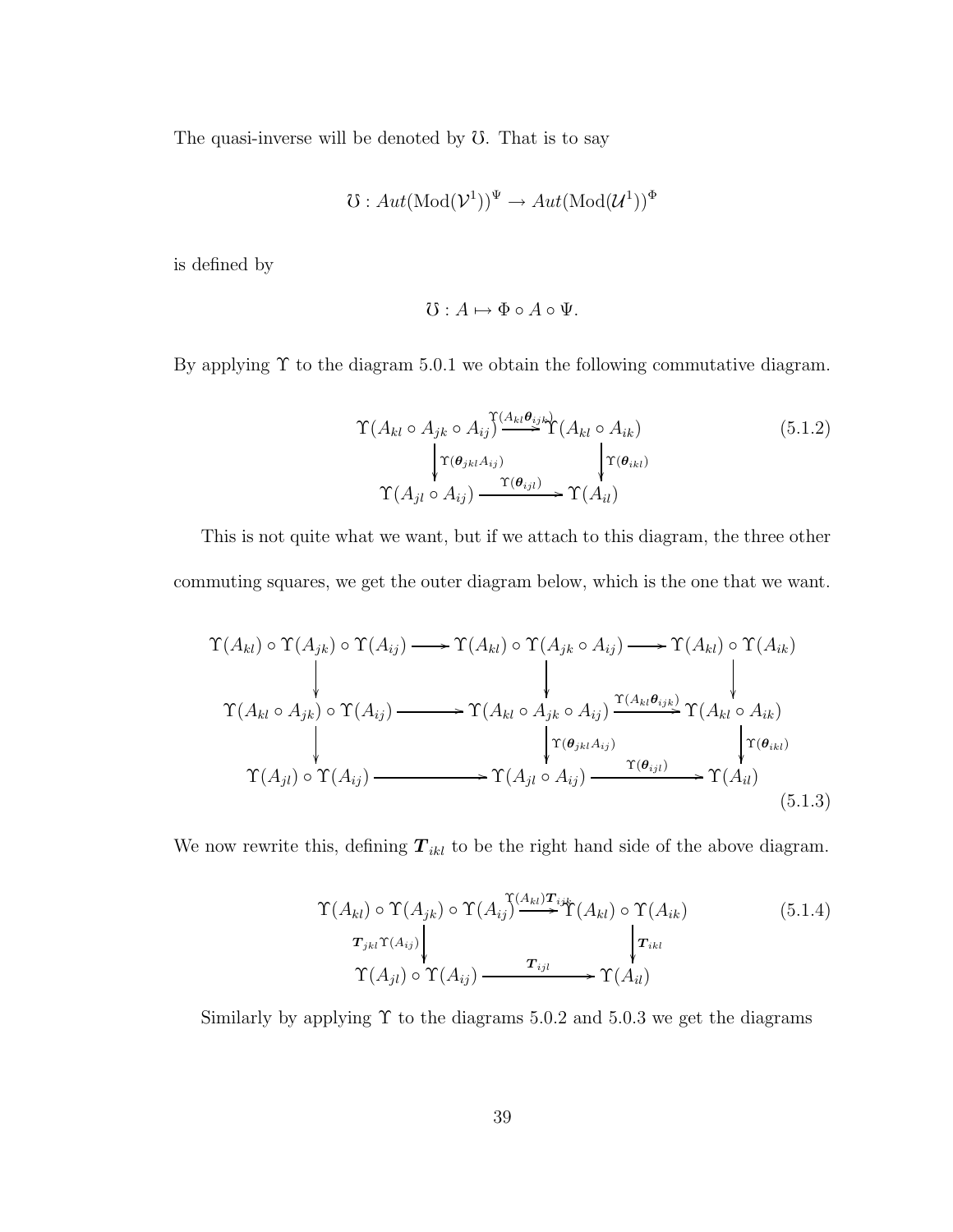$$
\begin{aligned}\n\Upsilon(1_{jj} \circ A_{ij}) &\longrightarrow \Upsilon(A_{ij}) \\
\Upsilon(\eta_i A_{ij}) &\downarrow \\
\Upsilon(A_{jj} \circ A_{ij}) &\downarrow \\
\end{aligned} \tag{5.1.5}
$$

and

$$
\begin{aligned}\n\Upsilon(A_{ij} \circ 1_{ii}) &\longrightarrow \Upsilon(A_{ij}) \\
\uparrow \Upsilon(1_{A_{ij}} \eta_j) &\downarrow \\
\Upsilon(A_{ij} \circ A_{ii}) &\downarrow \\
\Upsilon(A_{ij} \circ A_{ii}) &\downarrow\n\end{aligned} \tag{5.1.6}
$$

By applying  $\Upsilon$  to the natural transformation  $\eta_i: 1_{ii} \Rightarrow A_{ii}$ , we can define  $\zeta_i$  as the composition  $1_{ii} \Rightarrow \Upsilon(1_{ii}) \Rightarrow \Upsilon(A_{ii})$ . Using  $\zeta_i : 1_{ii} \Rightarrow \Upsilon(A_{ii})$  we can complete the above diagram as

$$
\begin{array}{ccc}\n1_{jj} \circ \Upsilon(A_{ij}) & \longrightarrow & \Upsilon(1_{jj} \circ A_{ij}) \longrightarrow \Upsilon(A_{ij}) \\
\downarrow & \downarrow & \uparrow & \downarrow \\
\Upsilon(A_{jj}) \circ \Upsilon(A_{ij}) & \longrightarrow & \Upsilon(A_{jj} \circ A_{ij}) \longrightarrow \Upsilon(\theta_{ij})\n\end{array} \tag{5.1.7}
$$

and

$$
\Upsilon(A_{ij}) \circ 1_{ii} \longrightarrow \Upsilon(A_{ij} \circ 1_{ii}) \longrightarrow \Upsilon(A_{ij})
$$
\n
$$
\downarrow \qquad \qquad \Upsilon(A_{ij}\eta_i) \downarrow \qquad \qquad \Upsilon(A_{ij}) \circ \Upsilon(A_{ii}) \longrightarrow \Upsilon(A_{ij} \circ A_{ii}) \qquad \qquad \Upsilon(B_{ii}) \qquad \qquad \Upsilon(A_{ij}) \circ \Upsilon(A_{ii}) \longrightarrow \Upsilon(A_{ij} \circ A_{ii}) \qquad \qquad \Upsilon(B_{ii}) \qquad \qquad \Upsilon(B_{ii}) \qquad \qquad \Upsilon(B_{ii}) \qquad \qquad \Upsilon(B_{ii}) \qquad \qquad \Upsilon(B_{ii}) \qquad \qquad \Upsilon(B_{ii}) \qquad \qquad \Upsilon(B_{ii}) \qquad \qquad \Upsilon(B_{ii}) \qquad \qquad \Upsilon(B_{ii}) \qquad \qquad \Upsilon(B_{ii}) \qquad \qquad \Upsilon(B_{ii}) \qquad \qquad \Upsilon(B_{ii}) \qquad \qquad \Upsilon(B_{ii}) \qquad \qquad \Upsilon(B_{ii}) \qquad \qquad \Upsilon(B_{ii}) \qquad \qquad \Upsilon(B_{ii}) \qquad \qquad \Upsilon(B_{ii}) \qquad \qquad \Upsilon(B_{ii}) \qquad \qquad \Upsilon(B_{ii}) \qquad \qquad \Upsilon(B_{ii}) \qquad \qquad \Upsilon(B_{ii}) \qquad \qquad \Upsilon(B_{ii}) \qquad \qquad \Upsilon(B_{ii}) \qquad \qquad \Upsilon(B_{ii}) \qquad \qquad \Upsilon(B_{ii}) \qquad \qquad \Upsilon(B_{ii}) \qquad \qquad \Upsilon(B_{ii}) \qquad \qquad \Upsilon(B_{ii}) \qquad \qquad \Upsilon(B_{ii}) \qquad \qquad \Upsilon(B_{ii}) \qquad \qquad \Upsilon(B_{ii}) \qquad \qquad \Upsilon(B_{ii}) \qquad \qquad \Upsilon(B_{ii}) \qquad \qquad \Upsilon(B_{ii}) \qquad \qquad \Upsilon(B_{ii}) \qquad \qquad \Upsilon(B_{ii}) \qquad \qquad \Upsilon(B_{ii}) \qquad \qquad \Upsilon(B_{ii}) \qquad \qquad \Upsilon(B_{ii}) \qquad \qquad \Upsilon(B_{ii}) \qquad \qquad \Upsilon(B_{ii}) \qquad \qquad \Upsilon(B_{ii}) \qquad \qquad \Upsilon(B_{ii}) \qquad \qquad \Upsilon(B_{ii}) \qquad \qquad \Upsilon(B_{ii}) \qquad \qquad \Upsilon(B_{ii}) \qquad \q
$$

In other words, we obtain the commutative diagrams

$$
1_{jj} \circ \Upsilon(A_{ij}) \longrightarrow \Upsilon(A_{ij})
$$
  
\n
$$
\zeta_j \Upsilon(A_{ij}) \downarrow \qquad \qquad \qquad \Upsilon(A_{ij})
$$
  
\n
$$
\Upsilon(A_{jj}) \circ \Upsilon(A_{ij})
$$
\n(5.1.9)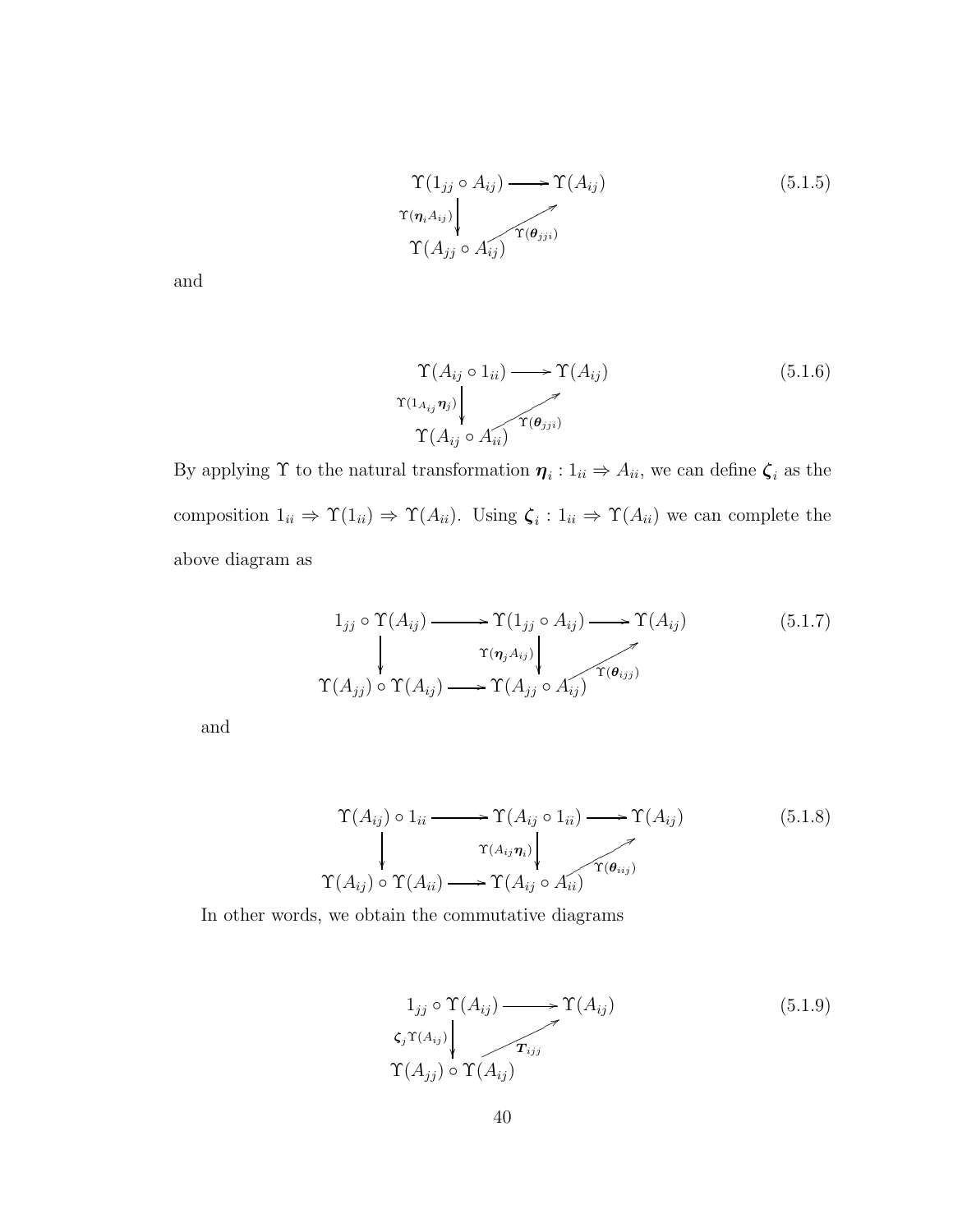$$
\begin{aligned}\n\Upsilon(A_{ij}) &\circ 1_{ii} \longrightarrow \Upsilon(A_{ij}) \\
\uparrow (A_{ij}) && \searrow \\
\Upsilon(A_{ij}) &\circ \Upsilon(A_{ii})\n\end{aligned}\n\tag{5.1.10}
$$

Notice that we end up with the same type of diagrams 5.1.4, 5.1.9, 5.1.10 that we started with 5.0.1, 5.0.2, 5.0.3 on the other side. Finally, we apply the diagrams 5.1.4, 5.1.9, 5.1.10 to the structure sheaves of points  $\mathbb{C}_y$  on Y, and to the structure sheaf. Application to points shows that  $g$  is a cocycle. Application to the structure sheaf gives a presentation of a gerbe on  $Y_g$ . This gives rise to a map

$$
b: \mathcal{V} = \coprod_i \rho^{-1}(U_i) \to Y,
$$

an automorphism  $g: \mathcal{V}^1 \to \mathcal{V}^1$ , a line bundle  $M \to \mathcal{V}^1$ , and isomorphisms

$$
T_{ijk}: M_{jk} \otimes g_{jk}^* M_{ij} \to M_{ik}
$$

and

$$
\zeta_i: \mathcal{O} \rightarrow M_{ii}
$$

which satisfy

$$
T_{ijl} \circ (T_{jkl} \otimes 1_{M_{ij}}) = T_{ikl} \circ (1_{M_{kl}} \otimes g_{kl}^* T_{ijk}). \tag{5.1.11}
$$

$$
T_{ijj} \circ (\zeta_j \otimes 1_{M_{ij}}) = l_{ij} \tag{5.1.12}
$$

and

$$
T_{ij} \circ (1_{M_{ij}} \otimes \zeta_j) = r_{ij}.\tag{5.1.13}
$$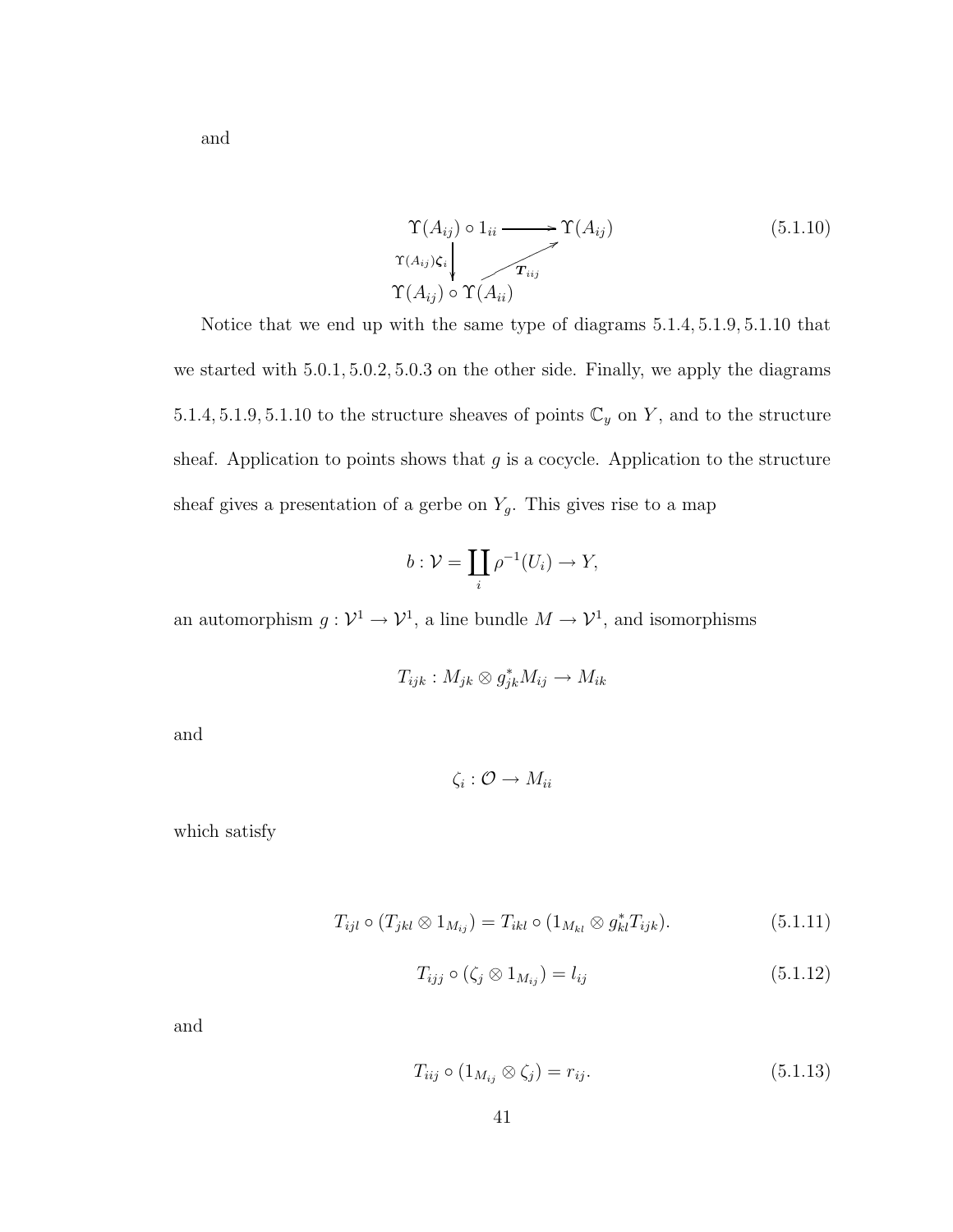Thus, we have found a presentation  $(g: \mathcal{V}^1 \to \mathcal{V}^1, M \to \mathcal{V}^1, T, \zeta)$  of a gerbe on a twisted version of Y. This gerbe presentation  $(M,T,\zeta)Y_g \to Y_g$  over a twisted version of Y, was found starting from the presentation of the gerbe  $(L, \theta, \eta)X_f \to X_f$  over a twisted version of  $X$ . We state this as the following

**Lemma 5.1.1** Given maps  $\pi$  :  $X \rightarrow B$  and  $\rho$  :  $Y \rightarrow B$  and an object  $\mathcal{P} \in$  $D(X \times_B Y)$  giving a derived equivalence  $\Phi : D(Y) \to D(X)$  and a quasi-inverse  $\Psi$ , there is a correspondence between Φ-compatible presentations of gerbes on twisted versions of X and  $\Psi$ -compatible presentations of gerbes on twisted versions of Y. Using strong equivalences as morphisms, this gives an isomorphism of categories.

**Proof** Above. □

**Definition 5.1.2** Suppose  $\mathfrak{X}$  is a  $\Phi$ -compatible gerbe on a twisted version of X and  $\mathfrak Y$  is the corresponding gerbe on a twisted version of Y produced as described above. Then we say that  $\mathfrak{Y}$  is  $\Phi$ -dual to  $\mathfrak{X}$ .  $\mathfrak{Y}$  is defined by a  $\Phi$ -dual presentation  $(M,T,\zeta)Y_g$ to a  $\Phi$ -compatible presentation  $(L, \theta, \eta)X_f$  of  $\mathfrak{X}$ .

Notice that the definition of  $T$  is encoded in the diagram

$$
\Psi \circ A_{jk} \circ \Phi \circ \Psi \circ A_{ij} \circ \Phi
$$
\n
$$
\Psi \circ A_{jk} \circ A_{ij} \circ \Phi
$$
\n
$$
\left\{ \begin{array}{c}\n\mathbf{T}_{ijk} \\
\downarrow \\
\downarrow \\
\downarrow\n\end{array} \right\} \circ A_{ik} \circ \Phi
$$
\n
$$
(5.1.14)
$$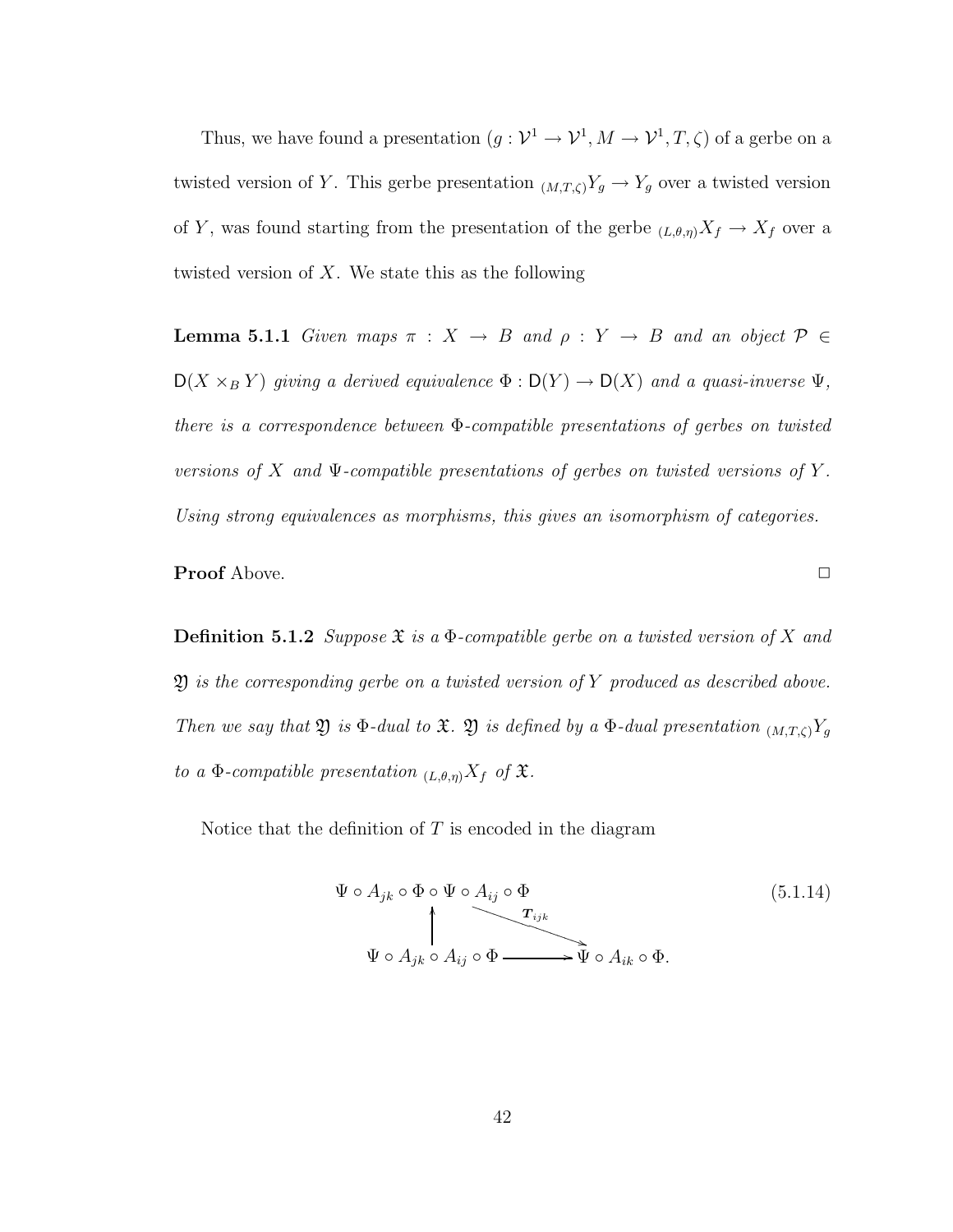### 5.2 The New Functor

It turns out that equations 5.1.1 and 5.1.14 secretly encode the description of a new functor. We have the following lemma.

**Lemma 5.2.1** Suppose we are given compact, connected, complex manifolds  $X$  and Y, maps  $\pi: X \to B$  and  $\rho: Y \to B$ , where  $\rho$  is flat and an object

$$
\mathcal{P} \in Coh(X \times_B Y),
$$

flat over Y giving a derived equivalence  $\Phi : \mathsf{D}_{c}^{b}(Y) \to \mathsf{D}_{c}^{b}(X)$  and a quasi-inverse equivalence  $\Psi$ . Then for every  $\Phi$ -compatible gerbe presentation  $(L, \theta, \eta)X_f$  and  $\Phi$ -dual gerbe presentation  $(M,T,\zeta)Y_g$ , we can define a functor

$$
\widetilde{\Phi}: \mathsf{D}_{c}^{b}((M,T,\zeta)}(Y_g,-1) \to \mathsf{D}_{c}^{b}((L,\theta,\eta)}(X_f,-1))
$$

#### Proof

In order to see this, we must first manipulate the equation 5.1.14 a little. By applying  $\Phi$  on the left to the diagram 5.1.14 and attaching a commutative lower square, we get

$$
\Phi \circ \Psi \circ A_{jk} \circ \Phi \circ \Psi \circ A_{ij} \circ \Phi
$$
\n
$$
\Phi \circ \Psi \circ A_{jk} \circ A_{ij} \circ \Phi \longrightarrow \Phi \circ \Psi \circ A_{ik} \circ \Phi
$$
\n
$$
\uparrow
$$
\n
$$
A_{jk} \circ A_{ij} \circ \Phi \longrightarrow \Phi \circ \Psi \circ A_{ik} \circ \Phi
$$
\n
$$
\downarrow
$$
\n
$$
A_{jk} \circ A_{ij} \circ \Phi \longrightarrow \theta_{ijk} \Phi \longrightarrow A_{ik} \circ \Phi
$$
\n
$$
(5.2.1)
$$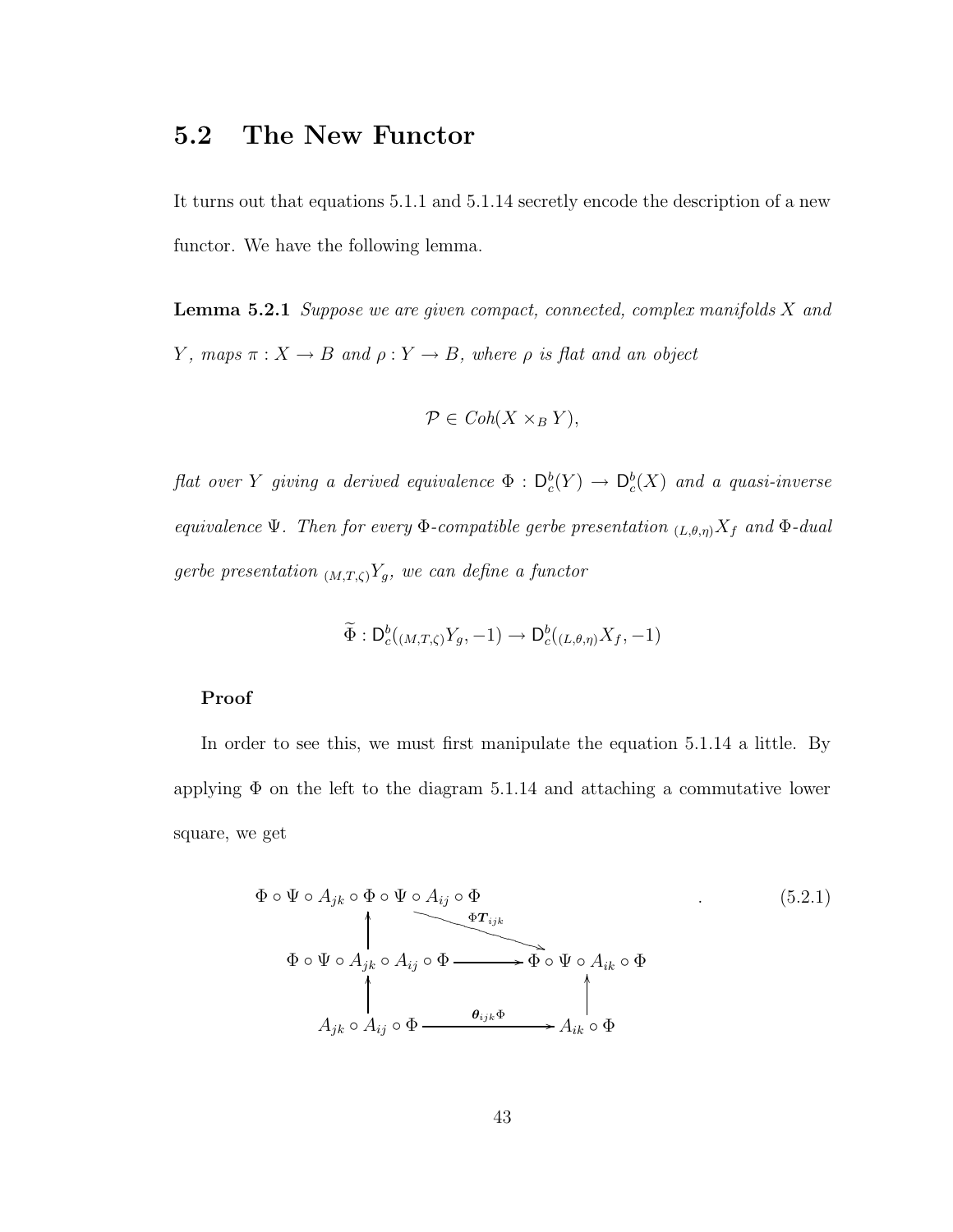Taking the outer part of this we arrive at the commutative diagram

$$
\Phi \circ \Upsilon(A_{jk}) \circ \Upsilon(A_{ij}) \leftarrow A_{jk} \circ A_{ij} \circ \Phi
$$
\n
$$
\downarrow \Phi \mathbf{T}_{ijk}
$$
\n
$$
\Phi \circ \Upsilon(A_{ik}) \leftarrow A_{ik} \circ \Phi
$$
\n(5.2.2)

Remark 5.2.2 Every corner of this square is a functor implemented by a sheaf on the appropriate product. If we could find unique sheaf isomorphisms implementing the natural equivalences indicated by the arrows, this diagram would describe a sheaf of weight  $(-1, 1)$  on the product of our gerbe presentations and it would be easy to show that such a sheaf implements an equivalence; using the convolution product. However, it is not clear to the author how to produce these isomorphisms, and so we must follow a different path.

We start by defining a functor

$$
\widetilde{\phi}: \mathrm{Mod}(\mathcal{M},T,\zeta)}(Y_g,-1) \to \mathrm{Mod}(\mathcal{M},\theta,\eta)}(X_f,-1).
$$

We will sometimes write this functor as

$$
\widetilde{\phi}(\mathcal{S}, \kappa : \Upsilon(A) p_0^* \mathcal{S} \to p_1^* \mathcal{S}) = (\widetilde{\phi}(\mathcal{S}), \widetilde{\phi}(\kappa)).
$$

Here we define  $\phi(\mathcal{S}) = \mathcal{H}^0(\Phi_U(\mathcal{S}))$  and  $\phi(\kappa) : A(p_0^*\phi(\mathcal{S})) \to p_1^*\phi(\mathcal{S})$  is defined as the composition

$$
A(p_0^*(\mathcal{H}^0(\Phi_U(\mathcal{S})))) \to \mathcal{H}^0(Ap_0^*(\Phi_U(\mathcal{S}))) \to \mathcal{H}^0(A(\Phi_{U^1}p_0^*(\mathcal{S}))) \to \mathcal{H}^0(\Phi_{U^1}(\Upsilon(A)p_0^*\mathcal{S})) \to
$$
  

$$
\to \mathcal{H}^0(\Phi_{U^1}(p_1^*\mathcal{S})) \to p_1^*(\mathcal{H}^0(\Phi_U\mathcal{S})).
$$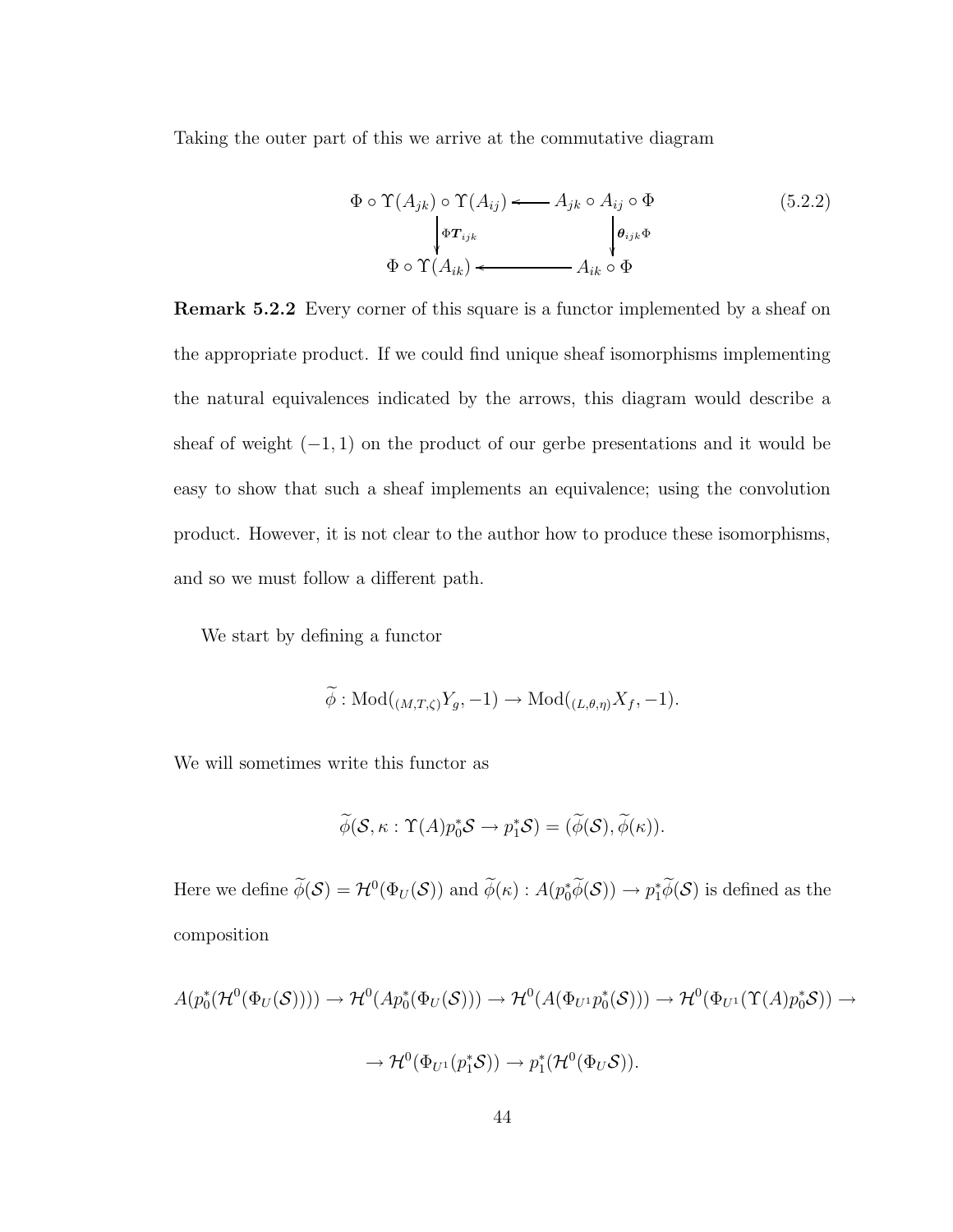For the sake of sanity, we will switch notation, skip the second and second to last term. We write the object of  $Mod(_{(M,T,\zeta)}Y_g,-1)$  as

$$
(\{\mathcal{S}_i\}, \{\kappa_{ij} : \Upsilon(A_{ij})\mathcal{S}_i \to \mathcal{S}_j\}).
$$

It is sent by  $\widetilde{\phi}$  to

$$
(\{\mathcal{H}^0(\Phi\mathcal{S}_i)\},\{\lambda_{ij}\}),
$$

where  $\lambda_{ij}$  is defined by the composition

$$
A_{ij}\mathcal{H}^{0}(\Phi\mathcal{S}_{i}) \to \mathcal{H}^{0}(A_{ij}\Phi\mathcal{S}_{i}) \to \mathcal{H}^{0}(\Phi\Upsilon(A_{ij})\mathcal{S}_{i}) \to \mathcal{H}^{0}(\Phi\mathcal{S}_{j})
$$

$$
\widetilde{\phi}(\{\mathcal{S}_{i}\}, \{\kappa_{ij}\}) = (\{\mathcal{H}^{0}(\Phi\mathcal{S}_{i})\}, \{\lambda_{ij}\})
$$

The fact that this is an object of  $Mod(_{(M,T,\zeta)}Y_g,-1)$  rests on the commutativity of the outer square in the following:

$$
A_{jk}A_{ij}\mathcal{H}^{0}(\Phi\mathcal{S}_{i}) \to A_{jk}\mathcal{H}^{0}(A_{ij}\Phi\mathcal{S}_{i}) \longrightarrow A_{jk}\mathcal{H}^{0}(\Phi\Upsilon(A_{ij})\mathcal{S}_{i}) \longrightarrow A_{jk}\mathcal{H}^{0}(\Phi\mathcal{S}_{j})
$$
\n
$$
\downarrow \downarrow \downarrow \downarrow
$$
\n
$$
\mathcal{H}^{0}(A_{jk}A_{ij}\Phi\mathcal{S}_{i}) \to \mathcal{H}^{0}(A_{jk}\Phi\Upsilon(A_{ij})\mathcal{S}_{i}) \longrightarrow \mathcal{H}^{0}(A_{jk}\Phi\mathcal{S}_{j})
$$
\n
$$
\downarrow \downarrow \downarrow
$$
\n
$$
A_{ik}\mathcal{H}^{0}(\Phi\mathcal{S}_{i}) \longrightarrow \mathcal{H}^{0}(A_{ik}\Phi\mathcal{S}_{i}) \longrightarrow \mathcal{H}^{0}(\Phi\Upsilon(A_{ik})\mathcal{S}_{i}) \longrightarrow \mathcal{H}^{0}(\Phi\mathcal{S}_{k}).
$$

We can see that the outer square is commutative by checking that all the inner squares commute. The lower right square is commutative as a the result of applying  $\Phi$  followed by  $\mathcal{H}^0$  to the descent diagram for  $(\{\mathcal{S}_i\}, {\{\kappa_{ij}\}})$ . This descent diagram can be found as diagram 5.0.5 where A must be replaced by  $\Upsilon(A)$ . The square to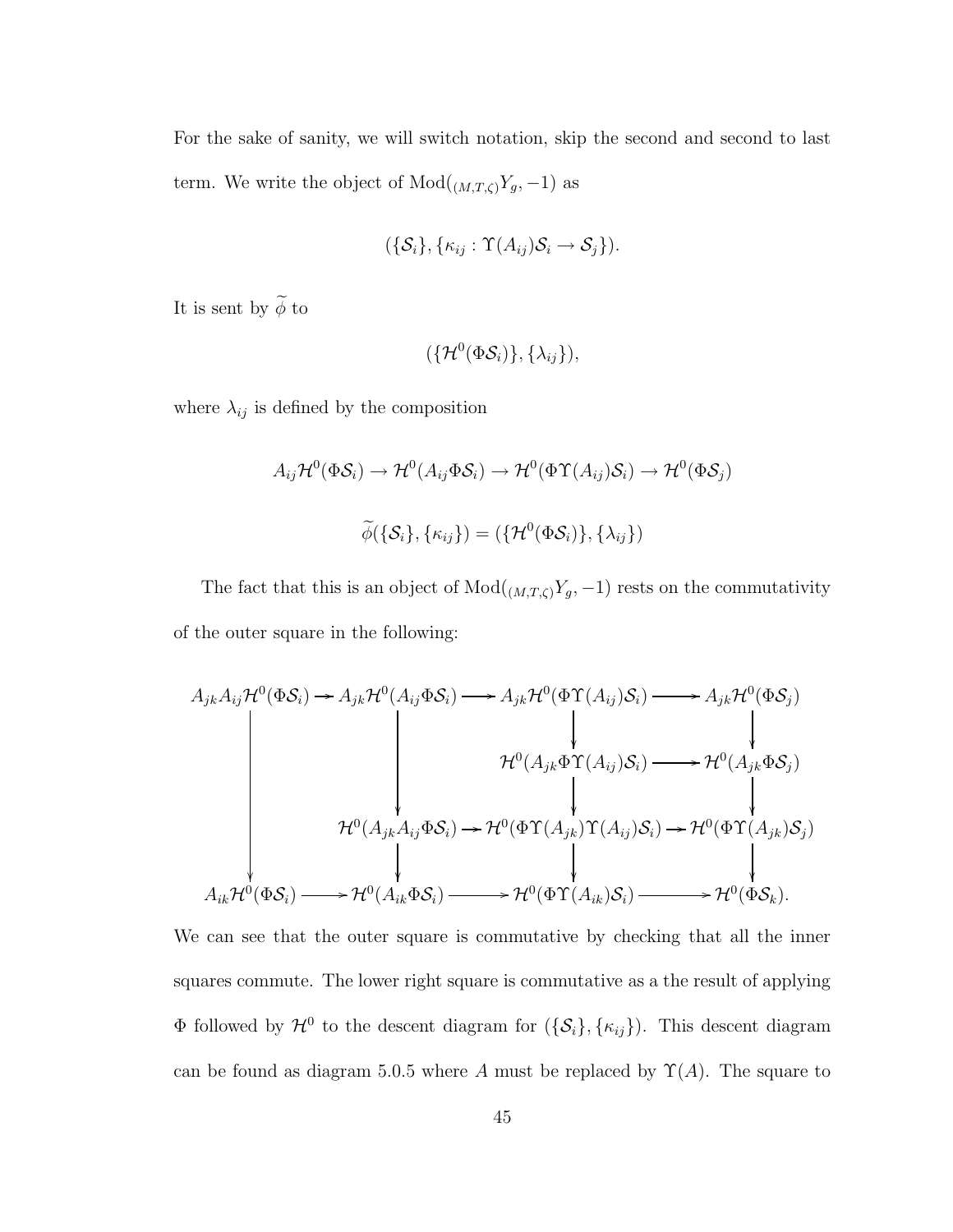the left of the lower right square is commutative using 5.2.2. The other squares of the diagram are clearly commutative. Therefore the functor  $\widetilde{\phi}$  is well defined. We define  $\widetilde{\Phi}$  to be the right derived functor  $R\widetilde{\phi}$  of the left exact functor  $\widetilde{\phi}.$ 

$$
\widetilde{\Phi} = R\widetilde{\phi} : \mathsf{D}_{c}^{b}({}_{(M,T,\zeta)}Y_g, -1) \to \mathsf{D}_{c}^{b}({}_{(L,\theta,\eta)}X_f, -1)
$$

### 5.3 Twisted Derived Equivalences

In this section, we prove that the functor  $\widetilde{\Phi}$  defined in Lemma 5.2.1 is actually an equivalence. We start by establishing some relationships between the pushforward of sheaves from an atlas and the relative Fourier-Mukai transform. Consider the diagram



Then we have a natural equivalence of functors  $Mod(\mathcal{V}) \to Mod(X)$  given by

$$
\phi \circ b_* \cong a_* \circ \phi_U. \tag{5.3.1}
$$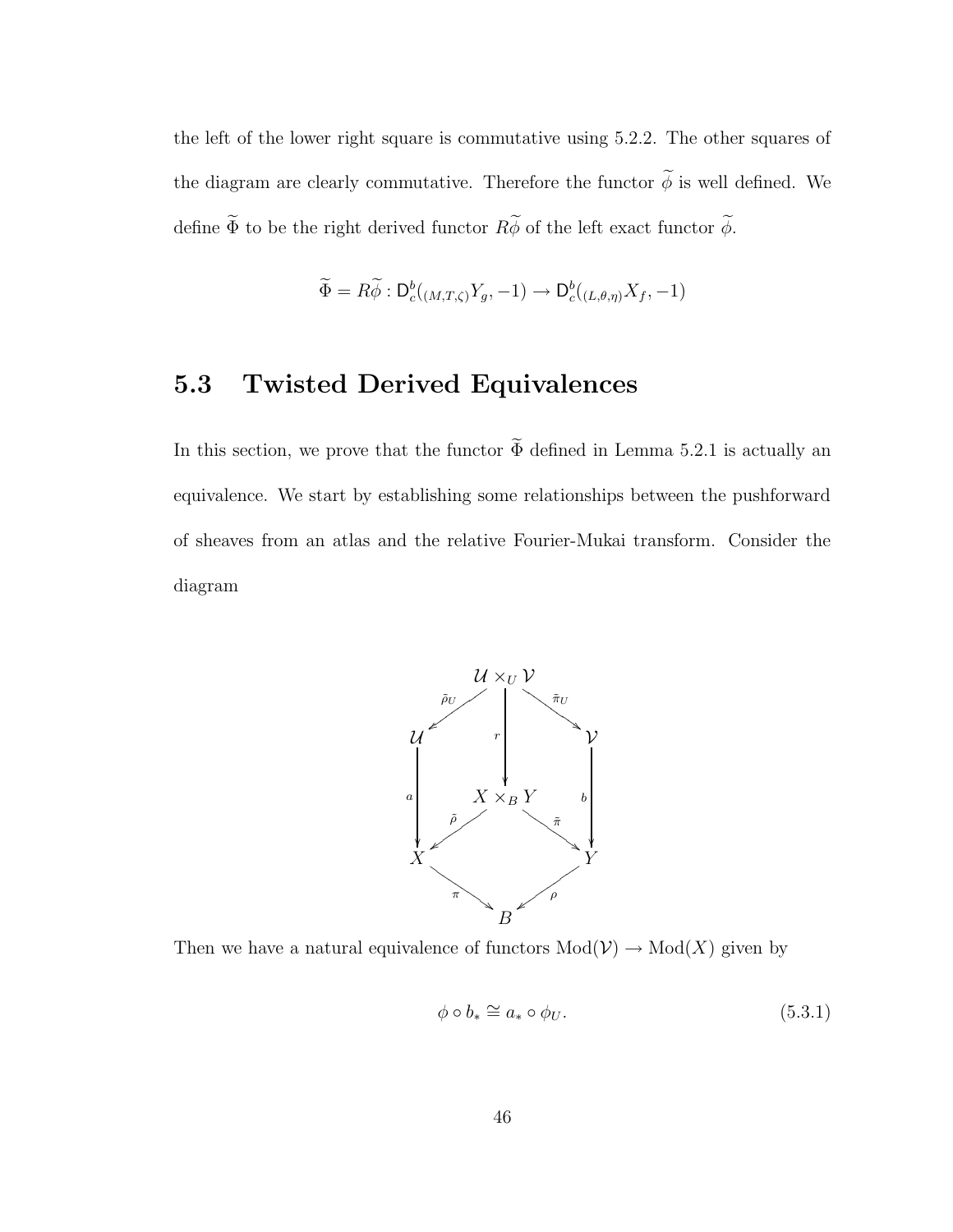This implies that we have a natural equivalence of functors  $\mathsf{D}(\mathcal{V}) \to \mathsf{D}(X)$ 

$$
\Phi \circ Rb_* \cong Ra_* \circ \Phi_U \tag{5.3.2}
$$

Indeed note that for any object  $S$  in  $D(\mathcal{V})$  we have

$$
\Phi(Rb_*\mathcal{S}) = R\tilde{\rho}_*(\tilde{\pi}^*(Rb_*\mathcal{S}) \otimes \mathcal{P}) \cong R\tilde{\rho}_*((Rr_*\tilde{\pi}_U^*\mathcal{S}) \otimes \mathcal{P}) \cong R\tilde{\rho}_*(Rr_*(\tilde{\pi}_U^*\mathcal{S} \otimes \mathcal{P}_U))
$$

and

$$
R\tilde{\rho}_*(Rr_*(\tilde{\pi}_U^*\mathcal{S}\otimes \mathcal{P}_U))\cong Ra_*(R\tilde{\rho}_{U*}(\tilde{\pi}_U^*\mathcal{S}\otimes \mathcal{P}_U))\cong Ra_*\Phi_U(\mathcal{S}).
$$

Recall that our choice of presentations gives us maps  $\mathfrak{a}:\mathcal{U}\to\mathfrak{X},$  and  $\mathfrak{b}:\mathcal{V}\to\mathfrak{X},$ fitting into the following commutative diagrams



and



The pushforward functor  $\mathfrak{a}_{*,-1}$  is defined as

$$
\mathfrak{a}_{*,-1}: Mod(\mathcal{U}) \to Mod(_{(L,\theta,\eta)}X_f,-1)
$$
  

$$
\mathfrak{a}_{*,-1}(\mathcal{S}) = (p_{1*}(Ap_0^*\mathcal{S}), p_{12*}(\boldsymbol{\theta}(p_{01}^*p_0^*\mathcal{S}))).
$$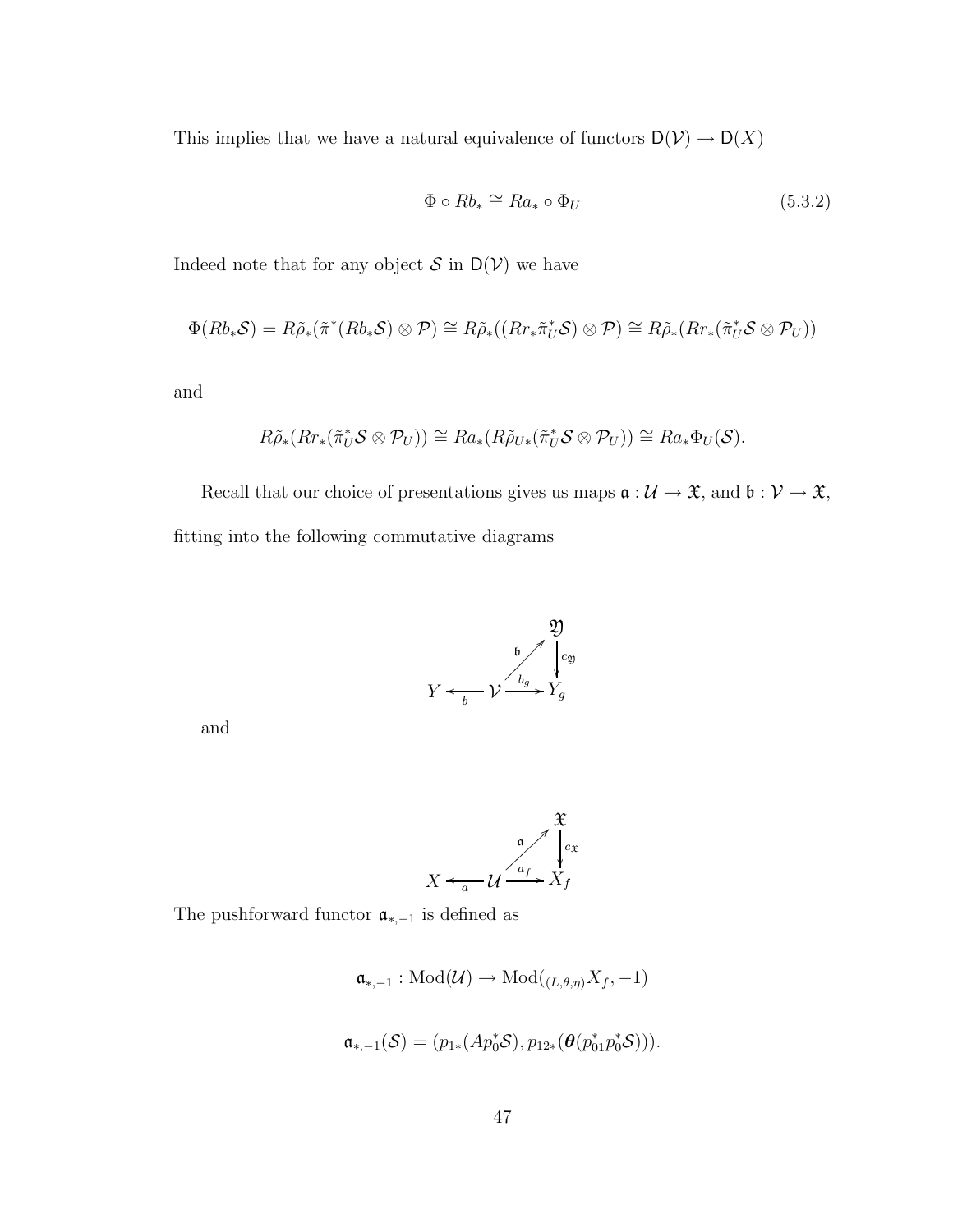We use the expression  $p_{12*}(\theta(p_{01}^* p_0^* \mathcal{S}))$  here as shorthand. Indeed recall that we have a natural transformation  $\boldsymbol{\theta} : p_{12}^* A \circ p_{01}^* A \to p_{02}^* A$  and therefore an isomorphism of sheaves

$$
\boldsymbol{\theta}(p_{01}^* p_0^* \mathcal{S}) : (p_{12}^* A)(p_{01}^* (A(p_0^* \mathcal{S})) \to (p_{02}^* A)(p_{01}^* p_0^* \mathcal{S}).
$$

We can use this to get a chain of isomorphisms

$$
Ap_0^*p_{1*}(Ap_0^*\mathcal{S}) \to p_{12*}((p_{12}^*A)(p_{01}^*(A(p_0^*\mathcal{S}))) \to p_{12*}((p_{02}^*A)(p_{01}^*p_0^*\mathcal{S})) \to p_1^*p_{1*}(Ap_0^*\mathcal{S})
$$

as needed (see remark 5.0.6). The associated derived functor is given by

$$
R\mathfrak{a}_{*,-1}: \mathsf{D}(\mathcal{U}) \to \mathsf{D}({}_{(L,\theta,\eta)}X_f, -1)
$$
  

$$
R\mathfrak{a}_{*,-1}(\mathcal{S}) = (Rp_{1*}(Ap_0^*\mathcal{S}), Rp_{12*}(\theta(p_{01}^*p_0^*\mathcal{S}))).
$$

Similarly, the pushforward functor  $\mathfrak{b}_{*,-1}$  is defined as

$$
\mathfrak{b}_{*,-1}: Mod(\mathcal{V}) \to Mod(_{(M,T,\zeta)}Y_g, -1)
$$
  

$$
\mathfrak{b}_{*,-1}(\mathcal{T}) = (q_{1*}(\Upsilon(A)q_0^*\mathcal{T}), q_{12*}(\mathcal{T}(q_0^*q_0^*\mathcal{T}))).
$$

and its associated derived functor is given by

$$
R\mathfrak{b}_{\ast,-1}:D(\mathcal{V})\to D(_{(M,T,\zeta)}Y_g,-1)
$$

$$
R\mathfrak{b}_{*,-1}(\mathcal{T}) = (Rq_{1*}(\Upsilon(A)q_0^*\mathcal{T}), Rq_{12*}(\mathbf{T}(q_0^*q_0^*\mathcal{T}))).
$$

Analogously to 5.3.1, we have a natural equivalence of functors  $Mod(V) \rightarrow$  $Mod_{(L,\theta,\eta)}X_f$  given by

$$
\tilde{\phi}\circ\mathfrak{b}_{*,-1}\cong\mathfrak{a}_{*,-1}\circ\phi_U.
$$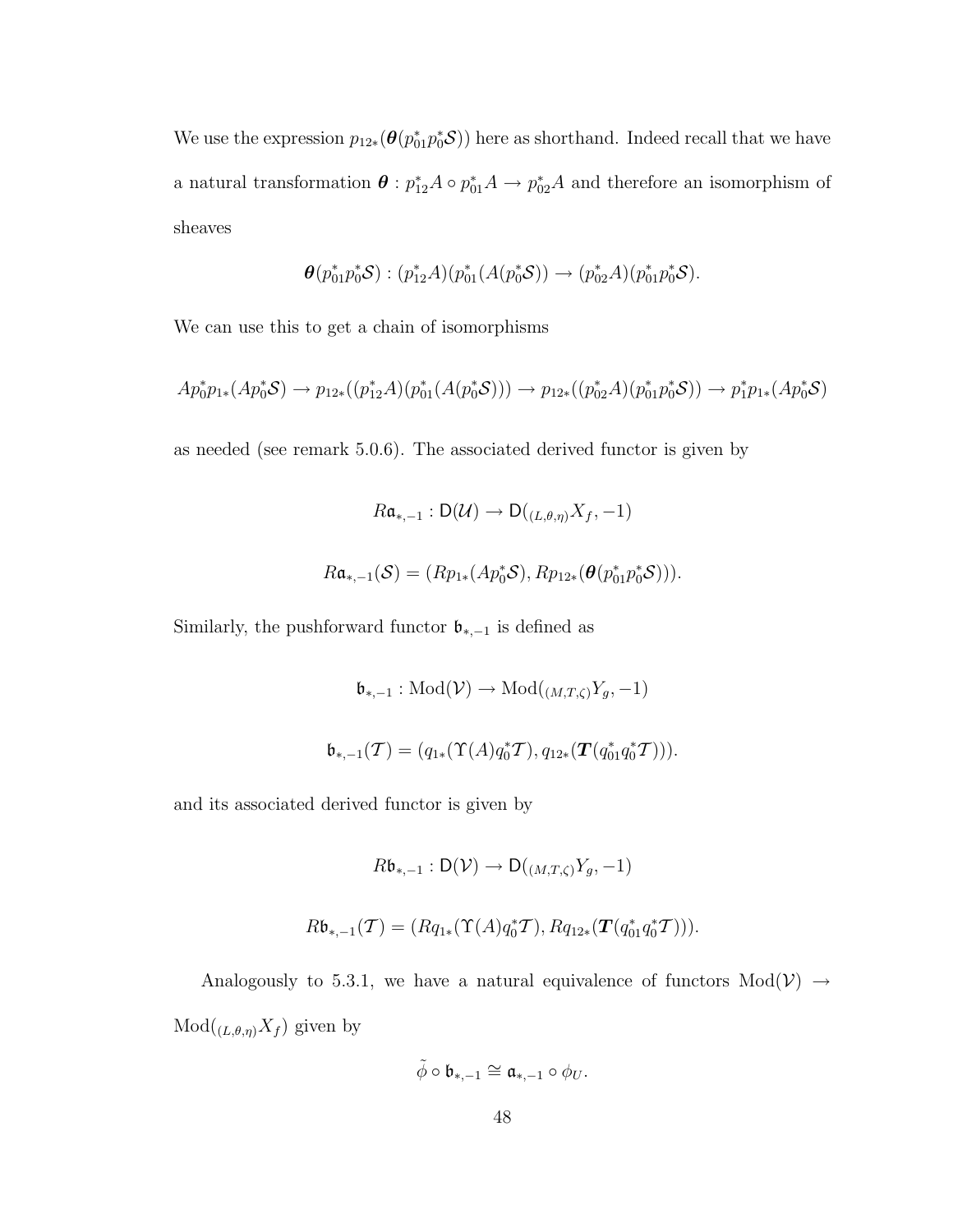which induces the natural equivalence of functors  $D(\mathcal{V}) \to D({_{(L,\theta,\eta)}}X_f)$  given as

$$
\widetilde{\Phi} \circ R\mathfrak{b}_{*,-1} \cong R\mathfrak{a}_{*,-1} \circ \Phi_U.
$$
\n(5.3.3)

To see this, first note that applying the above to



gives us

$$
\phi_U \circ q_{1*} \cong p_{1*} \circ \phi_{U^1}
$$

as functors  $Mod(\mathcal{V}^1) \to Mod(\mathcal{U})$ . Therefore, for any object S in  $Mod(\mathcal{V})$ , we have

$$
\widetilde{\phi}(\mathfrak{b}_{*,-1}S) = \widetilde{\phi}(q_{1*}(\Upsilon(A)(q_0^*S)), q_{12*}(T(q_{01}^*q_0^*S)))
$$
\n
$$
\cong (\widetilde{\phi}(q_{1*}(\Upsilon(A)(q_0^*S)), \widetilde{\phi}(q_{12*}(T(q_{01}^*q_0^*S))))
$$

But recall that

$$
\widetilde{\phi}(q_{1*}(\Upsilon(A)(q_0^*\mathcal{S})) = \mathcal{H}^0(\Phi_U(q_{1*}(\Upsilon(A)(q_0^*\mathcal{S})))) \cong \phi_U(q_{1*}(\Upsilon(A)q_0^*\mathcal{S}))
$$

however,

$$
\phi_U(q_{1*}(\Upsilon(A)(q_0^*\mathcal{S}))) \cong p_{1*}(\phi_{U^1}(\Upsilon(A)(q_0^*\mathcal{S})))
$$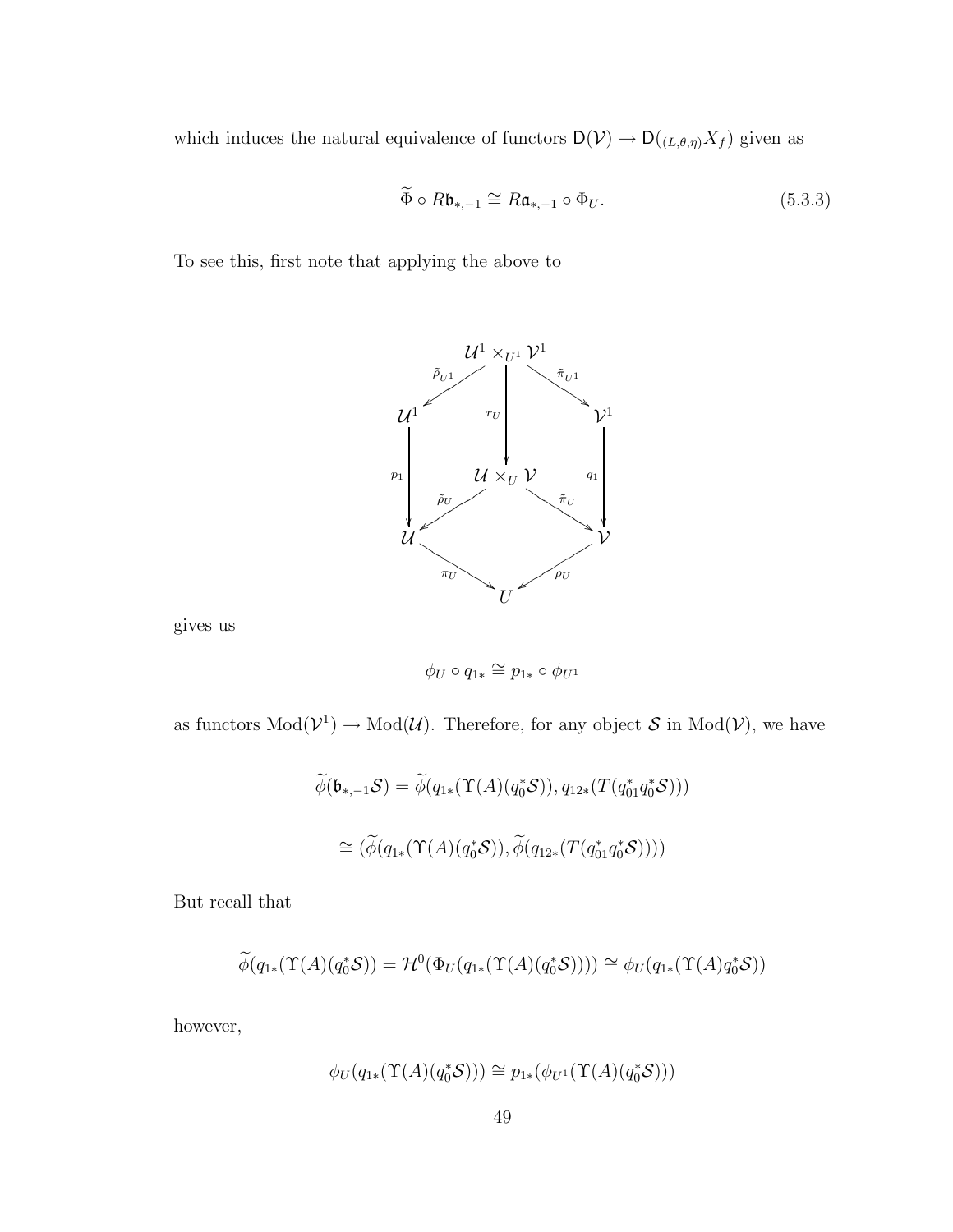and

$$
p_{1*}(\phi_{U^1}(\Upsilon(A)(q_0^*\mathcal{S}))) \cong p_{1*}(A(\phi_{U^1}q_0^*\mathcal{S})) \cong p_{1*}(Ap_0^*(\phi_U\mathcal{S}))
$$

Taking these isomorphisms into account, we also have

$$
\widetilde{\phi}(q_{12*}(\boldsymbol{T}(q_{01}^*q_0^*\mathcal{S}))) \cong p_{12*}(\boldsymbol{\theta}(p_{01}^*p_0^*(\phi_U\mathcal{S}))),
$$

this is essentially the content of the diagram 5.1.3. Therefore,  $\phi(\mathfrak{b}_{*,-1}(\mathcal{S})) \cong$  $\mathfrak{a}_{*,-1}(\phi_U(\mathcal{S}))$ , and taking derived functors, we have demonstrated the isomorphism 5.3.3.

Let  $c : \mathfrak{S} \to S$  be a gerbe on a compact, connected, complex manifold S. We will need two facts about the triangulated categories  $D_c^b(\mathfrak{S}, k)$ , both of which were proven in [12].

•  $D_c^b(\mathfrak{S}, k)$  admits a Serre functor defined by

$$
\boldsymbol{S}_{\mathfrak{S},k}:D^b_c(\mathfrak{S},k)\rightarrow D^b_c(\mathfrak{S},k)
$$

$$
a \mapsto a \otimes c^* \omega_X[n]
$$

• The structure sheaves of points on  $S$  viewed as sheaves of weight  $k$ , define a spanning class for  $D_c^b(\mathfrak{S}, k)$ .

We now recall a general criterion, due to Bondal-Orlov, and Bridgeland, for a functor  $\boldsymbol{F}:\mathscr{A}\to\mathscr{B}$  to be an equivalence of linear triangulated categories.

**Theorem [3, 4, 5]** Assume that  $\mathscr A$  and  $\mathscr B$  have Serre functors  $S_{\mathscr A}$ ,  $S_{\mathscr B}$ , that  $\mathscr{A} \neq 0$ ,  $\mathscr{A}$  has a spanning class C,  $\mathscr{B}$  is indecomposable, and that  $\mathbf{F} : \mathscr{A} \to \mathscr{B}$  has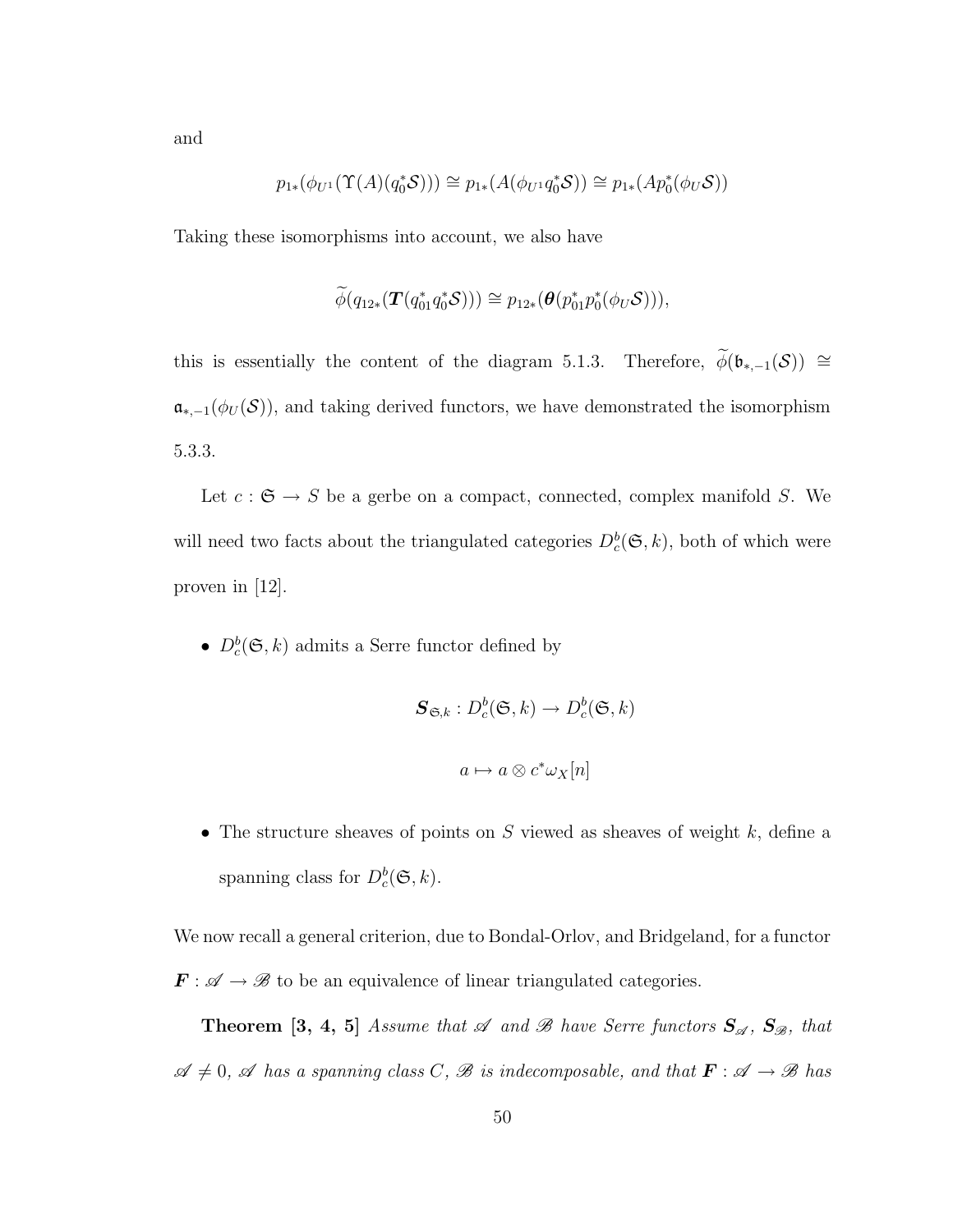left and right adjoints. Then  $\bf{F}$  is an equivalence if

$$
\boldsymbol{F} : \text{Hom}_{\mathscr{A}}^i(x_1, x_2) \widetilde{\to} \text{Hom}_{\mathscr{B}}^i(\boldsymbol{F} x_1, \boldsymbol{F} x_2), \quad \text{for all } i \in \mathbb{Z}, x_1, x_2 \in C
$$

and it intertwines the Serre functors:

$$
\boldsymbol{F} \circ \boldsymbol{S}_{\mathscr{A}}(x) = \boldsymbol{S}_{\mathscr{B}} \circ \boldsymbol{F}(x)
$$

on all elements  $x \in C$  in the spanning class.

**Theorem 5.3.1** Let X and Y be compact, connected, complex manifolds and  $\pi$ :  $X \rightarrow B$  and  $\rho : Y \rightarrow B$  be maps of complex analytic spaces, with  $\rho$  flat and  $\mathcal{P} \in \text{Coh}(X \times_B Y)$  which is flat over Y, implement a derived equivalence  $\Phi$ :  $\mathsf{D}_{c}^{b}(Y) \to \mathsf{D}_{c}^{b}(X)$ . Let  $\mathfrak{X}$  be a  $\Phi$ -compatible gerbe on a twisted version of X. Let  $\mathfrak{Y}$ be a  $\Phi$ -dual gerbe to  $\mathfrak X$  (so  $\mathfrak Y$  lives over a twisted version of Y). Then we have an equivalence of categories

$$
\mathsf{D}_{c}^{b}(\mathfrak{Y},-1)\rightarrow \mathsf{D}_{c}^{b}(\mathfrak{X},-1)
$$

**Proof.** First of all, note that our functor  $\widetilde{\Phi}$  is a right-derived functor, and hence has a left adjoint. Since  $D_c^b(\mathfrak{Y}, -1)$  and  $D_c^b(\mathfrak{X}, -1)$ , both have Serre functors,  $\widetilde{\Phi}$  therefore has a right adjoint as well. It is obvious that  $D_c^b(\mathfrak{Y},-1)$  is not zero, and that  $D_c^b(\mathfrak{X},-1)$  is indecomposable, and it has already been noted [12] that the points give a spanning class of  $D_c^b(\mathfrak{Y}, -1)$ .

Therefore, we simply need to show that  $\widetilde{\Phi}$  is orthogonal on this spanning class, and that it intertwines the Serre functors on this spanning class.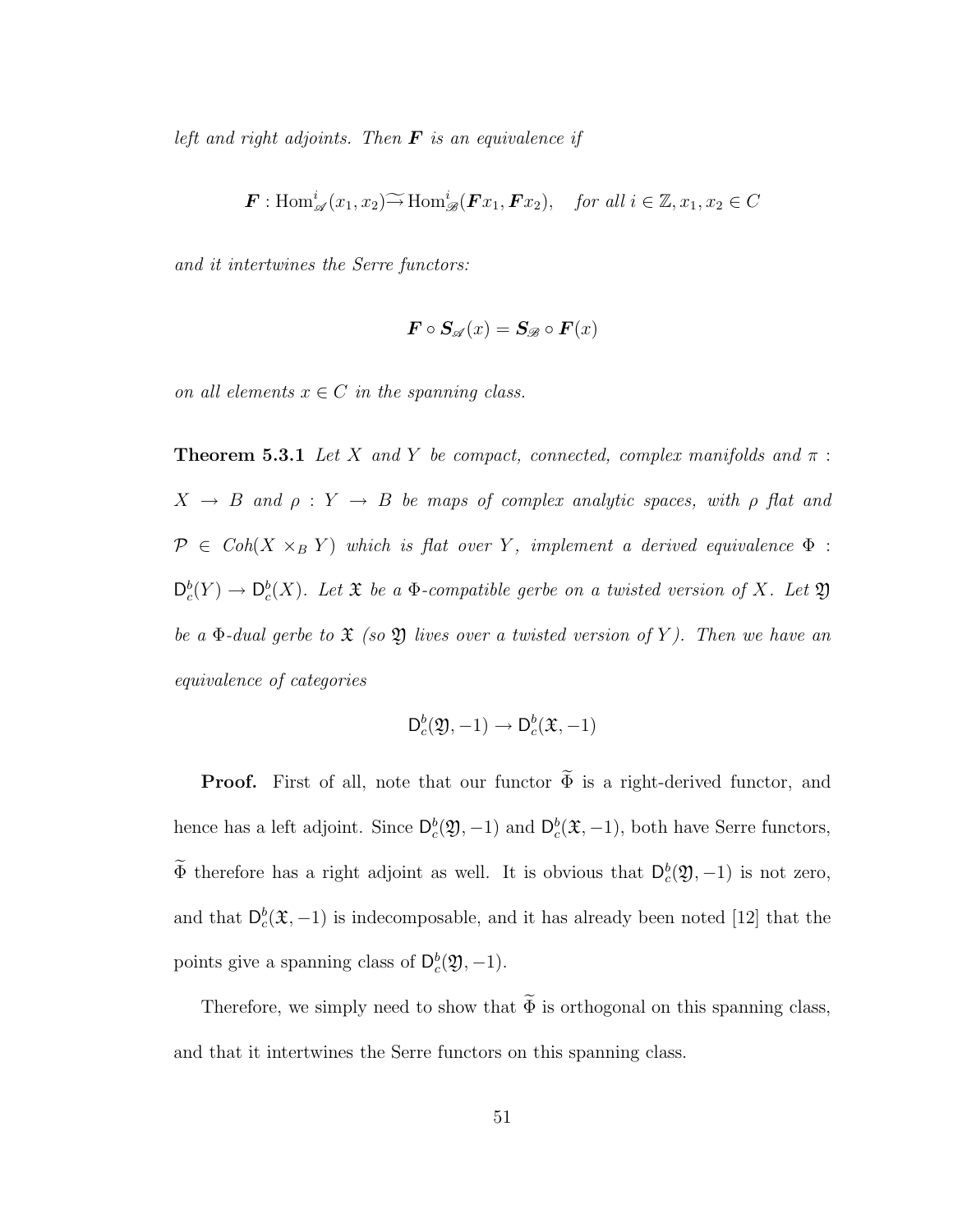We claim that  $\widetilde{\Phi}$  is orthogonal on the spanning class consisting of points in  $Y_g$ . Let  $v_1$  and  $v_2$  be any two points in  $\mathcal V$ . Then we know that

$$
\text{Hom}_{D_c^b(Y)}^i(Ra_*\mathbb{C}_{v_1}, Ra_*\mathbb{C}_{v_2}) \to \text{Hom}_{D_c^b(X)}^i(\Phi Ra_*\mathbb{C}_{v_1}, \Phi Ra_*\mathbb{C}_{v_2}) \cong
$$
  

$$
\cong \text{Hom}_{D_c^b(X)}^i(Rb_*\Phi_U\mathbb{C}_{v_1}, Rb_*\Phi_U\mathbb{C}_{v_2})
$$

is an isomorphism, where we have used the isomorphism 5.3.2. Now the commutative diagram

$$
D_c^b((M,T,\zeta)}Y_g,-1) \xrightarrow{\tilde{\Phi}} D_c^b((L,\theta,\eta)}X_f,-1)
$$
\n
$$
D^b(\mathcal{V}) \xrightarrow{\Phi_U} D^b(\mathcal{U})
$$
\n
$$
D_c^b(Y) \xrightarrow{\Phi} D^b(C)
$$

induces the following commutative diagram where the vertical arrows are isomorphisms, with inverses given by the various pushforward functors, see 5.3.2 and 5.3.3.

$$
\text{Hom}_{\mathsf{D}_{c}^{b}(\mathfrak{Y},-1)}^{i}(R\mathfrak{b}_{*,-1}\mathbb{C}_{v_{1}},R\mathfrak{b}_{*,-1}\mathbb{C}_{v_{2}})\xrightarrow{\widetilde{\Phi}}\text{Hom}_{\mathsf{D}_{c}^{b}(\mathfrak{X},-1)}^{i}(\widetilde{\Phi}\mathfrak{b}_{*,-1}\mathbb{C}_{v_{1}},\widetilde{\Phi}\mathfrak{b}_{*,-1}\mathbb{C}_{v_{2}})\xrightarrow{\left\|\mathfrak{b}_{-1}^{k}\right\|_{\mathfrak{b}_{-1}^{k}}}\mathfrak{b}_{*}
$$
\n
$$
\text{Hom}_{\mathsf{D}^{b}(\mathcal{V})}^{i}(\mathbb{C}_{v_{1}},\mathbb{C}_{v_{2}})\xrightarrow{\Phi_{U}}\text{Hom}_{\mathsf{D}^{b}(\mathcal{U})}^{i}(\Phi_{U}\mathbb{C}_{v_{1}},\Phi_{U}\mathbb{C}_{v_{2}})
$$
\n
$$
\text{Hom}_{\mathsf{D}_{c}^{b}(\mathcal{Y})}^{i}(R\mathfrak{b}_{*}\mathbb{C}_{v_{1}},R\mathfrak{b}_{*}\mathbb{C}_{v_{2}})\xrightarrow{\Phi}\text{Hom}_{\mathsf{D}_{c}^{b}(\mathcal{X})}^{i}(\Phi R\mathfrak{b}_{*}\mathbb{C}_{v_{1}},\Phi R\mathfrak{b}_{*}\mathbb{C}_{v_{2}})
$$

Since  $\Phi$  is an equivalence, the bottom is an isomorphism and so we are done. Also using the fact that  $\Phi$  is an equivalence, we know that  $\Phi$  intertwines the Serre functors of  $\mathsf{D}_{c}^{b}(Y)$  and  $\mathsf{D}_{c}^{b}(X)$ . In other words

$$
\Phi \circ \mathbf{S}_Y \cong \mathbf{S}_X \circ \Phi.
$$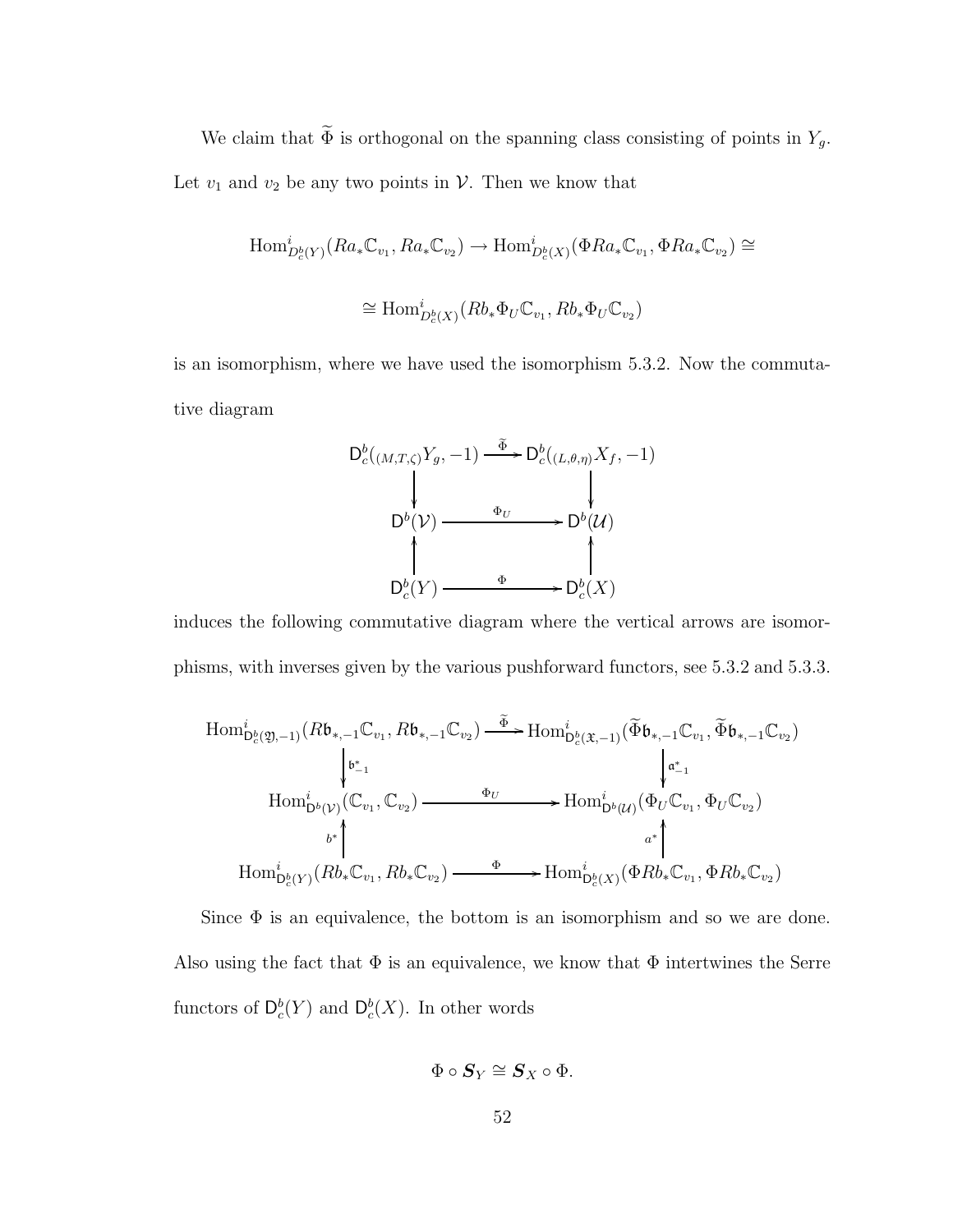Now pulling back by the cover  $U \rightarrow B$  and using the property 3.1.2 we see that for all sheaves  $\mathcal S$  on  $\mathcal V$  we have

$$
\Phi_U((b^*\omega_Y)\otimes \mathcal{S}[n]) \cong (a^*\omega_X)\otimes \Phi_U(\mathcal{S})[n] \tag{5.3.4}
$$

Now we claim that  $\widetilde{\Phi}$  intertwines the Serre functors of  $D_c^b(\mathfrak{Y},-1)$  and  $D_c^b(\mathfrak{X},-1)$ on the spanning class. Consider a point v of V. Observe there is a sheaf  $S = \mathbb{C}_v$ , with the properties  $Rb_*\mathcal{S} \cong \mathbb{C}_{b(v)}, Rb_{g*}\mathcal{S} \cong \mathbb{C}_{b_g(v)},$  and  $Rb_{*,-1}\mathcal{S} \cong \mathbb{C}_{b_g(v),-1}$ . Then if we let  $\mathcal{T} = \Phi_U(\mathcal{S})$ , we have  $Ra_*\mathcal{T} \cong \Phi(\mathbb{C}_{b(v)})$ , and  $Ra_{*,-1}\mathcal{T} \cong \widetilde{\Phi}(\mathbb{C}_{b_g(v),-1})$ . This follows from equations 5.3.2 and 5.3.3.

Moving forward, we have,

$$
\widetilde{\Phi}(\mathbf{S}_{\mathfrak{Y},-1}(\mathbb{C}_{b_{g}(v),-1})) = \widetilde{\Phi}((c_{\mathfrak{Y}}^{*}\omega_{Y_{g}}) \otimes \mathbb{C}_{b_{g}(v),-1}[n]) \cong \widetilde{\Phi}(c_{\mathfrak{Y}}^{*}\omega_{Y_{g}}) \otimes R\mathfrak{b}_{*,-1}(\mathcal{S})[n])
$$

and

$$
\widetilde{\Phi}(c_{\mathfrak{Y}}^*\omega_{Y_g}) \otimes R\mathfrak{b}_{g*,-1}(\mathcal{S})[n]) \cong \widetilde{\Phi} R\mathfrak{b}_{*,-1}(b_g^*\omega_{Y_g} \otimes \mathcal{S}[n])
$$

and by 5.3.3 and the fact that  $\Phi$  intertwines the classical Serre functors (5.3.4)

$$
\widetilde{\Phi}R\mathfrak{b}_{*,-1}(b_{g}^{*}\omega_{Y_{g}}\otimes\mathcal{S}[n])\cong R\mathfrak{a}_{*,-1}\Phi_{U}((b^{*}\omega_{Y})\otimes\mathcal{S}[n])\cong R\mathfrak{a}_{*,-1}((a^{*}\omega_{X})\otimes\Phi_{U}(\mathcal{S})[n])
$$

however

$$
R\mathfrak{a}_{*,-1}((a^*\omega_X)\otimes \Phi_U(\mathcal{S})[n])\cong R\mathfrak{a}_{f*,-1}((a_f^*\omega_{X_f})\otimes \mathcal{T}[n])\cong (c^*_\mathfrak{X}\omega_{X_f})\otimes R\mathfrak{a}_{*,-1}\mathcal{T}[n]
$$

and finally

$$
(c^*_{\mathfrak{X}} \omega_{X_f}) \otimes R\mathfrak{a}_{*,-1} \mathcal{T}[n] \cong \mathcal{S}_{\mathfrak{X},-1}(\widetilde{\Phi}(\mathbb{C}_{b_g(v),-1}))
$$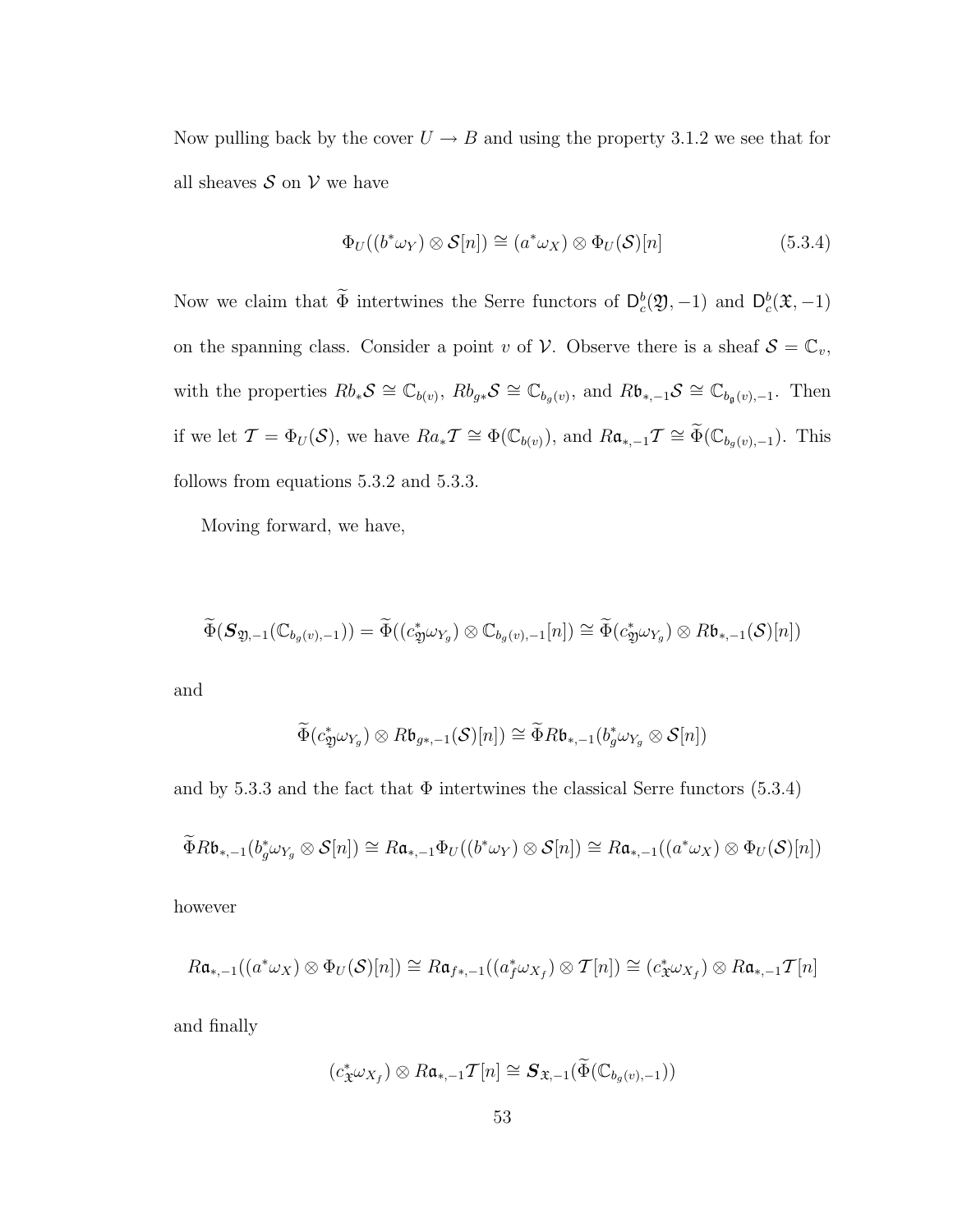Therefore, the Serre functors are intertwined on the spanning class by  $\widetilde{\Phi},$  and so we have checked all the criteria and hence  $\widetilde{\Phi}$  is an equivalence.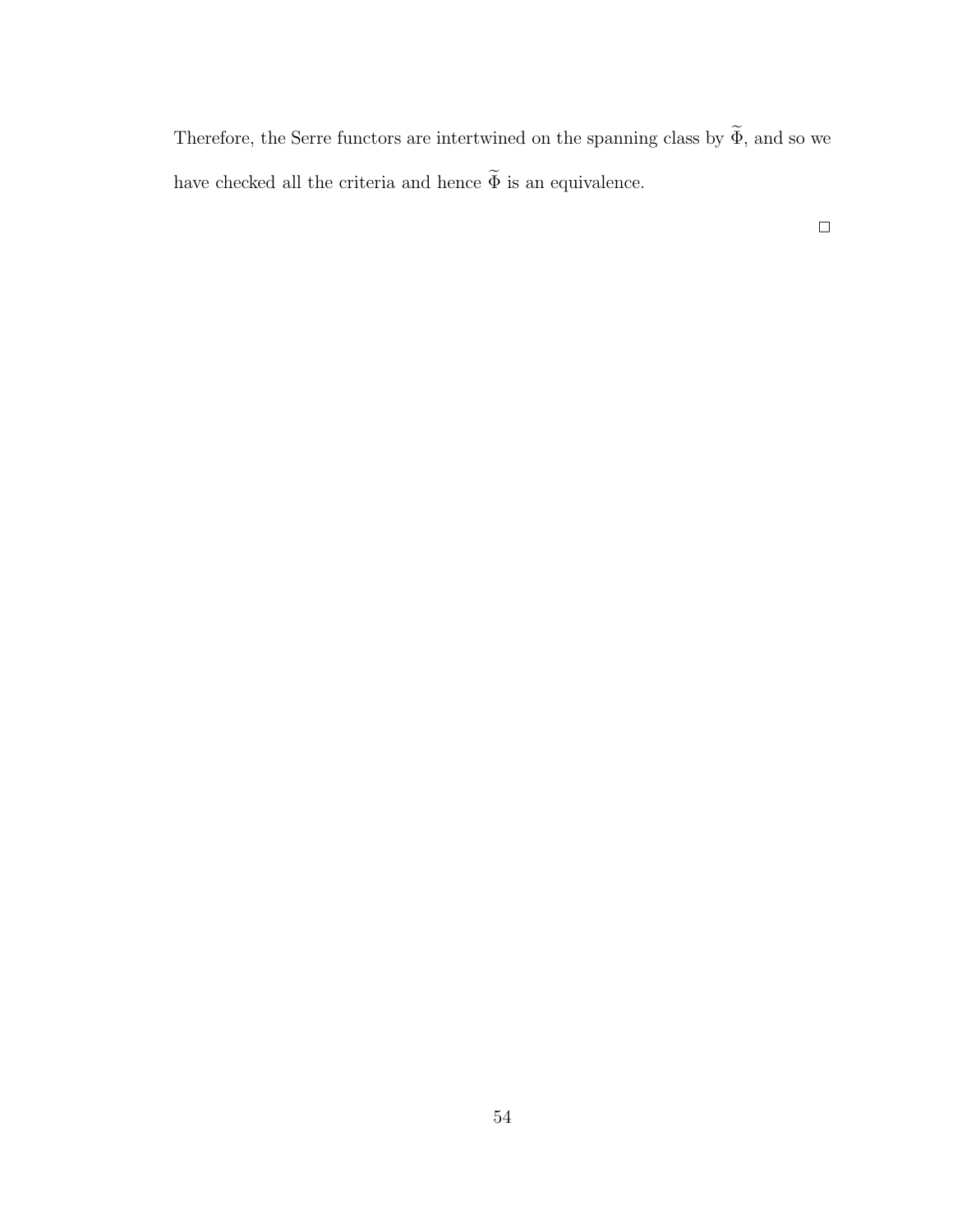### Chapter 6

## An Application

In this chapter we provide an application. We would like to emphasize that the geometric limitations we impose in the following are only necessary in order to allow for the setup of Donagi and Pantev to be reproduced via our setup. The situations that we will consider in the following are not the most general applications that one could imagine of our main theorem, even in the context of elliptic fibrations.

In the first section, we look at an analogue of Donagi and Pantev's setup for complex torus fibrations, and prove a general corollary of our main theorem. In the second section, we apply this corollary to prove their conjectures.

### 6.1 Complex Torus Fibrations

Consider a complex torus fibration  $X \to B$  with section  $\sigma : B \to X$ . Away from the singular fibers this is an analytic group space over  $B$ , using the section as an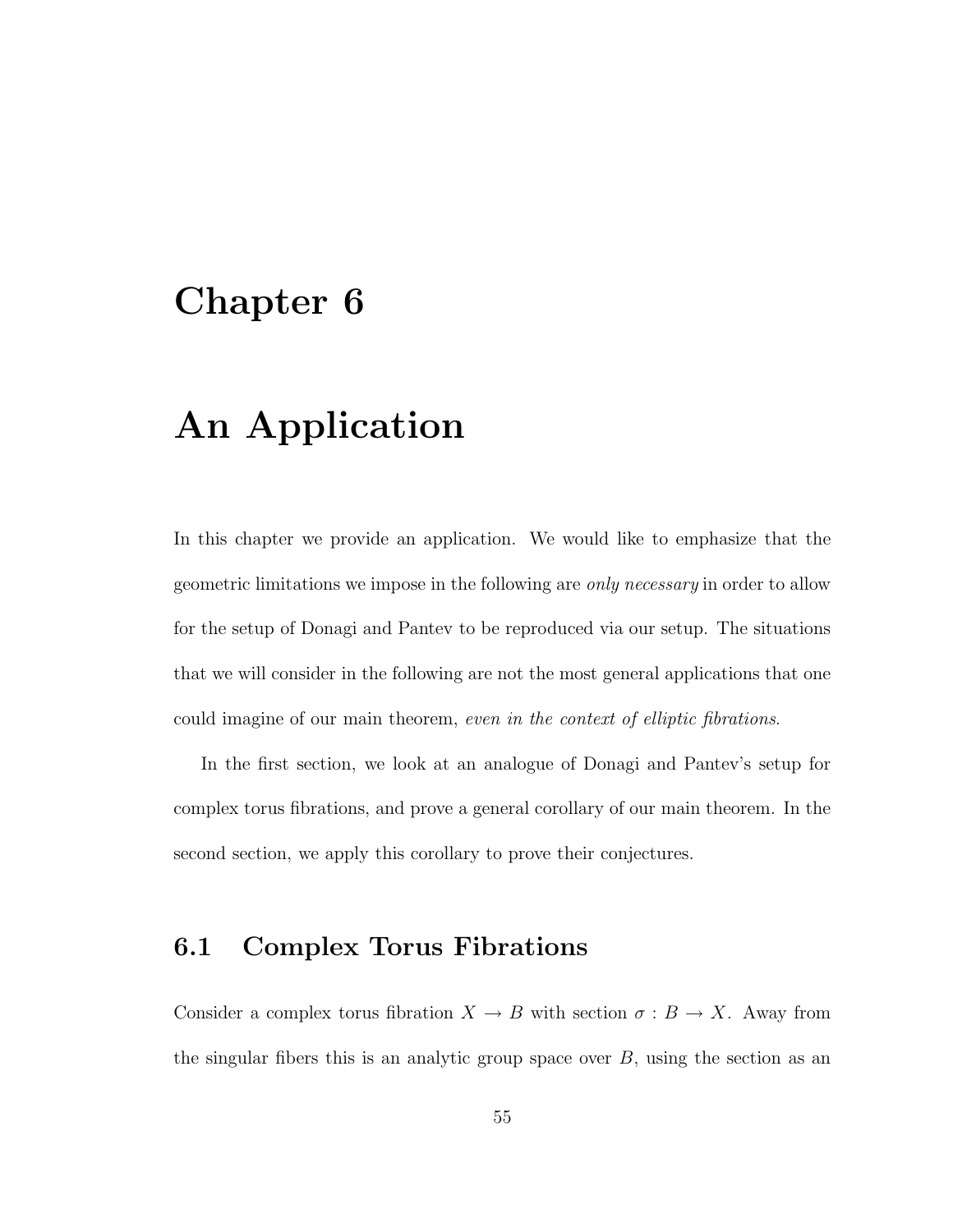identity. Therefore over the complement of the singular fibers, the translation by a section (relative to  $\sigma$ ) defines an automorphism of the map  $X \to B$ .

**Definition 6.1.1** Let us call a complex torus fibration with section  $X \rightarrow B$  reasonable if  $X$  is a compact, connected complex manifold, the map to  $B$  is flat and if the translation by any local section  $U \rightarrow X$  extends uniquely to an automorphism of the map  $X \times_B U \to U$ .

Let  $\pi: X \to B$  and  $\rho: Y \to B$  be reasonable complex torus fibrations with sections over a common base  $B$ . We use the section to give a group structure to the sheaves of sections. A sheaf S on  $X \times_B Y$  is called a *bi-extension* if for any local sections  $\sigma: U \to X$  and  $\psi: U \to Y$  we have that  $S|_{\sigma \times \rho^{-1}(U)}$  and  $S|_{\pi^{-1}(U) \times \psi}$  are line bundles and we have isomorphisms

$$
(p_1 + p_2, p_3)^* S \cong p_{13}^* S \otimes p_{23}^* S
$$

on  $X \times_U \sigma \times_U Y$  and isomorphisms

$$
(p_1, p_2 + p_3)^* S \cong p_{12}^* S \otimes p_{13}^* S
$$

on  $X \times_U Y \times_U \psi$  and these isomorphisms satisfy certain natural compatibilities. In particular notice this implies that for small open sets  $U \subset B$  and sections  $\sigma$  of X over U, and  $\psi$  of Y over U that if f (and g) represent the translation action of  $\sigma$ on X  $(\psi$  on Y) we have

$$
f^*(S|_{\pi^{-1}(U)\times\psi}) \cong S|_{\pi^{-1}(U)\times\psi} \otimes (\pi^*((\sigma,\psi)^*S|_{\pi^{-1}(U)\times\rho^{-1}(U)}))
$$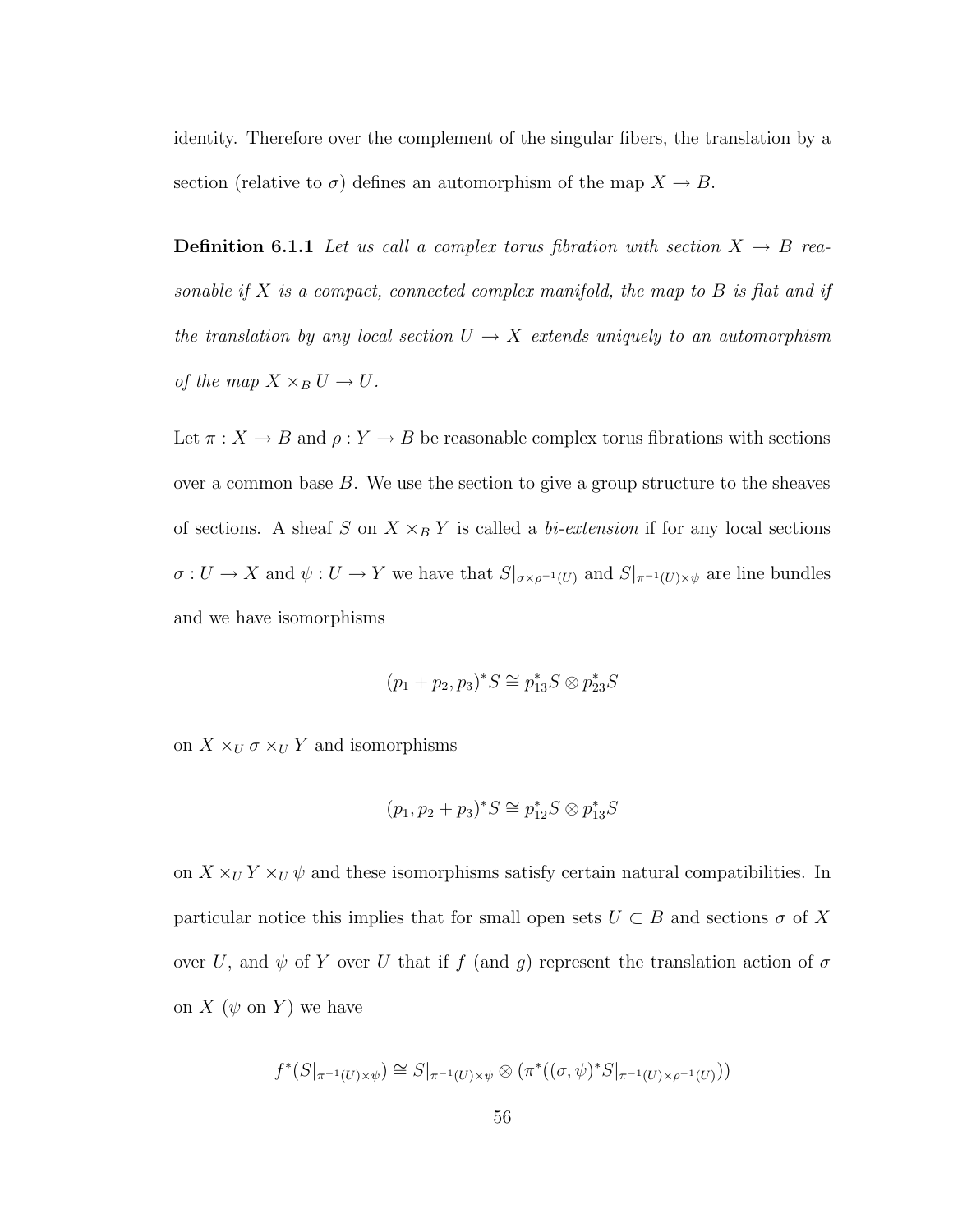Now if  $U$  has no non-trivial line bundles, then the line bundle on  $U$  given by  $((\sigma, \psi)^* S|_{\pi^{-1}(U) \times \rho^{-1}(U)})$  can be trivialized, so we get an isomorphism

$$
f^*(S|_{\pi^{-1}(U)\times\psi}) \cong S|_{\pi^{-1}(U)\times\psi}.\tag{6.1.1}
$$

Similarly there exists an isomorphism,

$$
g^*(S|_{\sigma \times \rho^{-1}(U)}) \cong S|_{\sigma \times \rho^{-1}(U)}.
$$
\n(6.1.2)

Furthermore the bi-extension structure gives us isomorphisms

$$
(f \times 1)^{*}(S|_{\pi^{-1}(U)\times\rho^{-1}(U)}) \cong S \otimes \tilde{\pi}^{*}(S|_{\sigma \times \rho^{-1}(U)})
$$
\n
$$
(6.1.3)
$$

and

$$
(1 \times g)^{*}(S|_{\pi^{-1}(U) \times \rho^{-1}(U)}) \cong S \otimes \tilde{\rho}^{*}(S|_{\pi^{-1}(U) \times \psi}). \tag{6.1.4}
$$

Suppose that  $\pi: X \to B$  and  $\rho: Y \to B$  are reasonable complex torus fibrations with section over the same base B and let us denote by  $\mathcal X$  and  $\mathcal Y$  the sheaves of sections of  $X$  and  $Y$  respectively. By the above injections of sheaves, the sheaves X and Y become subsheaves of groups in  $Aut_{X/B}$  and  $Aut_{Y/B}$  respectively. We assume that there is a coherent Poincaré sheaf  $P$  living on  $X \times_B Y$ , flat over Y that implements an equivalence of derived categories  $\Phi: D_c^b(Y) \to D_c^b(X)$ , and is a bi-extension. Consider two elements  $\alpha \in H^1(B, \mathcal{Y})$  and  $\beta \in H^1(B, \mathcal{X})$ . Let  $f \in$  $\check{Z}^1(B, Aut_{X/B})$  and  $g \in \check{Z}^1(B, Aut_{Y/B})$  be the automorphisms given by translation by some representatives for  $\beta$  and  $\alpha$  respectively. We now define a map

$$
\mathcal{X} \to R^1 \rho_{\alpha*} \mathcal{O}^\times
$$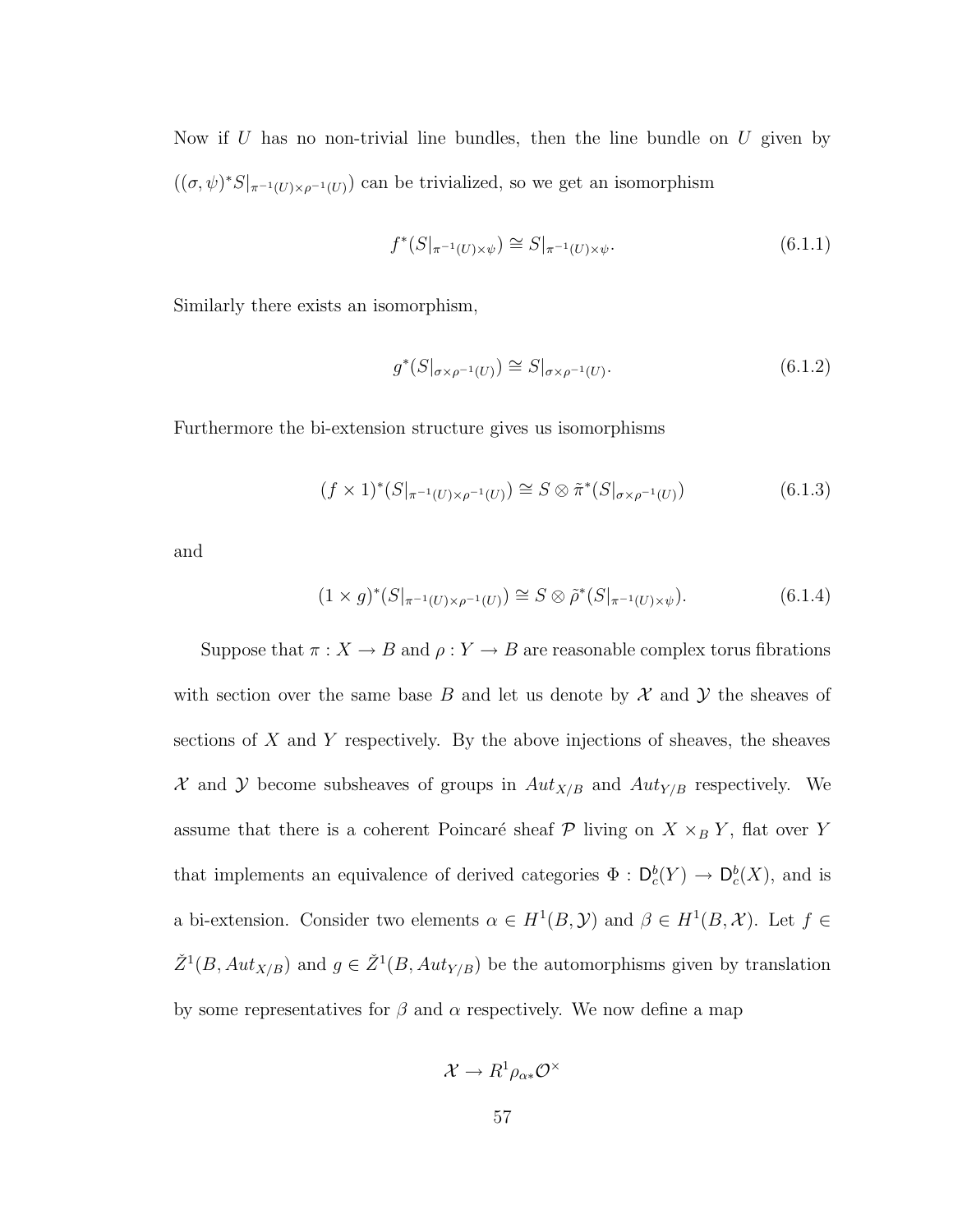Indeed we can send a local section  $\gamma_i$  over  $U_i$  to the equivalence class  $[\mathcal{P}|_{\gamma_i \times \rho^{-1}(U_i)}] \in$  $H^1(\rho^{-1}(U_i), \mathcal{O}^\times)$ . Let  $g_{ij}$  be the automorphism of  $\rho^{-1}(U_{ij})$  corresponding to the section  $\alpha_{ij}$ . Now, because of equation 6.1.2 (following from the reasonable nature of the torus fibrations and the bi-extension property of  $P$ ) we have, for sections  $\gamma_i$ and  $\gamma_j$  agreeing on the overlap

$$
g_{ij}^*[\mathcal{P}|_{\gamma_i\times\rho^{-1}(U_i)}]=[\mathcal{P}|_{\gamma_j\times\rho^{-1}(U_i)}].
$$

in  $H^1(\rho^{-1}(U_{ij}), \mathcal{O}^\times)$ . This shows the map that we have described is well defined. Similarly, we have a map

$$
\mathcal{Y}\to R^1\pi_{\beta*}\mathcal{O}^\times.
$$

By taking the induced map on cohomology, we denote by  $S_{\alpha}(\beta)$  the image of  $\beta$ under the map

$$
H^1(B, \mathcal{X}) \to H^1(B, R^1 \rho_{\alpha*} \mathcal{O}^{\times}).
$$

Similarly, we denote by  $S_\beta(\alpha)$  the image of  $\alpha$  under the map

$$
H^1(B, \mathcal{Y}) \to H^1(B, R^1 \pi_{\beta*} \mathcal{O}^\times).
$$

Let us further assume that the images of  $S_{\alpha}(\beta)$  and  $S_{\beta}(\alpha)$  (via the differentials  $d_{g;2}$  and  $d_{f;2}$  described in section) vanish in  $H^3(B, \mathcal{O}^\times)$  and that the image of  $H^2(B, \mathcal{O}^\times)$  vanishes in both  $H^2(X_\beta, \mathcal{O}^\times)$  and  $H^2(X_\alpha, \mathcal{O}^\times)$ . Then, according to the spectral sequence for the fibrations we find unique gerbes  ${}_{\alpha}X_{\beta} \to X_{\beta}$  and  ${}_{\beta}Y_{\alpha} \to Y_{\alpha}$ which correspond to  $S_{\beta}(\alpha)$  and  $S_{\alpha}(\beta)$  respectively. We then have the following corollary of the main theorem. For certain *elliptic* fibrations  $X = Y$  with some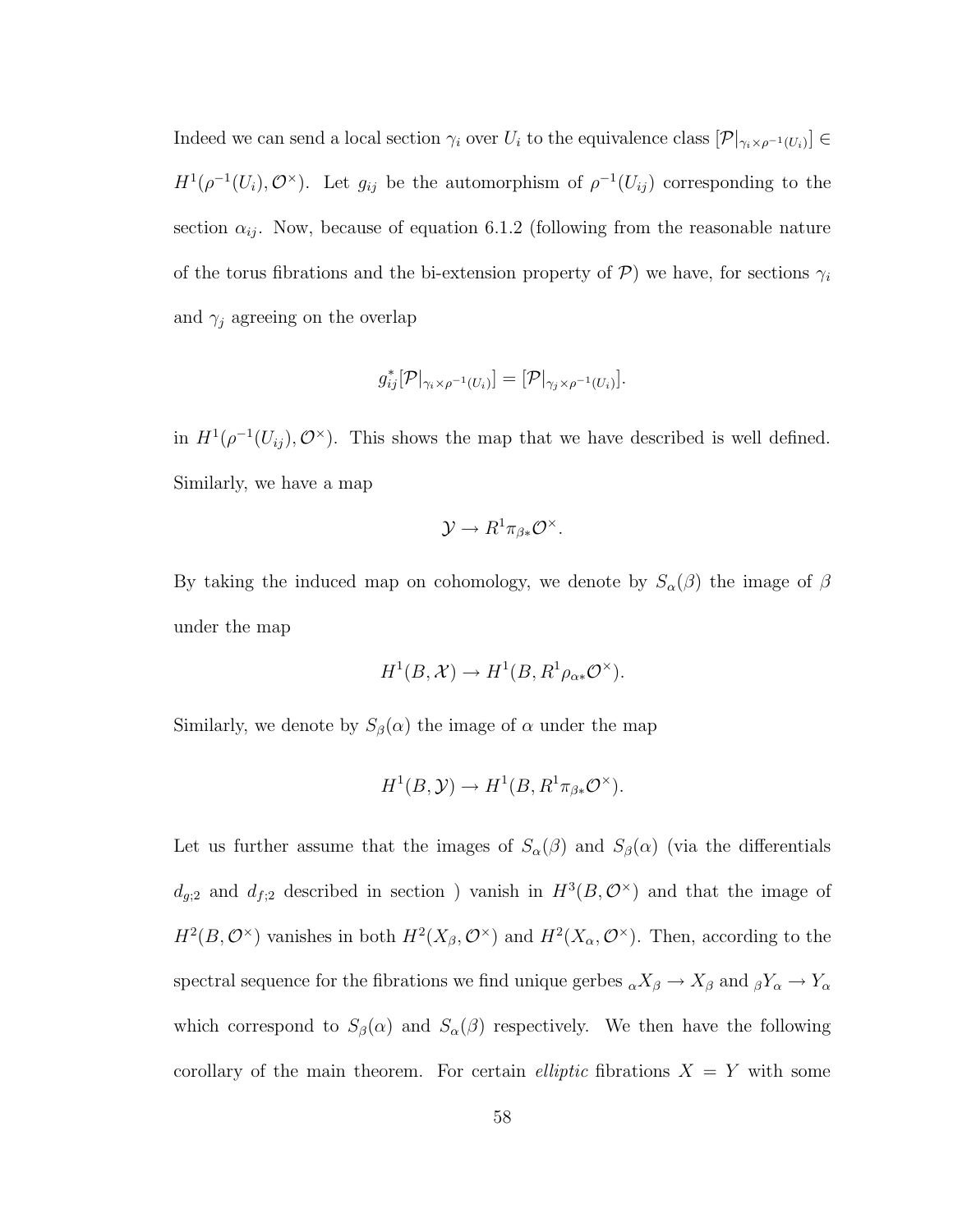possible further restrictions on the pair  $(\beta, \alpha)$ , this fact has already been proven by Donagi and Pantev [12]. For some other cases of  $\beta$  and  $\alpha$  this was conjectured. The following corollary proves the conjectures conjecture 2.19 from [12] as well as gives an alternative proof of the main results in the paper [12].

Corollary 6.1.2 In the above circumstance, we have

$$
\mathsf{D}_{c}^{b}({}_{-\beta}Y_{\alpha},1) \cong \mathsf{D}_{c}^{b}({}_{\alpha}X_{\beta},1)
$$

#### Proof.

In order to prove this we simply need to find gerbe presentations  $(L, \theta, \eta) X_f$  of  $-\alpha X_{\beta}$  and  $(M,T,\zeta)Y_g$  of  $\beta Y_{\alpha}$  which are dual in the sense of the main theorem. For then we will have

$$
\mathsf{D}_{c}^{b}(\mathcal{A}_{\alpha},1) \cong \mathsf{D}_{c}^{b}(\mathcal{A}_{\alpha},T,\zeta)}(X_{g},-1) \cong \mathsf{D}_{c}^{b}(\mathcal{A}_{\alpha},\mathcal{A}_{\beta},-1) \cong \mathsf{D}_{c}^{b}(\mathcal{A}_{\alpha},X_{\beta},-1) \cong \mathsf{D}_{c}^{b}(\mathcal{A}_{\alpha},X_{\beta},1)
$$

We do this simply by picking a reasonable choice for  $(L, \theta, \eta) X_f$  and showing that its dual presentation represents  $\beta Y_{\alpha}$ .

We know that the gerbe  $_{-\alpha}X_{\beta}$  comes from the  $E_{\infty}$  term of the Leray-Serre spectral sequence, given by

$$
[[\mathcal{P}|_{(\mathcal{U}^1)_f \times -\alpha}]] \in \frac{\ker(H^1((\mathcal{U}^1)_f, \mathcal{O}^\times) \to H^1((\mathcal{U}^2)_f, \mathcal{O}^\times))}{\text{im}(H^1((\mathcal{U}^0)_f, \mathcal{O}^\times) \to H^1((\mathcal{U}^1)_f, \mathcal{O}^\times))} \cong H^1(B, R^1 \pi_{\beta*} \mathcal{O}^\times)
$$

In other words,  $[[P]_{(U^1)_f \times -\alpha}]]$  goes to zero in  $H^3(B, \mathcal{O}^{\times})$ . The double brackets refer to the fact that  $[[\mathcal{P}|_{(\mathcal{U}^1)_f \times -\alpha}]]$  comes from the element  $[\mathcal{P}|_{(\mathcal{U}^1)_f \times -\alpha}] \in H^1((\mathcal{U}^1)_f, \mathcal{O}^{\times}).$ Concretely, we can see that  $[\mathcal{P}|_{(\mathcal{U}^1)_{f}\times-\alpha}] \in \text{ker}(H^1((\mathcal{U}^1)_{f},\mathcal{O}^{\times}) \to H^1((\mathcal{U}^2)_{f},\mathcal{O}^{\times}))$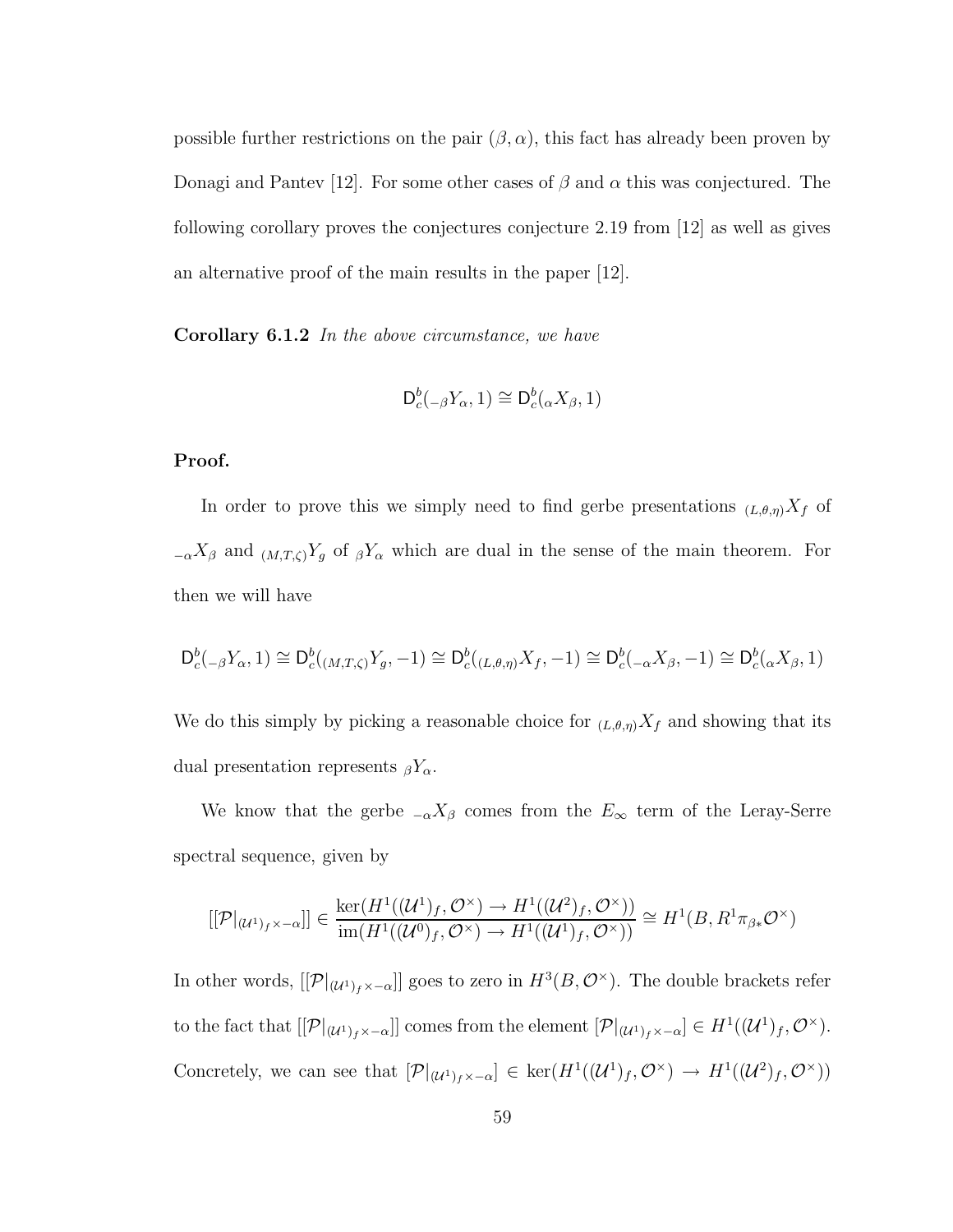by the equation

$$
[\mathcal{P}|_{(\mathcal{U}^1)_f \times -\alpha_{jk}}] \otimes f_{jk}^* [\mathcal{P}|_{(\mathcal{U}^1)_f \times -\alpha_{ij}}] = [\mathcal{P}|_{(\mathcal{U}^1)_f \times -\alpha_{jk}}] \otimes [\mathcal{P}|_{(\mathcal{U}^1)_f \times -\alpha_{ij}}]
$$

$$
= [\mathcal{P}|_{(\mathcal{U}^1)_f \times (-\alpha_{ij}-\alpha_{jk})}] = [\mathcal{P}|_{(\mathcal{U}^1)_f \times -\alpha_{ik}}]
$$

where we have used equation 6.1.1. Consider the natural filtration

$$
0 \subset F^2 \mathbb{H}^2(\check{C}^\bullet((\mathcal{U}^\bullet)_f,\mathcal{O}^\times)) \subset F^1 \mathbb{H}^2(\check{C}^\bullet((\mathcal{U}^\bullet)_f,\mathcal{O}^\times)) \subset \mathbb{H}^2(\check{C}^\bullet((\mathcal{U}^\bullet)_f,\mathcal{O}^\times))
$$

Here  $F^1 \mathbb{H}^2(\check{C}^\bullet((\mathcal{U}^\bullet)_f,\mathcal{O}^\times))$  are the classes representable by an element whose component in  $\check{C}^2((\mathcal{U}^0)_f,\mathcal{O}^\times)$  is trivial, and  $F^2\mathbb{H}^2(\check{C}^\bullet((\mathcal{U}^\bullet)_f,\mathcal{O}^\times))$  are the classes representable by an element whose components in  $\check{C}^2((\mathcal{U}^0)_f,\mathcal{O}^\times)$  and  $\check{C}^1((\mathcal{U}^1)_f,\mathcal{O}^\times)$  are trivial. The map

$$
F^1{\mathbb H}^2(\check C^\bullet((\mathcal U^\bullet)_f,\mathcal O^\times))\to E_\infty^{1,1}
$$

sends an element  $(L, \theta) \in \check{C}^1((\mathcal{U}^1)_f, \mathcal{O}^\times) \times \check{C}^0((\mathcal{U}^2)_f, \mathcal{O}^\times)$  to the image in  $E^{1,1}_\infty$  of the obvious modification  $L' \in \check{C}^1((\mathcal{U}^1)_f, \mathcal{O}^\times)$  of L given by choosing an element in  $\check{C}^0((\mathcal{U}^1)_f,\mathcal{O}^\times)$  which trivializes  $\theta$ . Notice, that we have just replaced L by an isomorphic line bundle L', in other words,  $[L] = [L'] \in H^1((\mathcal{U}^1)_f, \mathcal{O}^\times)$ . In the other direction consider the following set theoretic splitting of the surjection

$$
F^1\mathbb{H}^2(\check{C}^\bullet((\mathcal{U}^\bullet)_f,\mathcal{O}^\times))\to E^{1,1}_\infty.
$$

Given an element  $[[L]] \in E^{1,1}_{\infty}$ , we know that  $[L]$  goes to zero in  $H^1((\mathcal{U}^2)_f,\mathcal{O}^{\times})$ and therefore the image of L in  $\check{C}^1((\mathcal{U}^2)_f,\mathcal{O}^\times)$  is bounded by an element  $\theta$  in  $\check{C}^0((\mathcal{U}^2)_f,\mathcal{O}^\times)$ . Because, [[L]] survives to  $E_3^{1,1}=E_\infty^{1,1},\theta$  goes to the trivial element in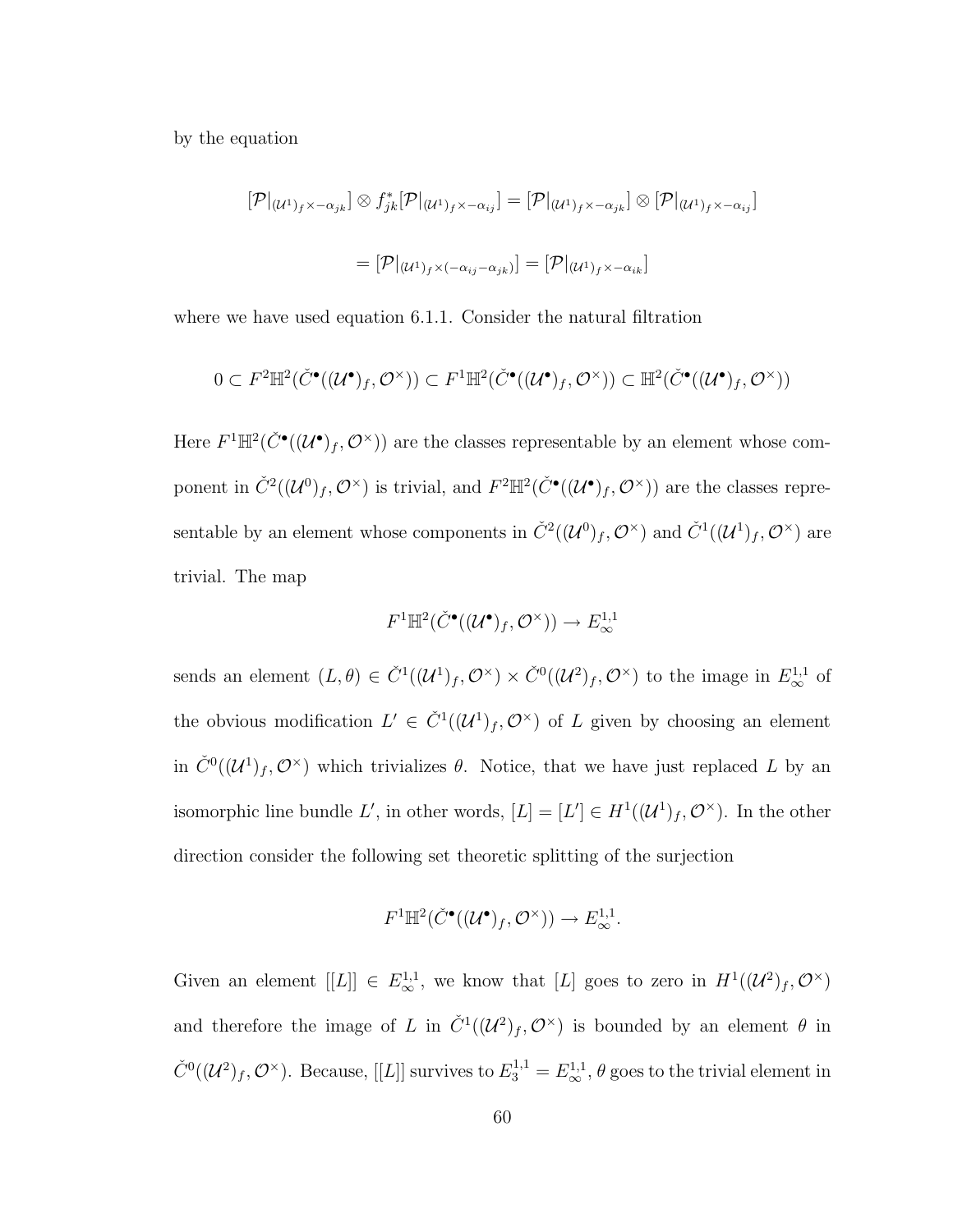$\check{C}^0((\mathcal{U}^3)_f,\mathcal{O}^\times)$ . Therefore, the pair  $(L,\theta)$  gives an element in  $F^1\mathbb{H}^2(\check{C}^\bullet((\mathcal{U}^\bullet)_f,\mathcal{O}^\times))$ . Because we are assuming that  $F^2 \mathbb{H}^2(\check{C}^\bullet((\mathcal{U}^\bullet)_f,\mathcal{O}^\times))$  is trivial, the inverse map is actually a group homomorphism and we have written explicitly the two maps in the isomorphism  $F^1 \mathbb{H}^2(\check{C}^\bullet((\mathcal{U}^\bullet)_f, \mathcal{O}^\times)) \cong E^{1,1}_\infty$ .

We now apply the above in the case that  $L = \mathcal{P}|_{(\mathcal{U}^1)_{f} \times -\alpha}$ , in other words  $L_{ij} =$  $P|_{(U_1)_f \times -\alpha_{ij}}$ . We have canonical trivializations  $\eta_i$ :  $\mathcal{O} \to L_{ii}$ , and therefore we have produced a presentation of a gerbe  $(L, \theta, \eta) X_f$  on X Now the gerbe presentation  $(L, \theta, \eta) X_f$  corresponds, according to the proof of Lemma 5.0.2, to the element

$$
T_{\mathcal{P}|_{(\mathcal{U}^1)_{f} \times -\alpha}} \circ f^* \in \mathrm{Aut}(\mathrm{Coh}(\mathcal{U}^1)).
$$

Pre-composing this by the Fourier-Mukai transform

$$
\Phi_{\mathcal{P}}: \mathsf{D}(\mathcal{V}^1) \to \mathsf{D}(\mathcal{U}^1)
$$

yields

$$
\left.T_{\mathcal{P}|_{(\mathcal{U}^1)_f^{\times\,-\alpha}}}\circ f^*\circ\Phi_{\mathcal{P}}
$$

Now using the equations 3.1.4 and 6.1.3 we have

$$
f^*\circ\Phi_{\mathcal{P}}\cong\Phi_{(f\times 1)^*\mathcal{P}}\cong\Phi_{\mathcal{P}\otimes\tilde{\pi}^*(\mathcal{P}|_{\beta\times\mathcal{V}^1})}\cong\Phi_{\mathcal{P}}\circ T_{\mathcal{P}|_{\beta\times\mathcal{V}^1}}.
$$

Now we have, using equations 3.1.5 and 6.1.4 we have

$$
T_{\mathcal{P}|_{(\mathcal{U}^1)_{f} \times -\alpha}} \circ \Phi_{\mathcal{P}} \cong \Phi_{\tilde{\rho}^*(\mathcal{P}|_{(\mathcal{U}^1)_{f} \times -\alpha}) \otimes \mathcal{P}} \cong \Phi_{(1 \times g^{-1})^* \mathcal{P}} \cong \Phi_{\mathcal{P}} \circ g^*.
$$

By putting all this together, we arrive at

$$
T_{\mathcal{P}|_{(\mathcal{U}^1)_{f} \times -\alpha}} \circ f^* \circ \Phi_{\mathcal{P}} \cong T_{\mathcal{P}|_{(\mathcal{U}^1)_{f} \times -\alpha}} \circ \Phi_{\mathcal{P}} \circ T_{\mathcal{P}|_{\beta \times \mathcal{V}^1}} \cong \Phi_{\mathcal{P}} \circ g^* \circ T_{\mathcal{P}|_{\beta \times \mathcal{V}^1}}.
$$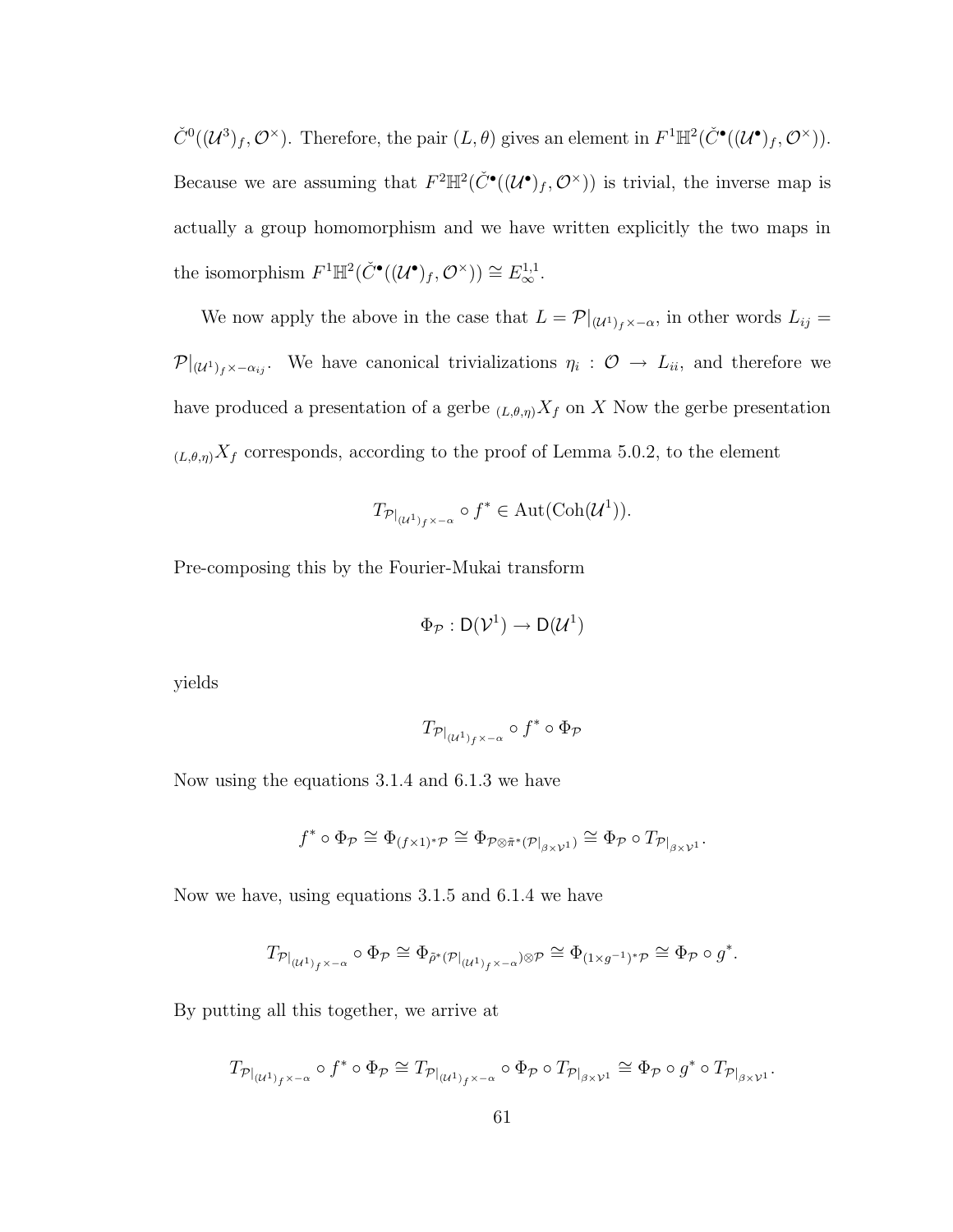Therefore

$$
T_{\mathcal{P}|_{(\mathcal{U}^1)_{f} \times -\alpha}} \circ f^* \circ \Phi_{\mathcal{P}} \cong \Phi_{\mathcal{P}} \circ T_{g^*(\mathcal{P}|_{\beta \times \mathcal{V}^1})} \circ g^*.
$$
 (6.1.5)

Equation 6.1.5 shows that the presentation  $(L, \theta, \eta) X_f$  is  $\Phi_{\mathcal{P}}$ -compatible (see definition 5.0.7), and therefore the gerbe  ${}_{-\alpha}X_{\beta}$  is  $\Phi_{\mathcal{P}}$ -compatible and so we can calculate the dual gerbe on a twisted version of  $Y$ . Therefore, by the lemma we have a dual gerbe, on the presentation  $Y_g$  of  $Y_\alpha$ , given by  $M = g^*(\mathcal{P}|_{\beta \times \mathcal{V}^1}) \to \mathcal{V}^1$ , along with some isomorphisms  $T_{ijk}$ :  $M_{jk} \otimes g_{jk}^* M_{ij} \to M_{ik}$ , and  $\zeta_i : \mathcal{O} \to M_{ii}$  satisfying the diagrams of a gerbe presentation. According to the above discussion, the equivalence class of this gerbe on  $Y_{\alpha}$  comes from the term in  $E_{\infty}^{1,1}$  given by  $[[M]] = [[g^*(P|_{\beta \times \gamma^1})]] =$  $[[P]_{\beta\times\mathcal{V}^1}]]$ . This is the gerbe on  $Y_\alpha$  which comes from  $\beta\in H^1(B,\mathcal{X})$  and so we are done.

 $\Box$ 

#### 6.2 The Conjecture of Donagi and Pantev

In this section we use a special case of the corollary 6.1.2 and use it to reprove the main results in [12] as well as the following conjecture [12] of Donagi and Pantev, which was proven in [12] in many important special cases.

Conjecture 6.2.1 Let X be a complex manifold elliptically fibered with at worst I<sub>1</sub> fibers over a normal analytic variety B such that  $H^2(B, \mathcal{O}^\times) = \{1\}$ . Let  $\alpha, \beta \in$  $\text{III}_{an}(X)$  be *complementary* elements (see [12] for the definition). Then there exists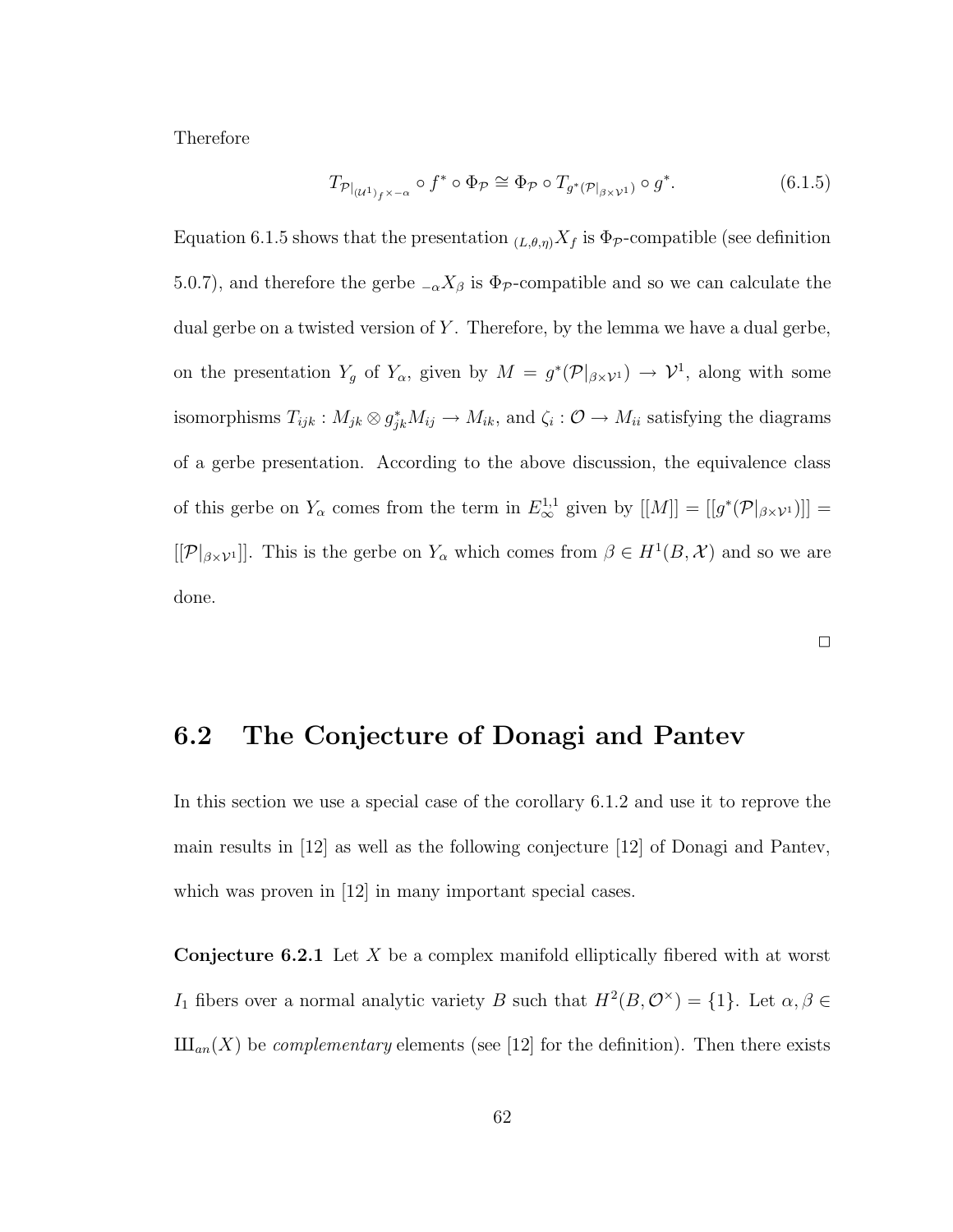an equivalence

$$
\mathsf{D}_{c}^{b}(\beta X_{\alpha}, -1) \cong \mathsf{D}_{c}^{b}(\alpha X_{\beta}, 1) \tag{6.2.1}
$$

of the bounded derived categories of sheaves of weights  $\pm 1$  on  $_{\alpha}X_{\beta}$  and  $_{\beta}X_{\alpha}$  respectively.

#### Proof

Let  $Y = X$  and let X be the sheaf of sections of X, considered as a sheaf of groups via a choice of a section  $\sigma$ . We have two flat morphisms,  $\pi : X \to B$ , and  $\rho: X \to B$  giving X two different structures of a reasonable torus fibration over B. We then get an isomorphism

$$
\mathrm{III}_{an}(X) \cong H^1(B, \mathcal{X}).
$$

Consider the rank one divisorial sheaf on  $X \times_B X$  defined as

$$
\mathcal{P} = \mathcal{O}_{X \times_B X} (\Delta - \sigma \times_B X - X \times_B \sigma - \varpi^* N_{\sigma/X})
$$

where  $\varpi : X \times_B X \to B$  is the natural projection. It gives an equivalence of derived categories  $\Phi: \mathsf{D}_{c}^{b}(X) \to \mathsf{D}_{c}^{b}(X)$  (see for example the paper of Bridgeland and Maciocia [6]). Furthermore, as explained in [12],  $\mathcal{P}$  is a bi-extension. The fact that  $\alpha$  and  $\beta$  are complimentary (the triviality of the pairing  $\langle S_{\alpha}(\beta), S_{\beta}(\alpha) \rangle$  from [12]) is equivalent to the vanishing of the images of  $S_{\alpha}(\beta)$  and  $S_{\beta}(\alpha)$  in  $H^3(B, \mathcal{O}^{\times})$ as explained in [12]. Now an application of Corollary 6.1.2 immediately produces an isomorphism as in 6.2.1 and hence proves the conjecture 6.2.1 of Donagi and Pantev [12].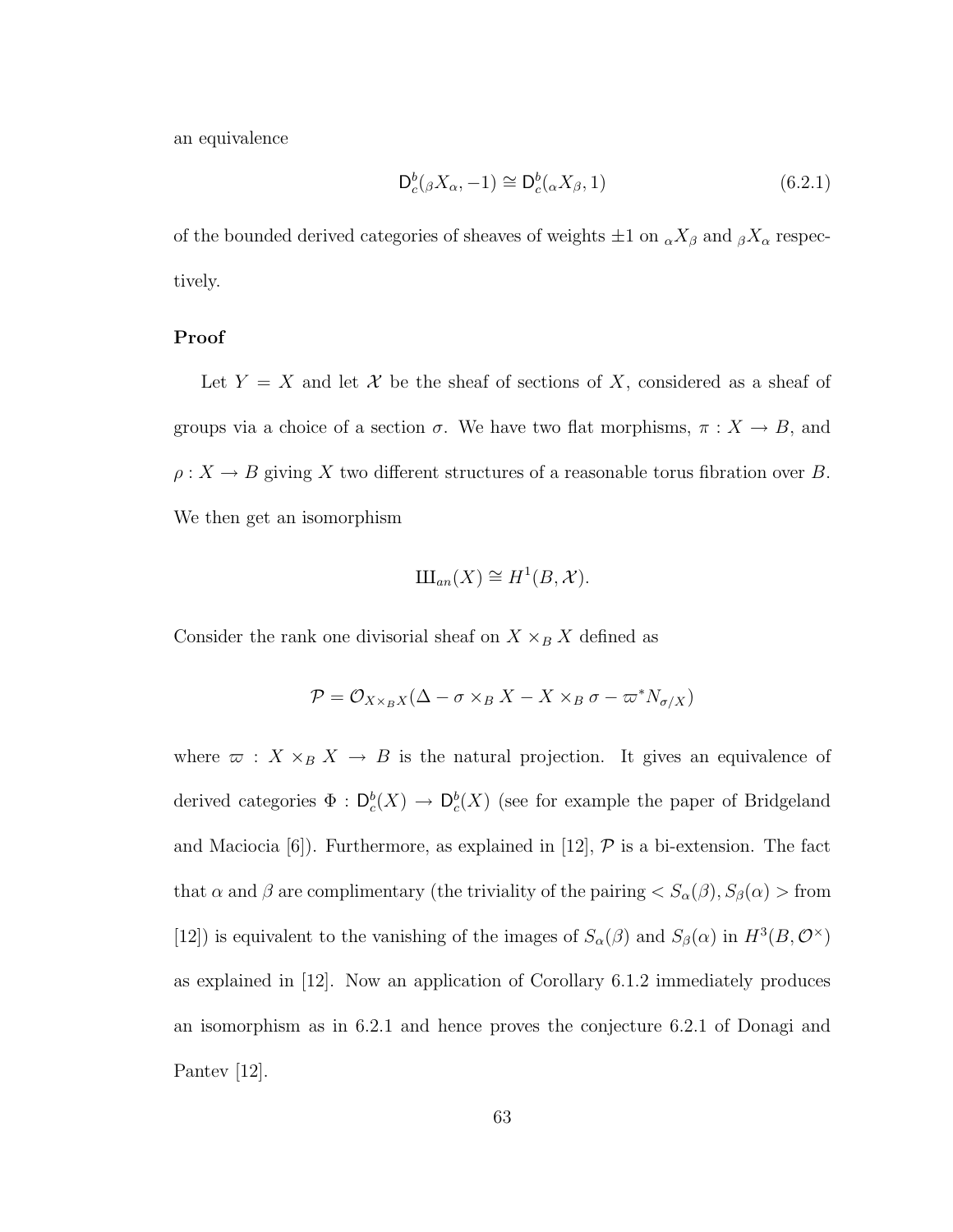$\Box$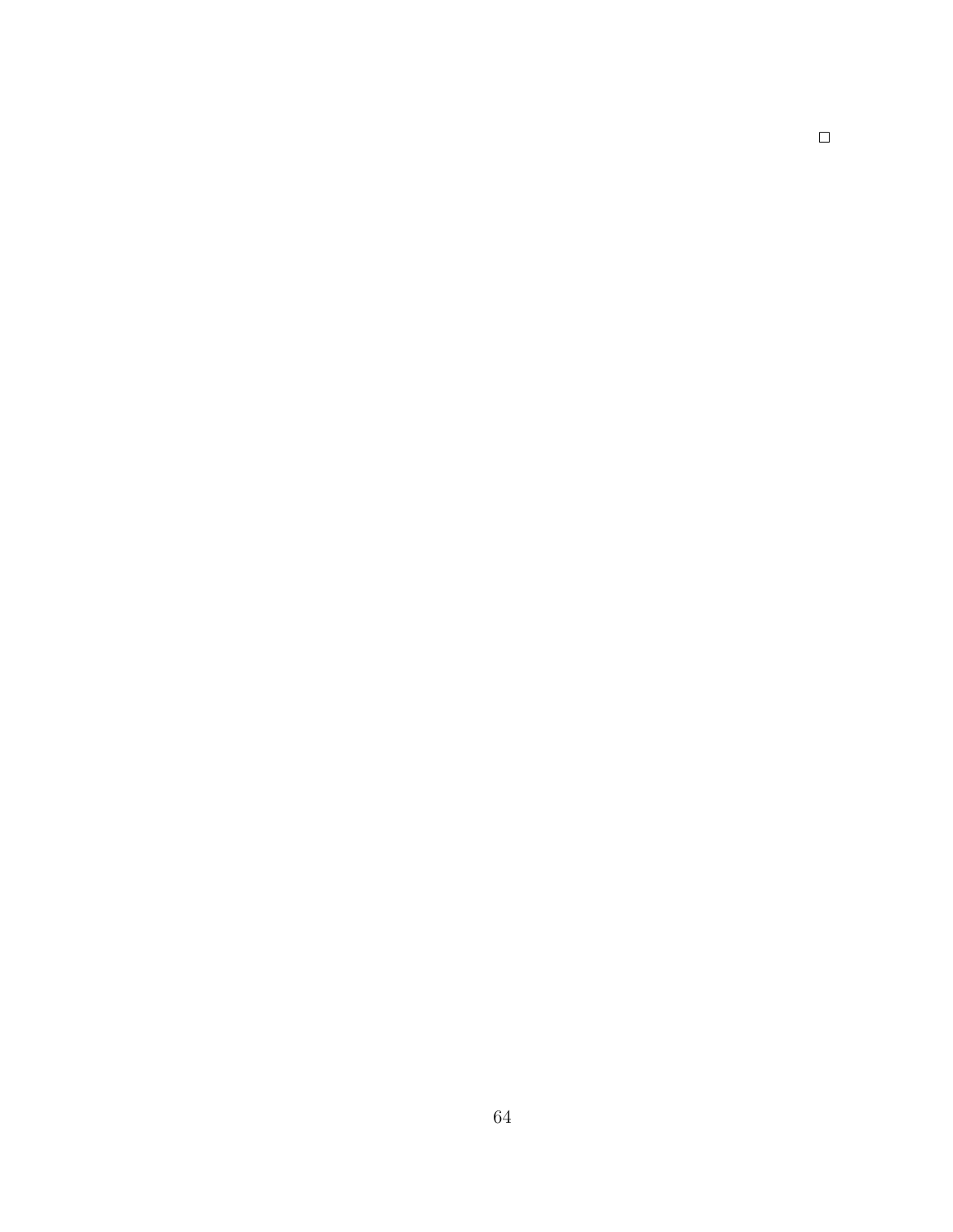## Chapter 7

# Conclusions and Speculations

In this section, we comment on some possible future generalizations of our main theorem. After this, we indicate a few theorems that we expect as consequences, or analogues of the results of this thesis. First of all, we expect to be able to dispense with the compactness and smoothness assumptions of our varieties, as well as to be able to extend our main result to the case where the fibrations are not flat, and perhaps the Poincaré sheaf is a more general object in the derived category of the fiber product. Certainly, we could replace our Serre functor with a suitable object in a singular situation. Compactness assumptions can be dispensed with by considering derived categories of compactly supported sheaves. The key ingredient needed for generalizations seems to be to find a diagram of isomorphisms of sheaves or complexes of sheaves which induce the diagram of natural equivalences 5.2.2. In many cases this should be possible using the constraints on the Poincaré object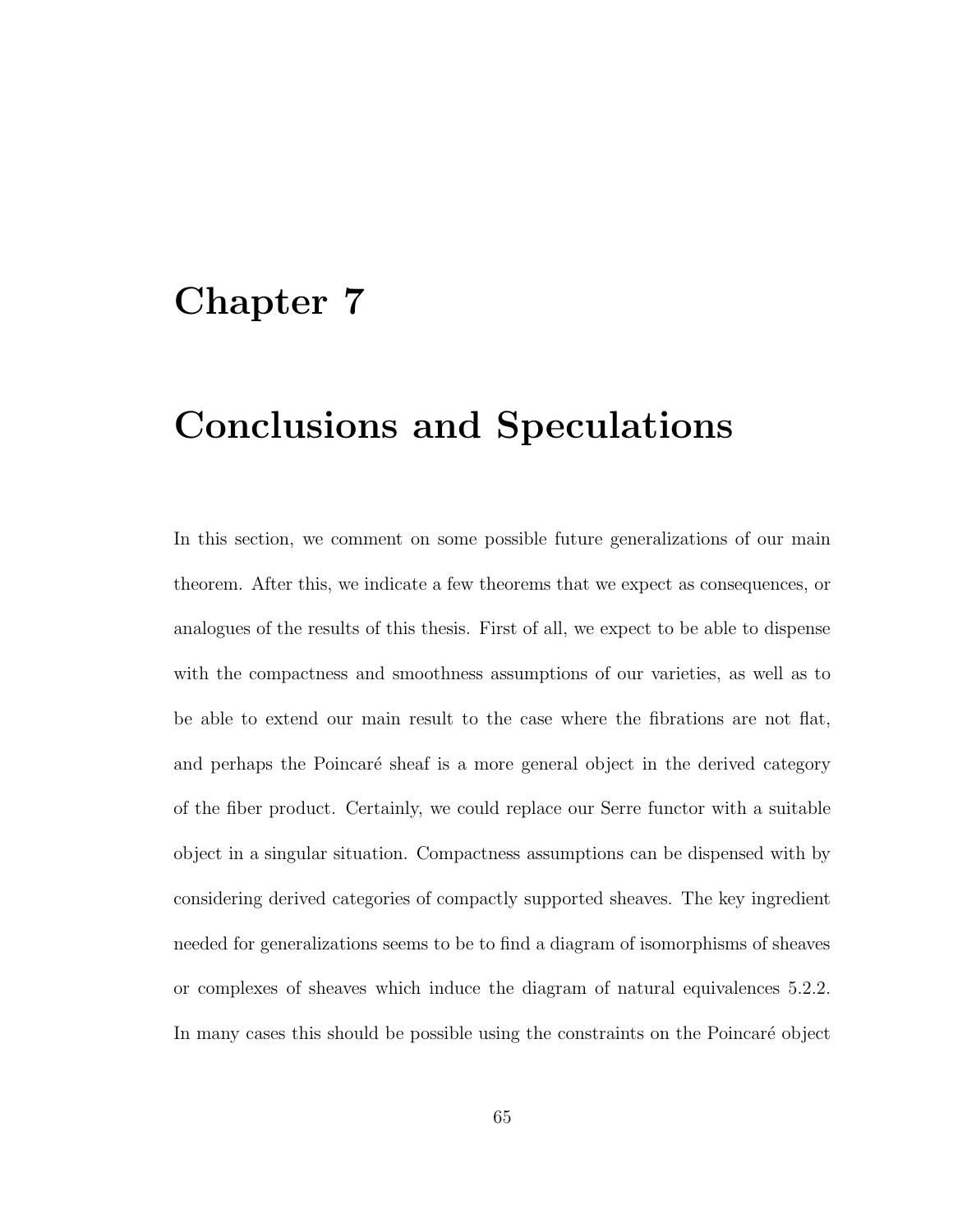coming from the fact that it implements an isomorphism. Another strategy towards finding an object on the fiber product of the two gerbes is to use the technique of cohomological descent for gluing objects in the differential graded categories: locally the object is just the Poincaré object, and the diagram of natural equivalences 5.2.2 becomes a descent data diagram in the differential graded category of sheaves on the fiber product.

In the search for applications of our main theorem to fibrations where the generic fiber has no group structure, a natural place to start is K3 fibrations. However, as we now explain, the most naive attempts seem to lead back to scenarios which are already understood. First, if we start with two  $K3$  surfaces  $W$ , and  $Z$  such that  $Z$ is a fine moduli space for stable sheaves of Mukai vector  $(r, H, s)$  on W. Then if L is any line bundle on  $W$ , the map

$$
T_L: \mathsf{D}_{c}^b(W) \to \mathsf{D}_{c}^b(W)
$$

acts on the Mukai vector by  $T_L(r, H, s) = (r, rc_1(L) + H, s + (c_1(L), H) + \frac{1}{2})$  $\frac{1}{2}r(c_1(L)^2)$ . Since  $c_1(L)$  is non-torsion, r must then be zero to maintain the moduli problem. Unfortunately, this together with the fact that  $(r, H, s)^2 = 0$  implies that  $H^2 = 0$ . Now we can find a non-trivial line bundle M such that  $c_1(M) = H$ . Then M defines an elliptic fibration  $W \to \mathbb{P}^1$ . The sheaves on W corresponding to points on Z will all be supported on the fibers of this elliptic fibration. This argument seems to go through in the relative case and show that a K3 fibration  $W \to B$  admitting gerbes compatible with a derived equivalence (which are not pull-backs from  $B$ ) becomes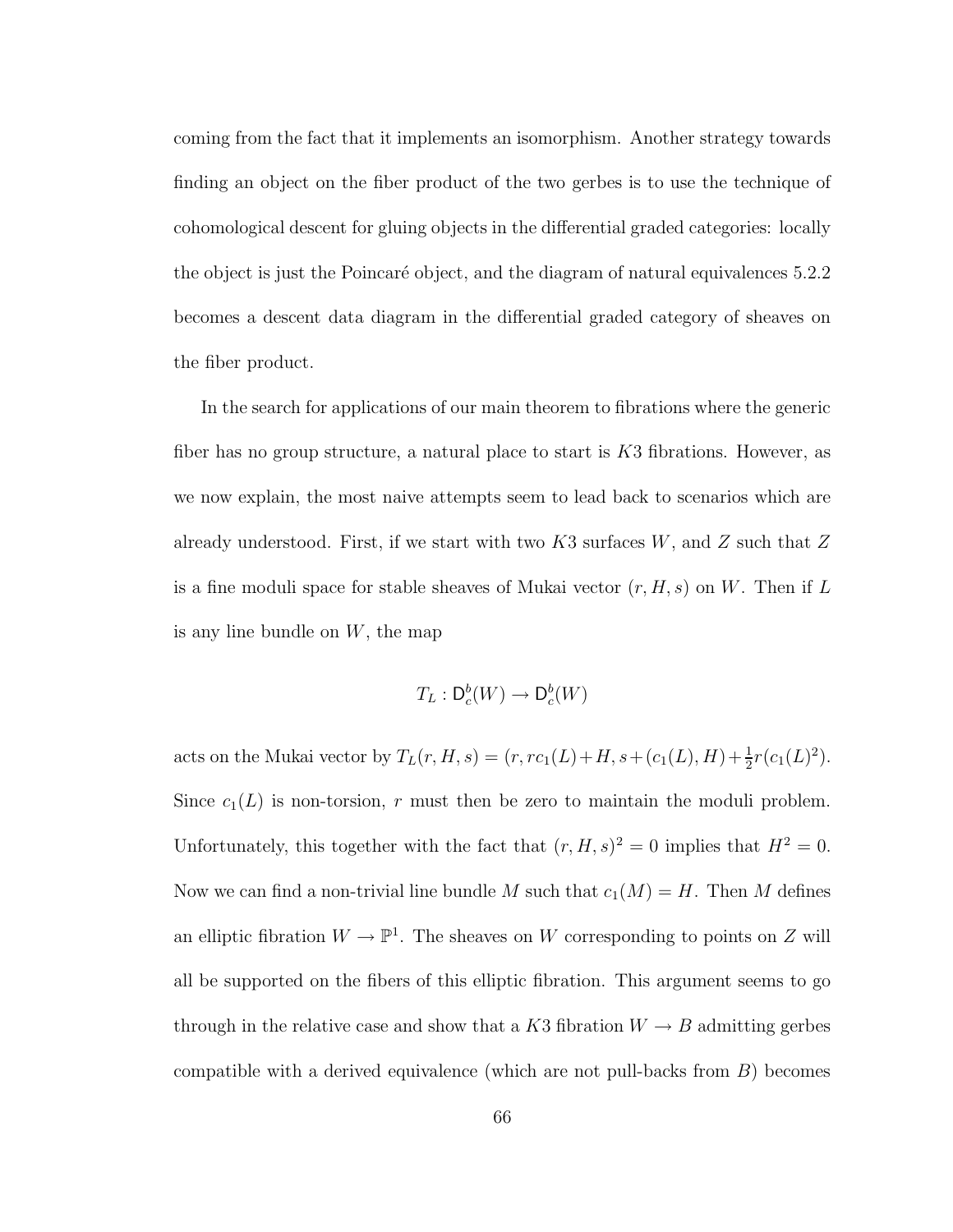an elliptic fibration over a  $\mathbb{P}^1$  fibration over B, and the derived equivalence respects this elliptic fibration structure. If it works, this reasoning will only be birational, and refining it to an actual geometric statement may lead to new applications to  $K3$  fibrations. Also, note that if we replace our  $K3$  fibration with a, say, abelian surface fibration, then we could have r be non-zero, provided that  $L$  was r-torsion, and hence we expect a straightforward application of our main theorem in that case.

A perhaps more obvious application concerns the moduli spaces of vector bundles on curves. For concreteness, let  $C$  be a genus 2 hyperelliptic curve. Then from the work of Desale and Ramanan [10] we recall that the moduli space of (isomorphism classes of stable) vector bundles of rank 2 and fixed odd determinant of odd degree is isomorphic to the intersection  $X = Q_1 \cap Q_2$  of two quadric four-folds in  $\mathbb{P}^5$ . Bondal and Orlov, in [3] give an explanation in terms of derived categories. They produce a vector bundle V on  $C \times X$  that implements a full and faithful embedding  $\mathsf{D}_{c}^{b}(C) \to \mathsf{D}_{c}^{b}(X)$ . Finally they prove that this morphism induces a semiorthogonal decomposition:

$$
\mathsf{D}_{c}^{b}(X) = \langle \mathcal{O}_{X}(-1), \mathcal{O}_{X}, \mathsf{D}_{c}^{b}(C) \rangle
$$

Now let  $\pi: C \to B$ , factorizing as  $C \to P \to B$  be a smooth compact family of nonsingular hyperelliptic curves over a projective bundle  $P$  given by 6 sections of  $P$  over B. Let  $\mathfrak C$  be a gerbe on C, presentable by a collection of line bundles  $M_{ij}$  on  $\pi^{-1}(U_{ij})$ which are 2−torsion on each hyperelliptic fiber. Conjugating these line bundles by the Fourier-Mukai transform (using a left adjoint) gives locally automorphisms  $f_{ij}$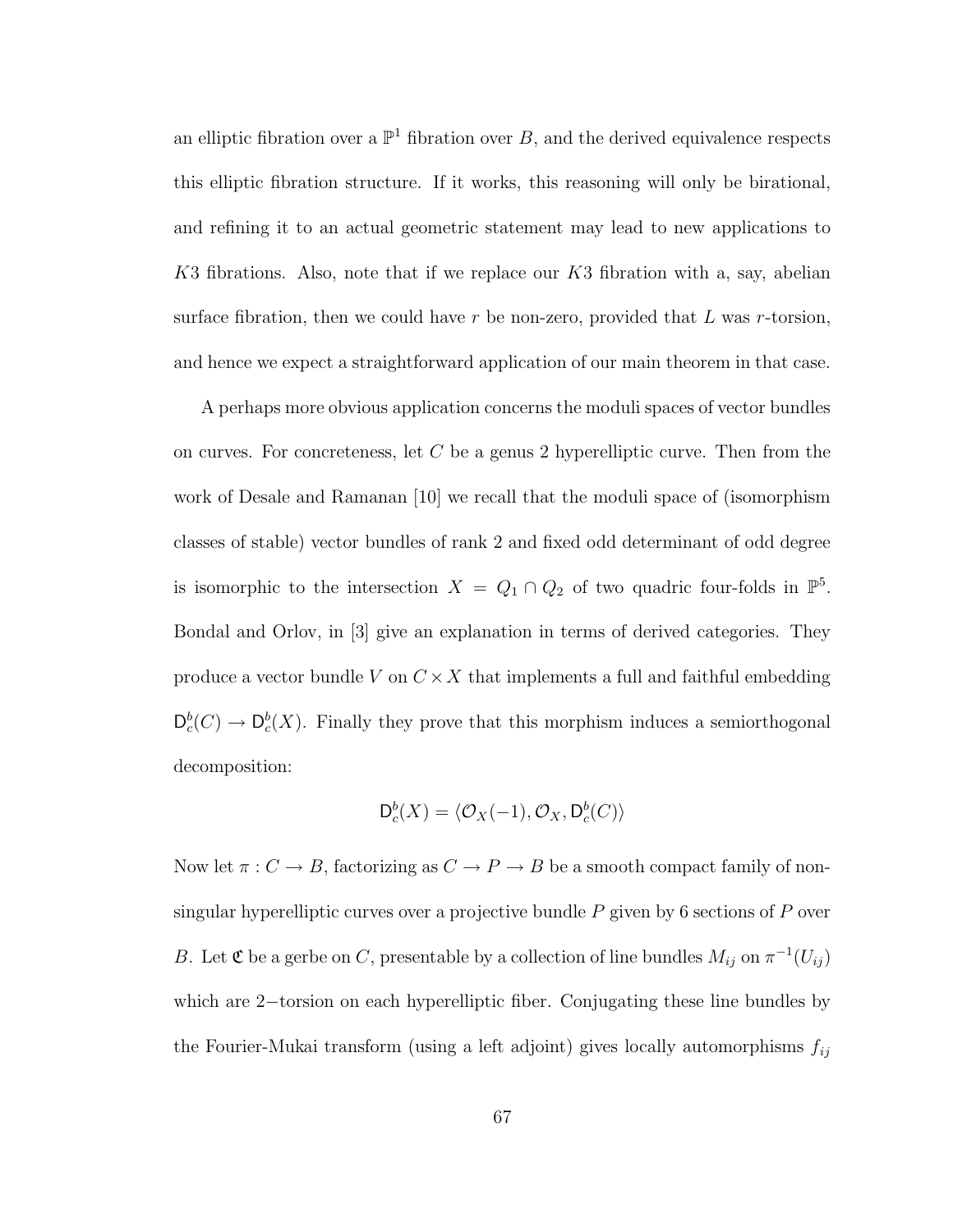of a natural family of quadrics X inside a  $\mathbb{P}^5$  bundle over B. By gluing we obtain a new family of quadrics  $\widetilde{X} \to B$ . A simple application of the main theorem should give a full and faithful embedding  $D_c^b(\mathfrak{C}, -1) \to D_c^b(\widetilde{X})$ . The line bundle  $\mathcal{O}_X(-1)$ will induce a line bundle  $\mathcal{O}_{\tilde{X}}(-1)$  and the embedding will induce a semiorthogonal decomposition:

$$
\mathsf{D}_{c}^{b}(\widetilde{X}) = \langle \mathcal{O}_{\widetilde{X}}(-1), \mathcal{O}_{\widetilde{X}}, \mathsf{D}_{c}^{b}(\mathfrak{C}, -1) \rangle.
$$

Finally, let us explain a simple example of the type of idea in mirror symmetry that our main theorem might lead one to conjecture. This should be an extension of the usual ways that gerbes are thought to enter the homological mirror symmetry story, but it applies to a different type of gerbe. Let  $B_1 = F_1 = B_2 = F_2 = S^1$ . Let  $E_1 = B_1 \times F_1$ , and  $E_2 = B_2 \times F_2$  be elliptic curves. We assume that dualizing  $F_i$  gives homological mirror symmetry identifications  $D_c^b(E_i) \cong DFuk(S_i)$ , which induce isomorphisms if we base change everything via the inclusion of open sets in the base  $B_i$ . Here  $S_i = B_i \times F_i^{\vee}$  are symplectic tori of real dimension 2. Let  $X = E_1 \times E_2$  and  $Y = S_1 \times S_2$ . We also assume we can take the "product" of equivalences and so we also have the equivalence  $\Phi : DFuk(Y) \to D_c^b(X)$ , which induces isomorphisms if we base change everything via the inclusion of open sets in  $B_1$  (we will not care about the analagous property for  $B_2$ ). Consider the projections

$$
\pi: X \to B_1
$$
,  $\rho: Y \to B_1$  and  $\mu: X \to E_2$ .

Embed  $E_2$  into projective space, this gives us a line bundle  $\mathcal{O}(1)$  on  $E_2$ . Fix a class  ${n_{ij}} \in \check{Z}^1(B_1, \mathbb{Z})$  for some small open cover  ${U_i}$  of  $B_1$ . Consider an  $\mathcal{O}^{\times}$ -gerbe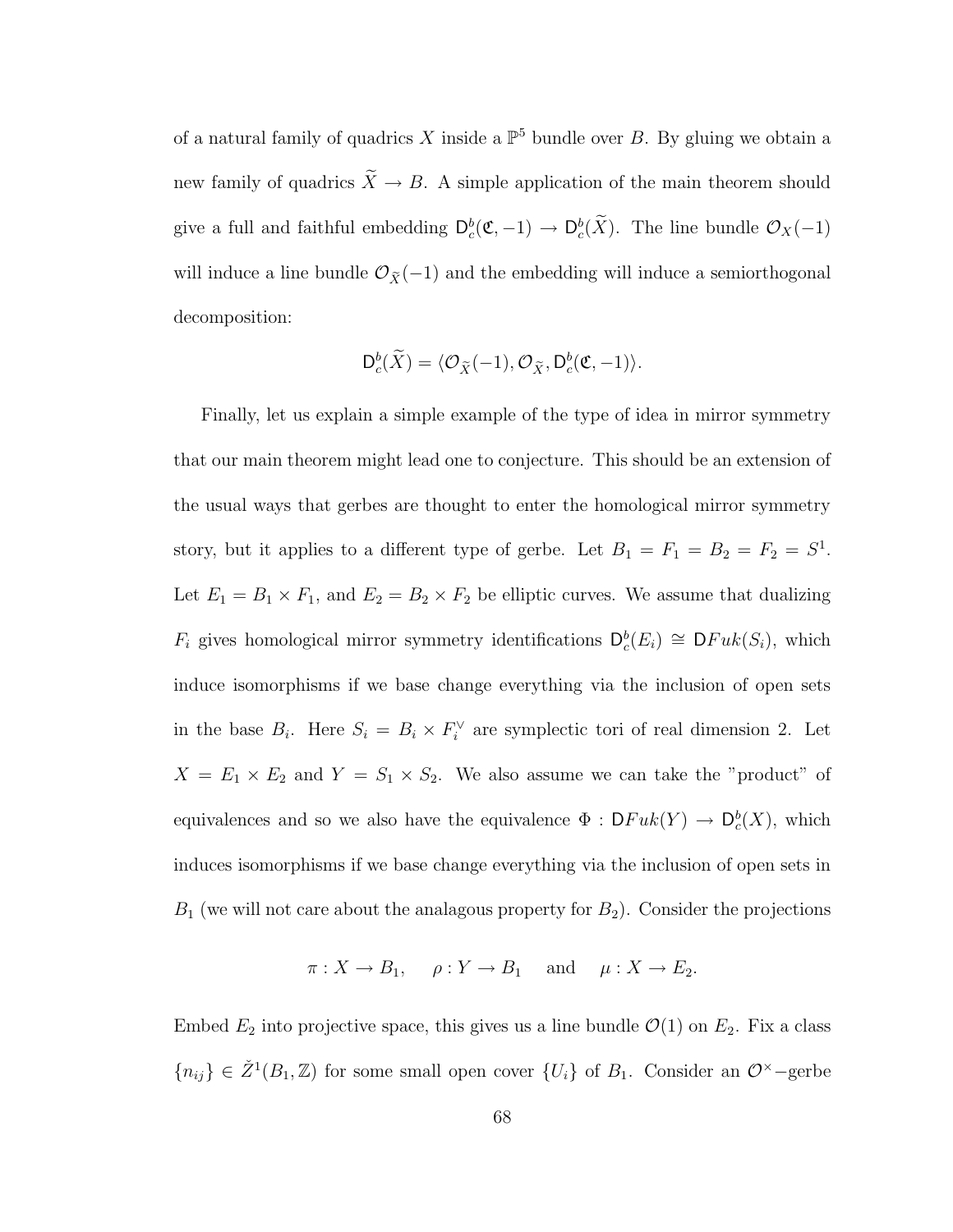$\mathfrak X$  on X presented by the collection of line bundles  $\{\mu^*\mathcal O(n_{ij}) \to \pi^{-1}(U_{ij})\}$ . Now conjugating the tensorization by  $\mu^* \mathcal{O}(n_{ij})$  by the (appropriately restricted) transformations  $\Phi_{U_{ij}}$  yields automorphisms  $g^{n_{ij}}$  of  $\rho^{-1}(U_{ij}) = U_{ij} \times F_1^{\vee} \times S_2$ . These are symplectomorphisms of  $\rho^{-1}(U_{ij})$  which are constant on the  $U_{ij} \times F_1^{\vee}$  factor, and given by  $n_{ij}$  compositions of a Dehn twist g on the factor  $S_2$ . Using them, we can produce a new symplectic 4-manifold  $\widetilde{Y}$ .

Then, by analogy with the main theorem, we can conjecture that

$$
\mathsf{D}_{c}^{b}(\mathfrak{X},-1)\cong\mathsf{D}Fuk(\widetilde{Y}).
$$

Notice that the automorphisms destroy the second  $S<sup>1</sup>$  fibration structure, but does nothing to the first one. By contrast, if the  $\mathcal{O}(1)$  was replaced by a line bundle flat along the  $F_2$  direction, we would expect to keep both  $S<sup>1</sup>$  fibration structures on the symplectic side, fixing the first one and turning the second into a non-trivial principal  $S^1$  bundle.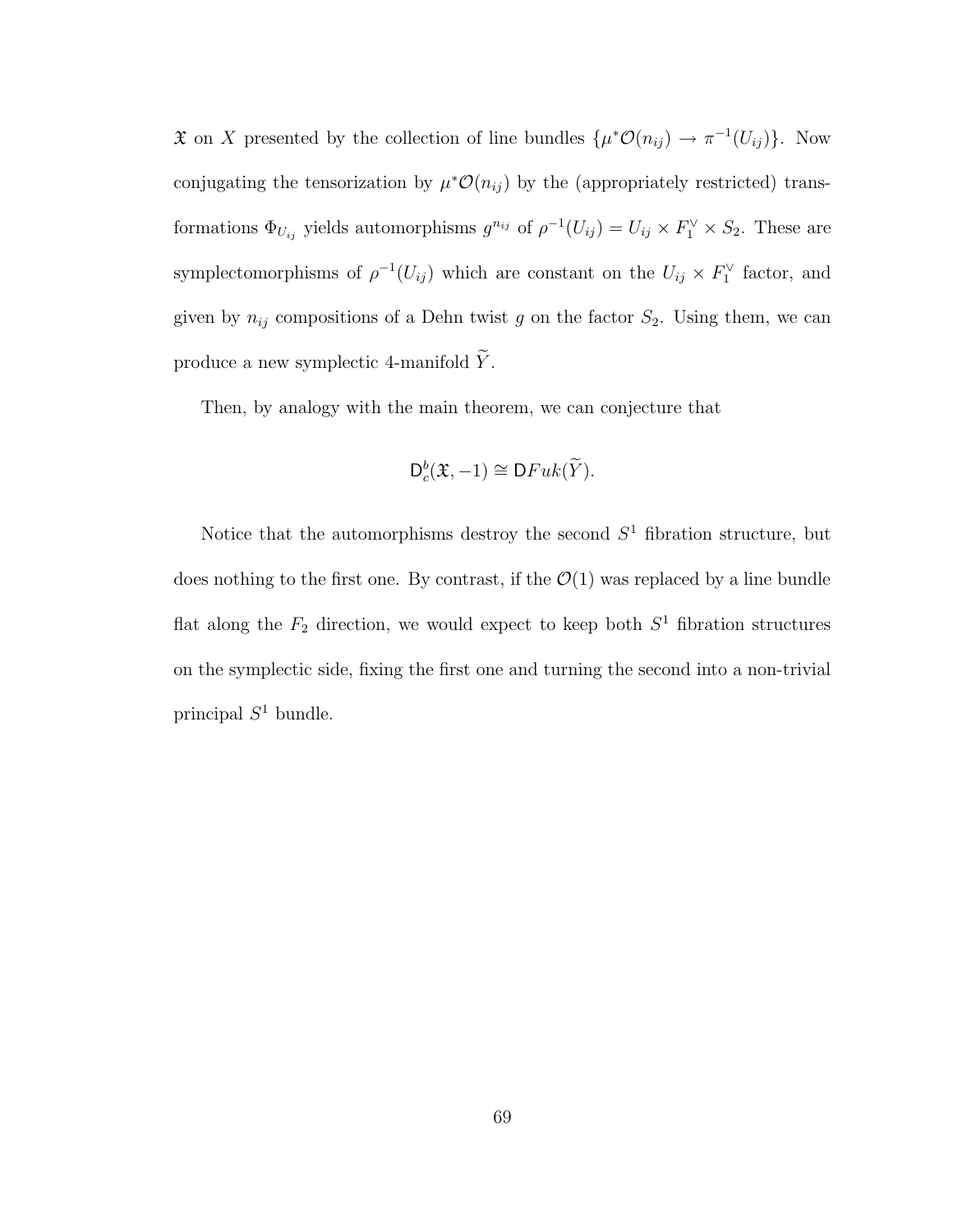## Bibliography

- [1] B. Andreas and D. Hernández Ruipérez, Fourier Mukai transforms and applications to string theory, RACSAM Rev. R. Acad. Cienc. Exactas Fís. Nat. Ser. A Mat. 99 (2005), no. 1, 29–77. MR MR2174259
- [2] O. Ben-Bassat, J. Block, and T. Pantev, Non-commutative tori and Fourier-Mukai duality, 2005, math.AG/0509161.
- [3] A. Bondal and D. Orlov, Semiorthogonal decomposition for algebraic varieties, 1995, alg-geom/9506012.
- [4] T. Bridgeland, Equivalences of triangulated categories and Fourier-Mukai transforms, Bull. London Math. Soc. 31 (1999), no. 1, 25–34. MR MR1651025 (99k:18014)
- [5] T. Bridgeland, A. King, and M. Reid, The McKay correspondence as an equivalence of derived categories, J. Amer. Math. Soc.  $14$  (2001), no. 3, 535–554 (electronic). MR MR1824990 (2002f:14023)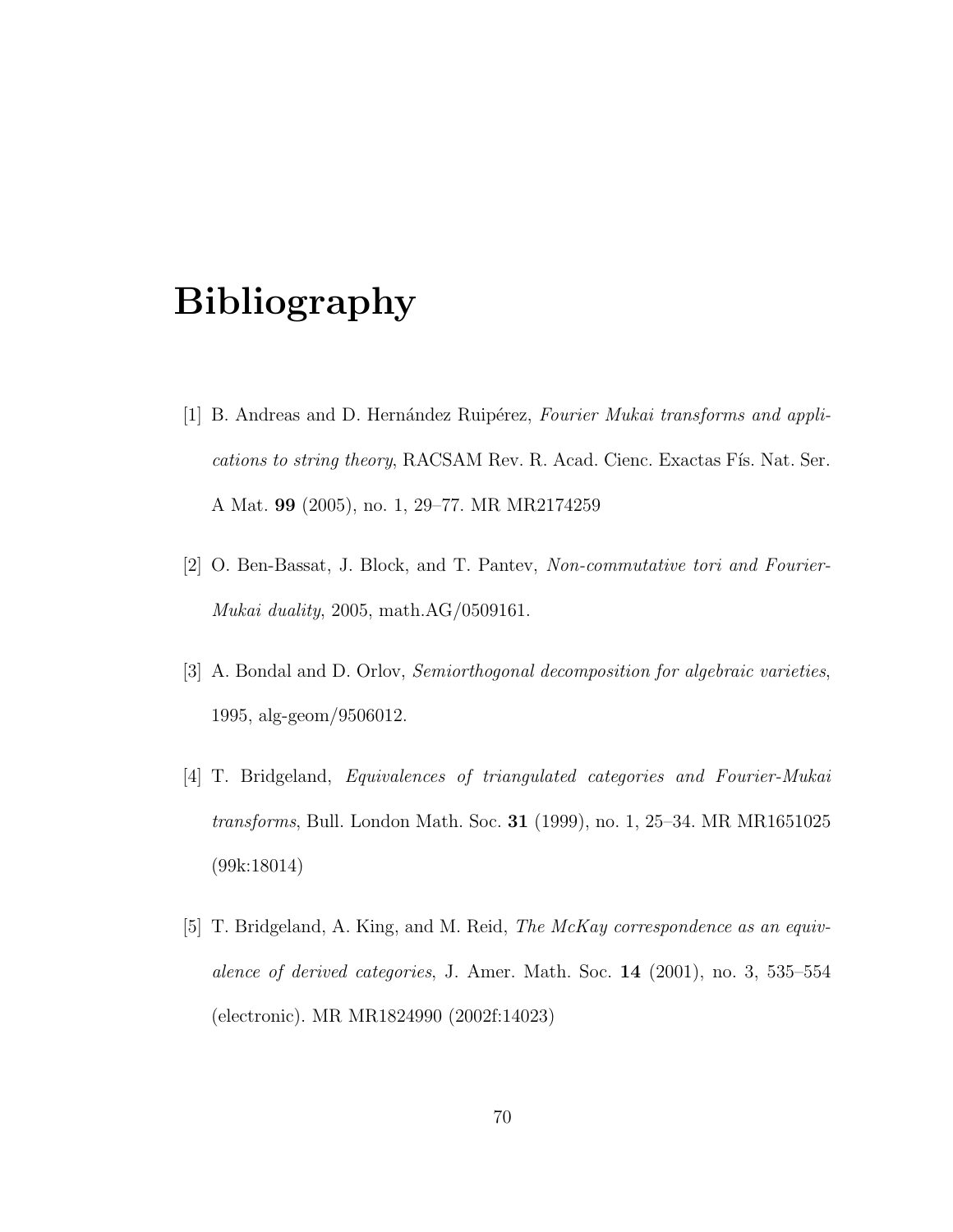- [6] T. Bridgeland and A. Maciocia, Fourier-Mukai transforms for K3 and elliptic fibrations, J. Algebraic Geom. 11 (2002), no. 4, 629–657. MR MR1910263 (2004e:14019)
- [7] V. Brinzanescu and R. Moraru, Twisted fourier-mukai transforms and bundles on non-kahler elliptic surfaces, 2003, arXiv:math.AG/0309031.
- [8] A. Căldăraru, *Derived categories of twisted sheaves on calabi-yau manifolds.*, PhD thesis, Cornell University, 2000.
- [9] , Derived categories of twisted sheaves on elliptic threefolds, J. Reine Angew. Math. 544 (2002), 161–179. MR MR1887894 (2003a:14022)
- [10] U. V. Desale and S. Ramanan, Classification of vector bundles of rank 2 on hyperelliptic curves, Invent. Math. 38 (1976/77), no. 2, 161–185. MR MR0429897  $(55 \neq 2906)$
- [11] Igor Dolgachev and Mark Gross, Elliptic threefolds. I. Ogg-Shafarevich theory, J. Algebraic Geom. 3 (1994), no. 1, 39–80. MR MR1242006 (95d:14037)
- [12] R. Donagi and T. Pantev, Torus fibrations, gerbes, and duality, 2003, math.AG/0306213, to appear in Memoirs of the AMS.
- [13] P. Gabriel, *Des catégories abéliennes*, Bull. Soc. Math. France 90 (1962), 323– 448. MR MR0232821 (38 #1144)
- [14] D. Huybrechts, Fourier–mukai transforms in algebraic geometry, IJM Paris.